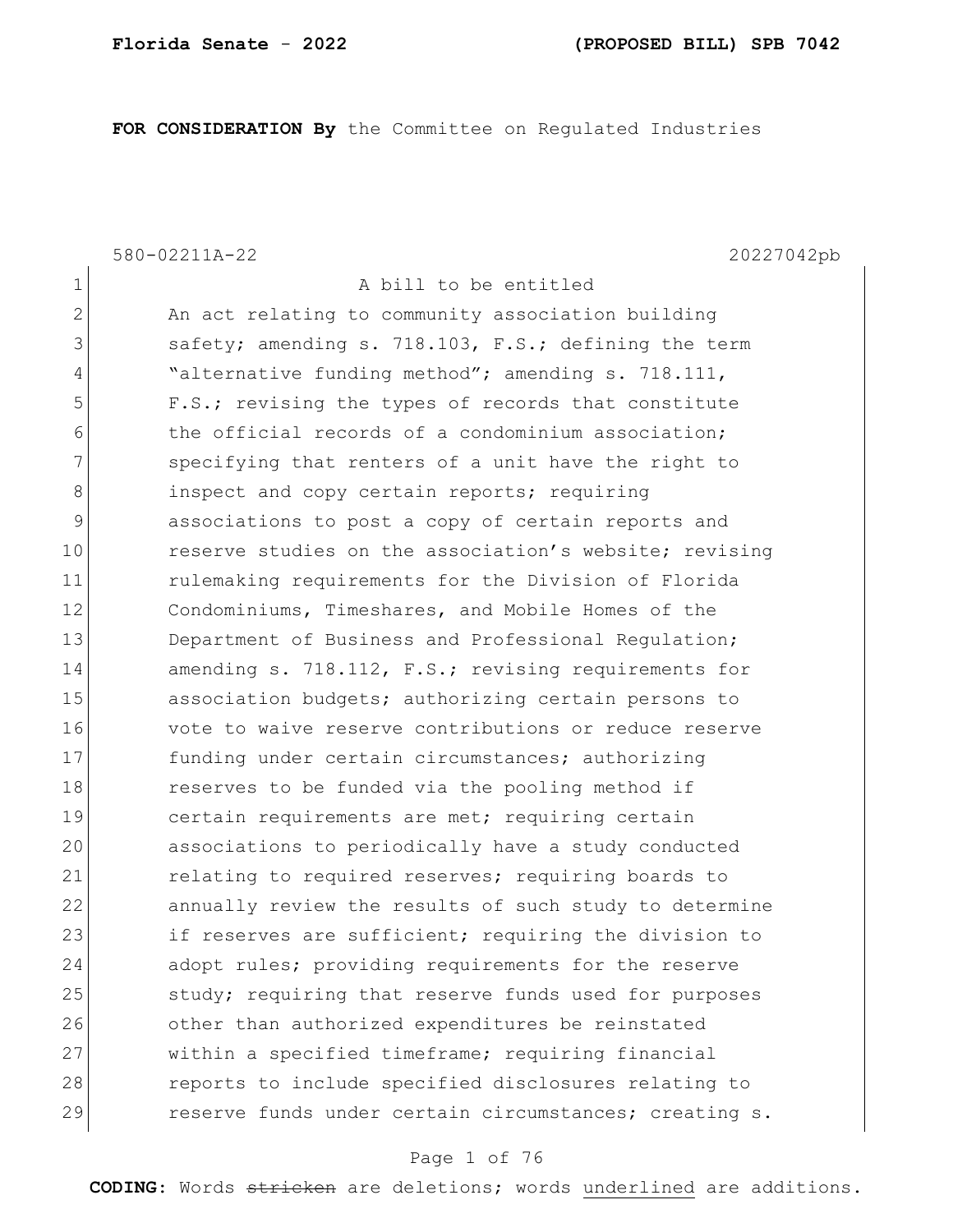|    | 580-02211A-22<br>20227042pb                            |
|----|--------------------------------------------------------|
| 30 | 718.1123, F.S.; providing legislative findings;        |
| 31 | defining the term "milestone inspection"; specifying   |
| 32 | that the purpose of a milestone inspection is not to   |
| 33 | determine compliance with the Florida Building Code;   |
| 34 | requiring that certain residential condominium         |
| 35 | buildings have milestone inspections performed at      |
| 36 | specified times; requiring boards to arrange for such  |
| 37 | inspections; specifying that associations are          |
| 38 | responsible for costs relating to milestone            |
| 39 | inspections; requiring that initial milestone          |
| 40 | inspections for certain buildings be performed before  |
| 41 | a specified date; specifying that milestone            |
| 42 | inspections consist of two phases; providing           |
| 43 | requirements for each phase of a milestone inspection; |
| 44 | requiring architects and engineers performing a        |
| 45 | milestone inspection to submit a sealed copy of the    |
| 46 | inspection report to certain entities; requiring       |
| 47 | boards to distribute a copy of each inspection report  |
| 48 | to unit owners and publish the report on the           |
| 49 | association's website under certain circumstances;     |
| 50 | authorizing local enforcing agencies to prescribe      |
| 51 | timelines and penalties relating to milestone          |
| 52 | inspections; requiring associations to comply with     |
| 53 | certain standards adopted by the Florida Building      |
| 54 | Commission; amending s. 718.113, F.S.; requiring       |
| 55 | associations to provide for the maintenance, repair,   |
| 56 | and replacement of association property; requiring     |
| 57 | associations to perform specified required maintenance |
| 58 | under certain circumstances; specifying that necessary |
|    |                                                        |

# Page 2 of 76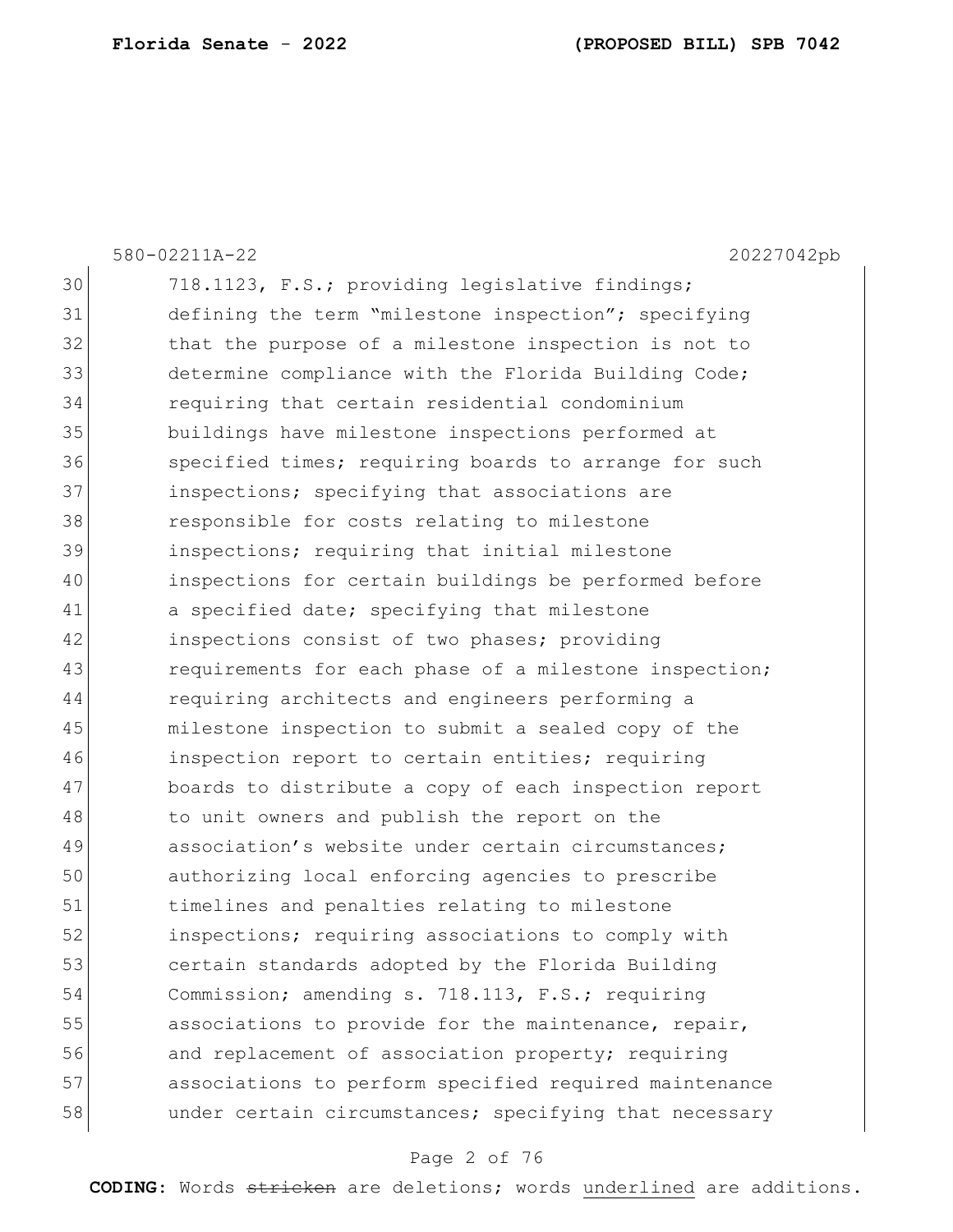|    | 20227042pb<br>580-02211A-22                            |
|----|--------------------------------------------------------|
| 59 | maintenance, repair, or replacement of association     |
| 60 | property does not require unit owner approval;         |
| 61 | specifying that associations are not liable for        |
| 62 | certain expenses if a resident must vacate a unit or   |
| 63 | is denied access to a common element for specified     |
| 64 | reasons; amending s. 718.115, F.S.; authorizing boards |
| 65 | to adopt a special assessment or borrow money for      |
| 66 | certain reasons without unit owner approval;           |
| 67 | conforming cross-references; amending s. 718.116,      |
| 68 | F.S.; requiring that estoppel certificates contain     |
| 69 | specified statements relating to reserves under        |
| 70 | certain circumstances; conforming a cross-reference;   |
| 71 | amending s. 718.1255, F.S.; revising the definition of |
| 72 | the term "dispute"; amending s. 718.301, F.S.;         |
| 73 | revising reporting requirements relating to the        |
| 74 | transfer of association control; amending s. 718.503,  |
| 75 | F.S.; revising the documents that must be delivered to |
| 76 | a prospective buyer or lessee of a residential unit;   |
| 77 | requiring that contracts for the resale of a           |
| 78 | residential unit in a building that is subject to      |
| 79 | certain reserve study and milestone inspection         |
| 80 | requirements contain specified statements; specifying  |
| 81 | that a contract that does not contain such required    |
| 82 | statements is voidable at the option of the purchaser  |
| 83 | before closing; amending s. 718.504, F.S.; requiring   |
| 84 | that prospectuses and offering circulars contain       |
| 85 | specified statements relating to reserves under        |
| 86 | certain circumstances; amending s. 719.103, F.S.;      |
| 87 | defining the term "alternative funding method";        |
|    |                                                        |

# Page 3 of 76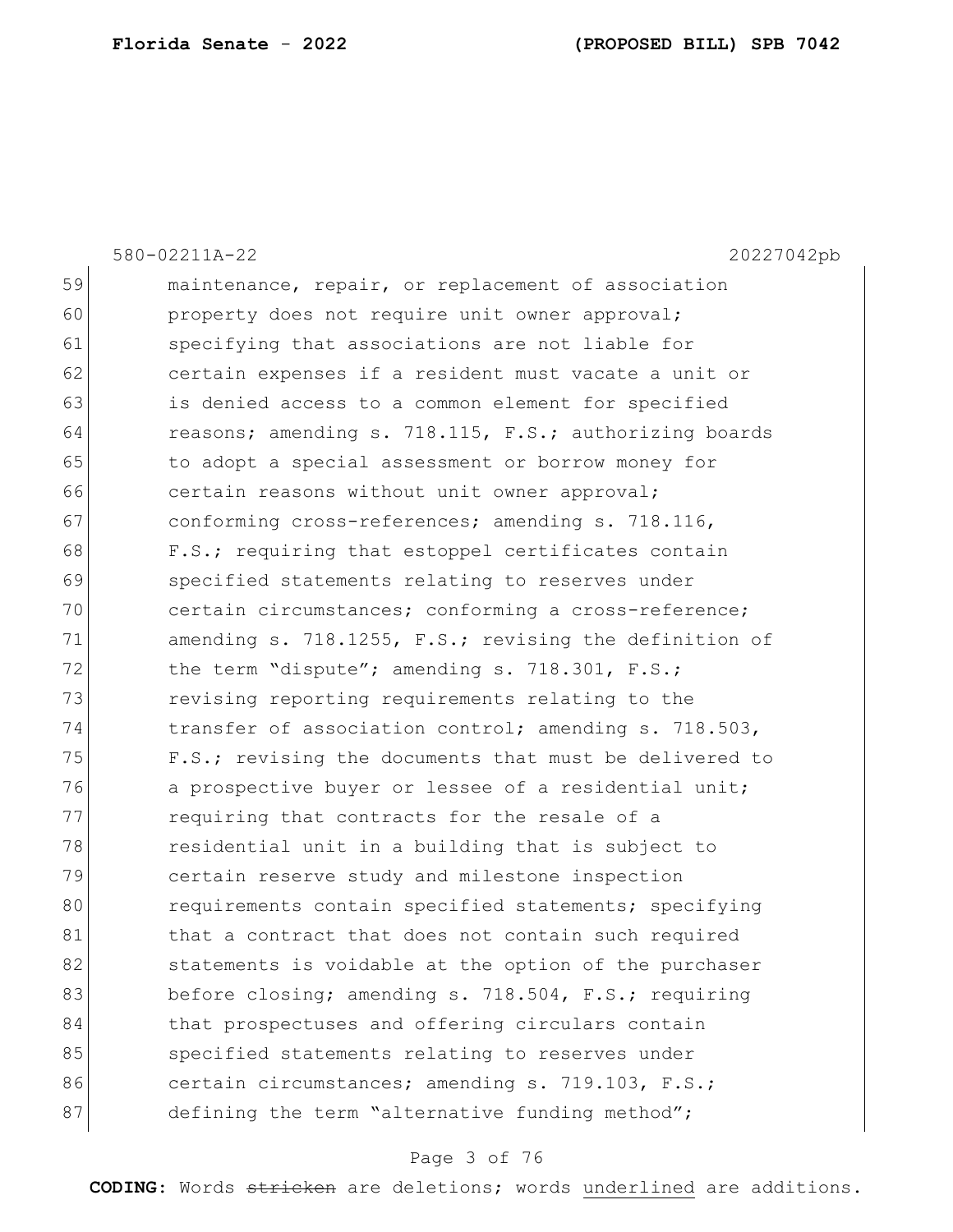|     | 580-02211A-22<br>20227042pb                            |
|-----|--------------------------------------------------------|
| 88  | amending s. 719.104, F.S.; revising the types of       |
| 89  | records that constitute the official records of a      |
| 90  | cooperative association; specifying that renters of a  |
| 91  | unit have the right to inspect and copy certain        |
| 92  | reports; revising rulemaking requirements for the      |
| 93  | division; specifying that maintenance of the           |
| 94  | cooperative property is the responsibility of          |
| 95  | associations; requiring associations to perform        |
| 96  | specified required maintenance under certain           |
| 97  | circumstances; specifying that necessary maintenance,  |
| 98  | repair, or replacement of cooperative property does    |
| 99  | not require unit owner approval; specifying that       |
| 100 | associations are not liable for certain expenses if a  |
| 101 | resident must vacate a unit or is denied access to a   |
| 102 | common element for specified reasons; amending s.      |
| 103 | 719.106, F.S.; revising requirements for association   |
| 104 | budgets; authorizing certain persons to vote to waive  |
| 105 | reserve contributions or reduce reserve funding under  |
| 106 | certain circumstances; authorizing reserves to be      |
| 107 | funded via the pooling method if certain requirements  |
| 108 | are met; requiring that reserve funds used for         |
| 109 | purposes other than authorized expenditures be         |
| 110 | reinstated within a specified timeframe; requiring     |
| 111 | certain associations to periodically have a study      |
| 112 | conducted relating to required reserves; requiring     |
| 113 | boards to annually review the results of such study to |
| 114 | determine if reserves are sufficient; requiring the    |
| 115 | division to adopt rules; providing requirements for    |
| 116 | the reserve study; creating s. 719.1062, F.S.;         |
|     |                                                        |

# Page 4 of 76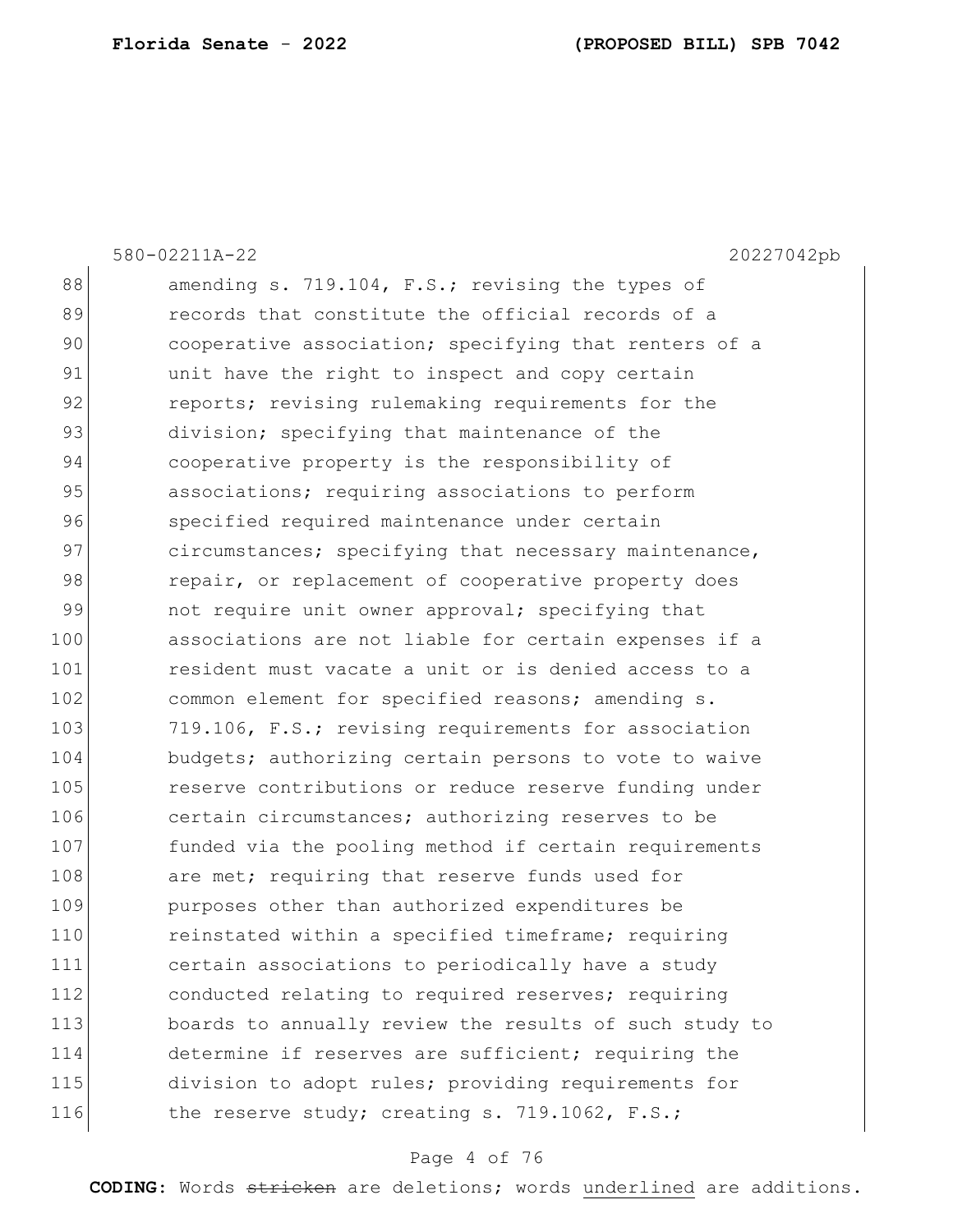|     | 580-02211A-22<br>20227042pb                            |
|-----|--------------------------------------------------------|
| 117 | providing legislative findings; defining the term      |
| 118 | "milestone inspection"; specifying that the purpose of |
| 119 | a milestone inspection is not to determine compliance  |
| 120 | with the Florida Building Code; requiring that certain |
| 121 | cooperative buildings have milestone inspections       |
| 122 | performed at specified times; requiring boards to      |
| 123 | arrange for such inspections; specifying that          |
| 124 | associations are responsible for costs relating to     |
| 125 | milestone inspections; requiring that initial          |
| 126 | milestone inspections for certain buildings be         |
| 127 | performed before a specified date; specifying that     |
| 128 | milestone inspections consist of two phases; providing |
| 129 | requirements for each phase of a milestone inspection; |
| 130 | requiring architects and engineers performing a        |
| 131 | milestone inspection to submit a sealed copy of the    |
| 132 | inspection report to certain entities; requiring       |
| 133 | boards to distribute a copy of each inspection report  |
| 134 | to unit owners and publish the report on the           |
| 135 | association's website under certain circumstances;     |
| 136 | authorizing local enforcing agencies to prescribe      |
| 137 | timelines and penalties relating to milestone          |
| 138 | inspections; requiring associations to comply with     |
| 139 | certain standards adopted by the commission; amending  |
| 140 | s. 719.107, F.S.; authorizing boards to adopt a        |
| 141 | special assessment or borrow money for certain reasons |
| 142 | without unit owner approval; amending s. 719.108,      |
| 143 | F.S.; requiring that estoppel certificates contain     |
| 144 | specified statements relating to reserves under        |
| 145 | certain circumstances; amending s. 719.301, F.S.;      |

# Page 5 of 76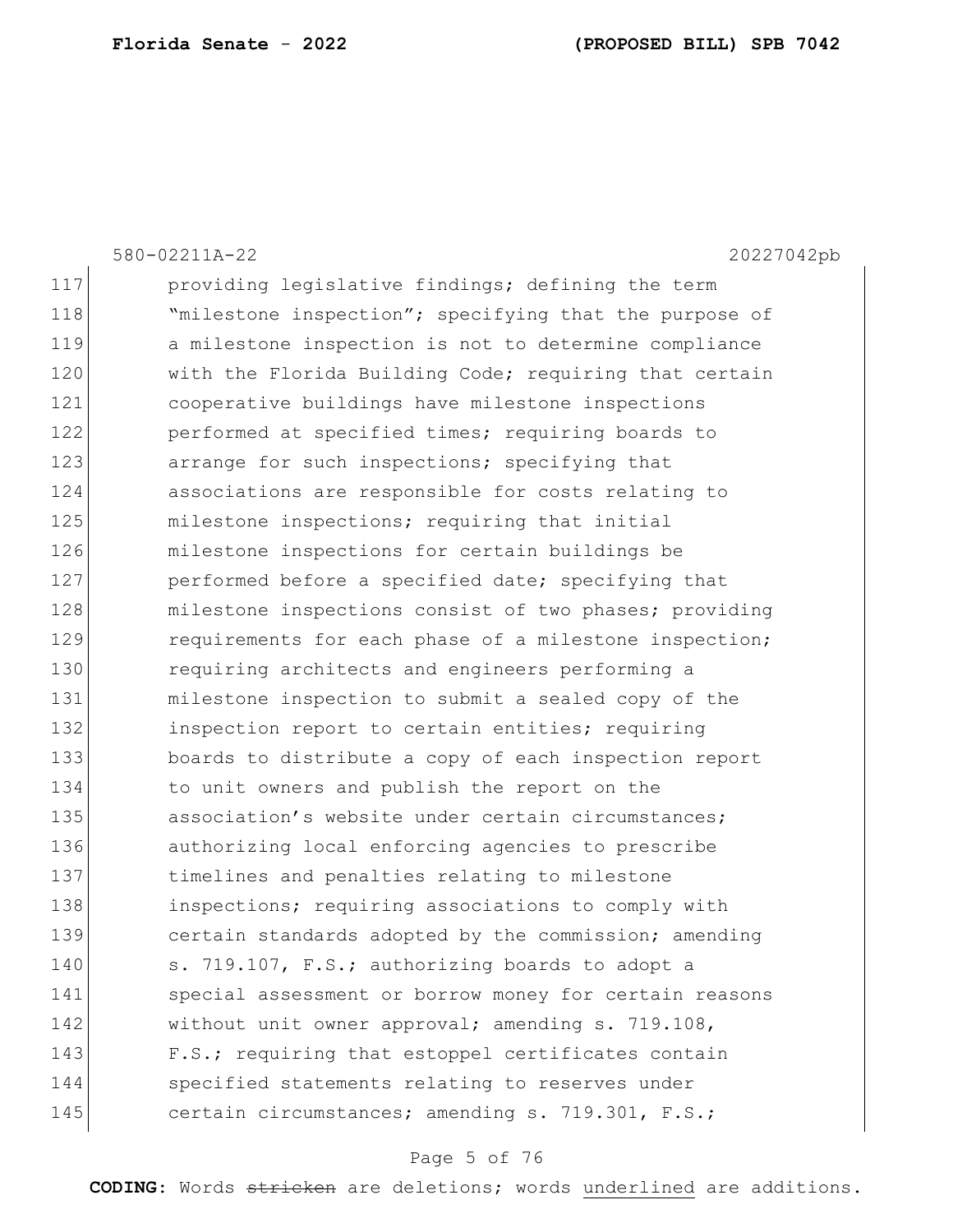|     | 580-02211A-22<br>20227042pb                                           |
|-----|-----------------------------------------------------------------------|
| 146 | requiring developers to deliver a turnover inspection                 |
| 147 | report relating to cooperative property under certain                 |
| 148 | circumstances; amending s. 719.503, F.S.; revising the                |
| 149 | documents that must be delivered to a prospective                     |
| 150 | buyer or lessee of a residential unit; requiring that                 |
| 151 | contracts for the resale of a residential unit in a                   |
| 152 | building that is subject to certain reserve study and                 |
| 153 | milestone inspection requirements contain specified                   |
| 154 | statements; specifying that a contract that does not                  |
| 155 | contain such required statements is voidable at the                   |
| 156 | option of the purchaser before closing; amending s.                   |
| 157 | 719.504, F.S.; requiring that prospectuses and                        |
| 158 | offering circulars contain specified statements                       |
| 159 | relating to reserves under certain circumstances;                     |
| 160 | amending ss. 558.002, 718.121, 718.706, and 720.3085,                 |
| 161 | F.S.; conforming cross-references; reenacting s.                      |
| 162 | 719.1255, F.S., relating to alternative resolution of                 |
| 163 | disputes, to incorporate the amendment made to s.                     |
| 164 | 718.1255, F.S., in a reference thereto; providing an                  |
| 165 | effective date.                                                       |
| 166 |                                                                       |
| 167 | Be It Enacted by the Legislature of the State of Florida:             |
| 168 |                                                                       |
| 169 | Section 1. Present subsections (1) through (30) of section            |
| 170 | 718.103, Florida Statutes, are redesignated as subsections (2)        |
| 171 | through $(31)$ , respectively, and a new subsection $(1)$ is added to |
| 172 | that section, to read:                                                |
| 173 | 718.103 Definitions. - As used in this chapter, the term:             |
| 174 | (1) "Alternative funding method" means a method for the               |

# Page 6 of 76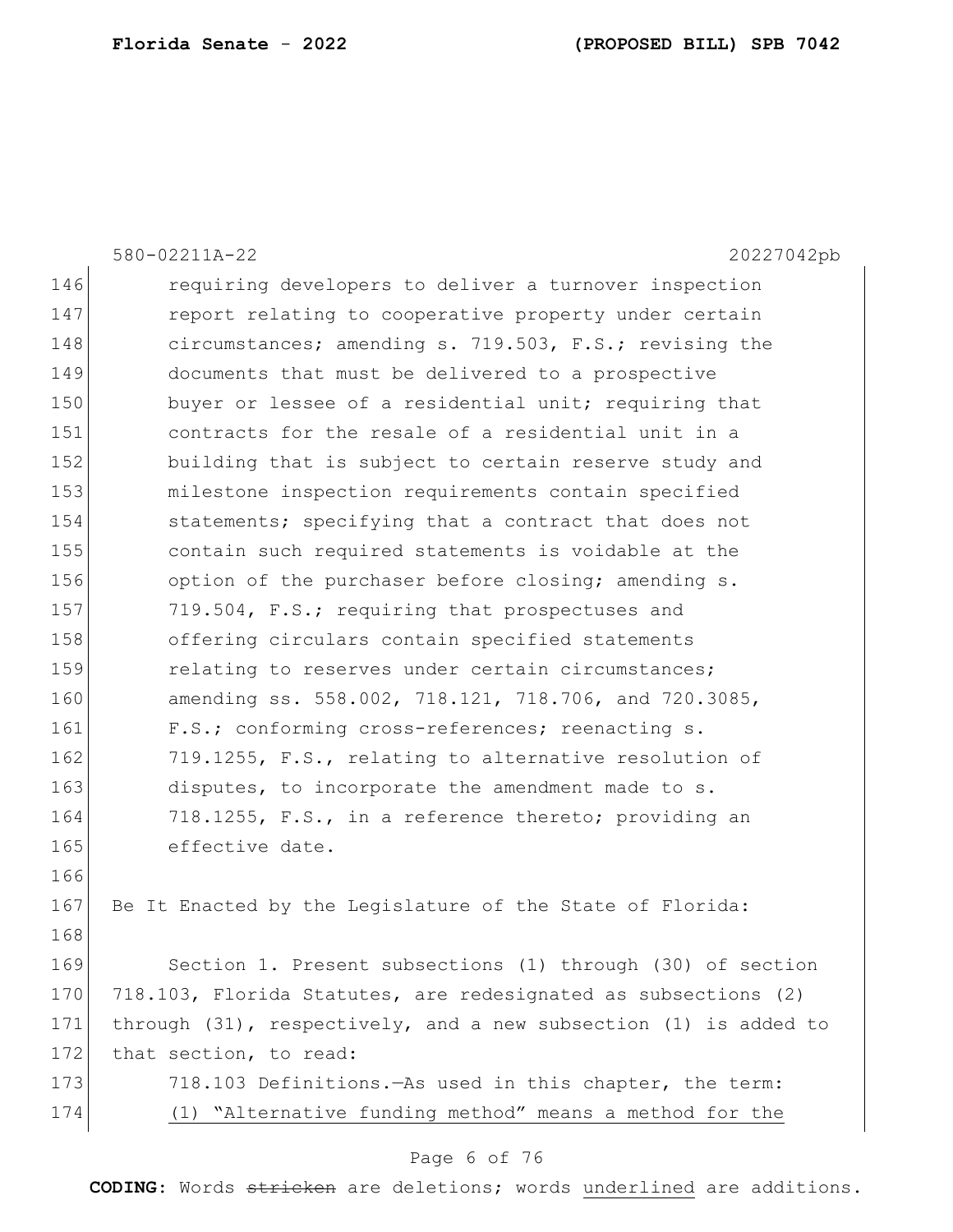|     | 580-02211A-22<br>20227042pb                                      |
|-----|------------------------------------------------------------------|
| 175 | funding of a reserve account by other than an assessment or      |
| 176 | special assessment which may reasonably be expected to fully     |
| 177 | satisfy the association's reserve funding obligations,           |
| 178 | including, but not limited to, an immediately available line of  |
| 179 | credit equal to the amount of any waived reserves, payments into |
| 180 | the reserve account by a developer who is offering units, or any |
| 181 | other method approved by the division.                           |
| 182 | Section 2. Paragraphs (a), (c), and (g) of subsection $(12)$     |
| 183 | and subsection (13) of section 718.111, Florida Statutes, are    |
| 184 | amended to read:                                                 |
| 185 | 718.111 The association.-                                        |
| 186 | (12) OFFICIAL RECORDS.-                                          |
| 187 | (a) From the inception of the association, the association       |
| 188 | shall maintain each of the following items, if applicable, which |
| 189 | constitutes the official records of the association:             |
| 190 | 1. A copy of the plans, permits, warranties, and other           |
| 191 | items provided by the developer under s. 718.301(4).             |
| 192 | 2. A photocopy of the recorded declaration of condominium        |
| 193 | of each condominium operated by the association and each         |
| 194 | amendment to each declaration.                                   |
| 195 | 3. A photocopy of the recorded bylaws of the association         |
| 196 | and each amendment to the bylaws.                                |
| 197 | 4. A certified copy of the articles of incorporation of the      |
| 198 | association, or other documents creating the association, and    |
| 199 | each amendment thereto.                                          |
| 200 | 5. A copy of the current rules of the association.               |
| 201 | 6. A book or books that contain the minutes of all meetings      |
| 202 | of the association, the board of administration, and the unit    |
| 203 | owners.                                                          |
|     |                                                                  |

# Page 7 of 76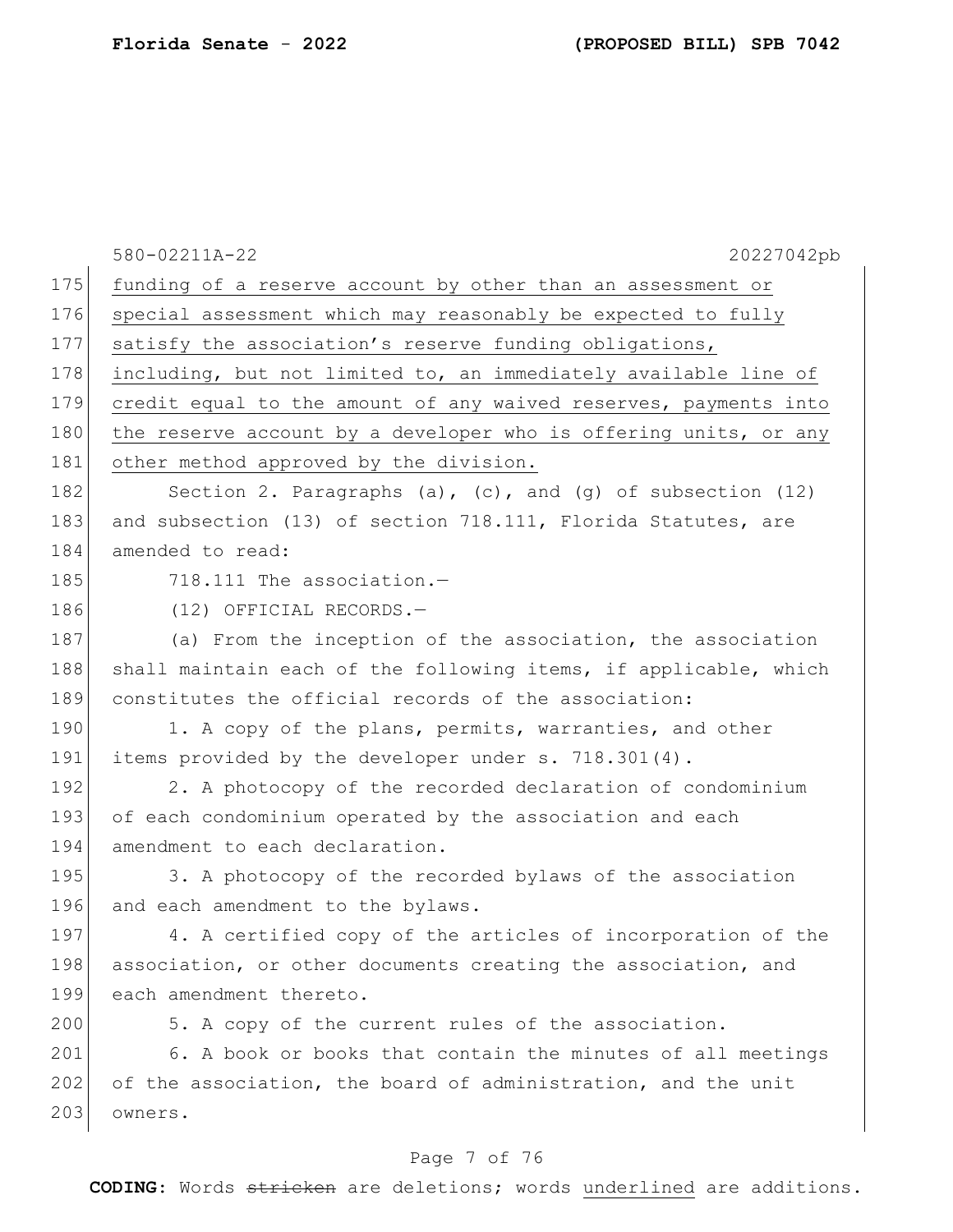580-02211A-22 20227042pb 204 7. A current roster of all unit owners and their mailing 205 addresses, unit identifications, voting certifications, and, if 206 known, telephone numbers. The association shall also maintain 207 | the e-mail addresses and facsimile numbers of unit owners 208 consenting to receive notice by electronic transmission. The e-209 mail addresses and facsimile numbers are not accessible to unit 210 owners if consent to receive notice by electronic transmission 211 is not provided in accordance with sub-subparagraph  $(c)3.e.$ 212 However, the association is not liable for an inadvertent 213 disclosure of the e-mail address or facsimile number for 214 receiving electronic transmission of notices. 215 8. All current insurance policies of the association and 216 condominiums operated by the association. 217 9. A current copy of any management agreement, lease, or 218 other contract to which the association is a party or under 219 which the association or the unit owners have an obligation or 220 responsibility. 221 10. Bills of sale or transfer for all property owned by the 222 association. 223 11. Accounting records for the association and separate 224 accounting records for each condominium that the association 225 operates. Any person who knowingly or intentionally defaces or 226 destroys such records, or who knowingly or intentionally fails  $227$  to create or maintain such records, with the intent of causing 228 harm to the association or one or more of its members, is 229 personally subject to a civil penalty pursuant to s.

 $230$  718.501(1)(d). The accounting records must include, but are not 231 limited to:

232 a. Accurate, itemized, and detailed records of all receipts

## Page 8 of 76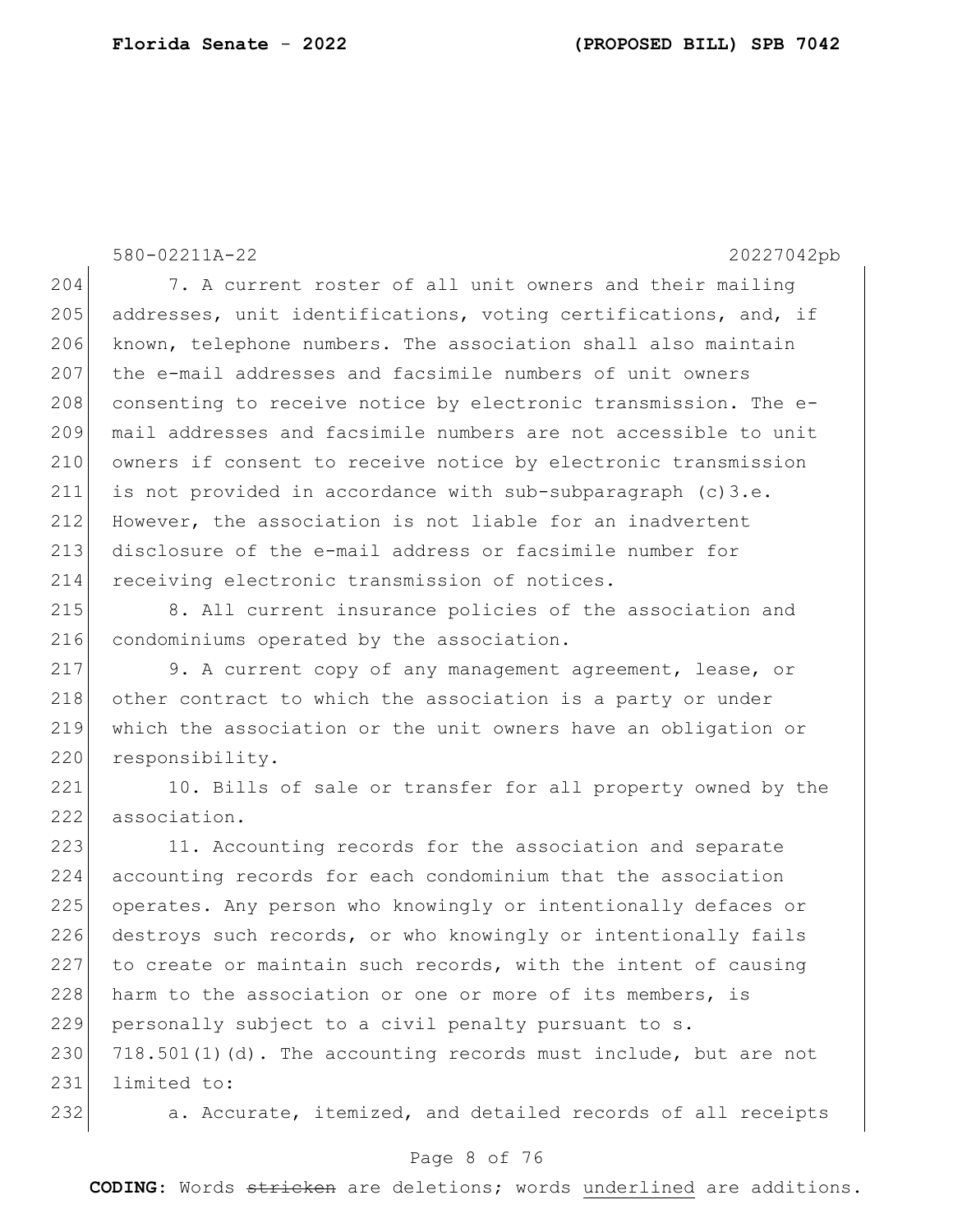|     | 580-02211A-22<br>20227042pb                                      |
|-----|------------------------------------------------------------------|
| 233 | and expenditures.                                                |
| 234 | b. A current account and a monthly, bimonthly, or quarterly      |
| 235 | statement of the account for each unit designating the name of   |
| 236 | the unit owner, the due date and amount of each assessment, the  |
| 237 | amount paid on the account, and the balance due.                 |
| 238 | c. All audits, reviews, accounting statements, and               |
| 239 | financial reports of the association or condominium.             |
| 240 | d. All contracts for work to be performed. Bids for work to      |
| 241 | be performed are also considered official records and must be    |
| 242 | maintained by the association for at least 1 year after receipt  |
| 243 | of the bid.                                                      |
| 244 | 12. Ballots, sign-in sheets, voting proxies, and all other       |
| 245 | papers and electronic records relating to voting by unit owners, |
| 246 | which must be maintained for 1 year from the date of the         |
| 247 | election, vote, or meeting to which the document relates,        |
| 248 | notwithstanding paragraph (b).                                   |
| 249 | 13. All rental records if the association is acting as           |
| 250 | agent for the rental of condominium units.                       |
| 251 | 14. A copy of the current question and answer sheet as           |
| 252 | described in s. 718.504.                                         |
| 253 | 15. A copy of the inspection reports report as described in      |
| 254 | ss. 718.1123 and 718.301(4) (p) and any other inspection report  |
| 255 | relating to a structural or life safety inspection of            |
| 256 | association property s. 718.301(4)(p).                           |
| 257 | 16. Bids for materials, equipment, or services.                  |
| 258 | 17. All affirmative acknowledgments made pursuant to s.          |
| 259 | $718.121(4)(c)$ .                                                |
| 260 | 18. All other written records of the association not             |
| 261 | specifically included in the foregoing which are related to the  |

# Page 9 of 76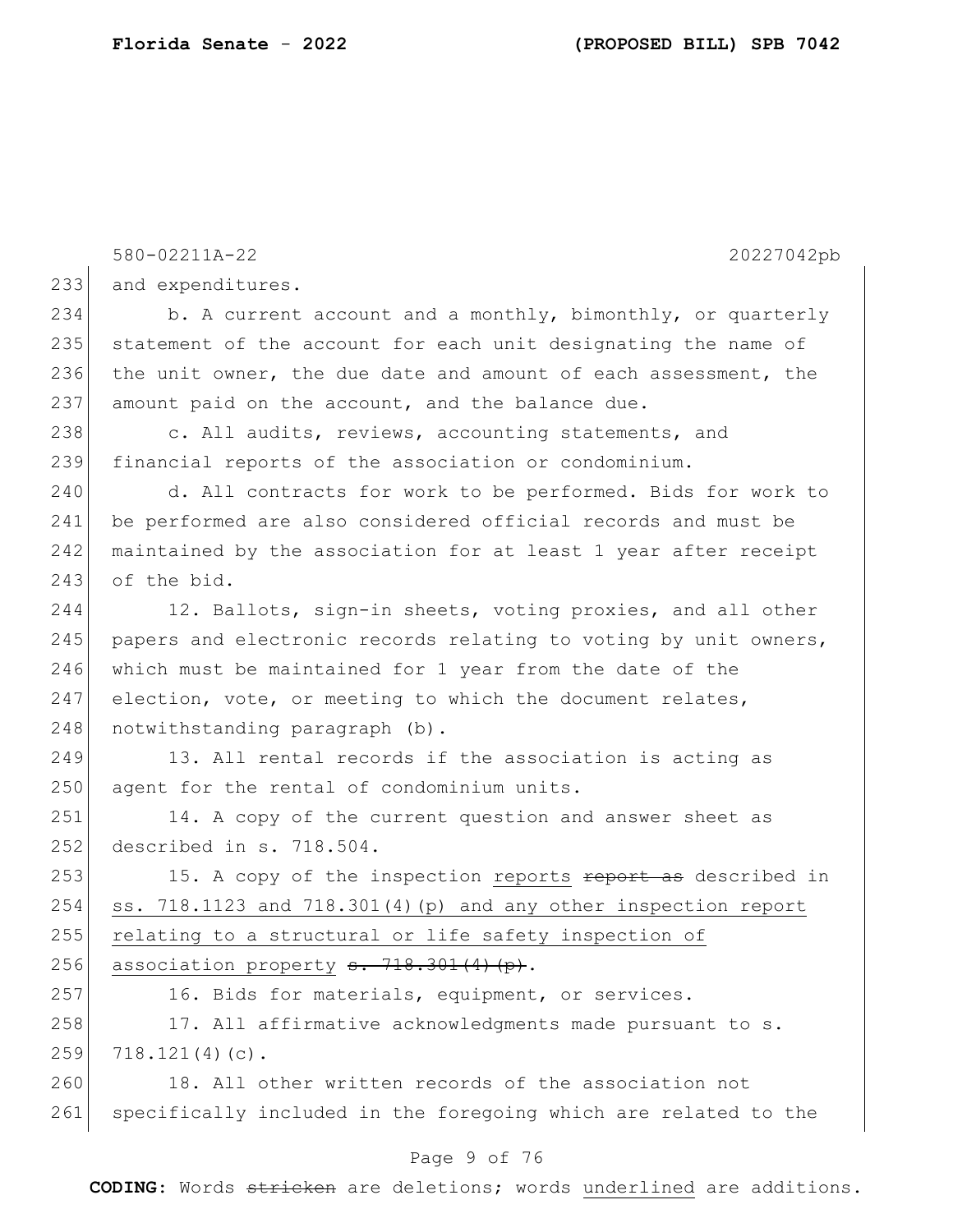580-02211A-22 20227042pb

262 operation of the association.

263 (c)1. The official records of the association are open to 264 inspection by any association member or the authorized 265 representative of such member at all reasonable times. The right 266 to inspect the records includes the right to make or obtain  $267$  copies, at the reasonable expense, if any, of the member or 268 authorized representative of such member. A renter of a unit has 269 a right to inspect and copy only the declaration of condominium, 270 and the association's bylaws and rules, and the inspection 271 reports described in ss. 718.1123 and  $718.301(4)$  (p). The 272 association may adopt reasonable rules regarding the frequency, 273 time, location, notice, and manner of record inspections and 274 copying but may not require a member to demonstrate any purpose 275 or state any reason for the inspection. The failure of an 276 association to provide the records within 10 working days after 277 receipt of a written request creates a rebuttable presumption 278 that the association willfully failed to comply with this 279 paragraph. A unit owner who is denied access to official records 280 is entitled to the actual damages or minimum damages for the 281 association's willful failure to comply. Minimum damages are \$50 282 per calendar day for up to 10 days, beginning on the 11th 283 working day after receipt of the written request. The failure to 284 permit inspection entitles any person prevailing in an 285 enforcement action to recover reasonable attorney fees from the 286 person in control of the records who, directly or indirectly, 287 knowingly denied access to the records.

288 288 2. Any person who knowingly or intentionally defaces or 289 destroys accounting records that are required by this chapter to 290 be maintained during the period for which such records are

#### Page 10 of 76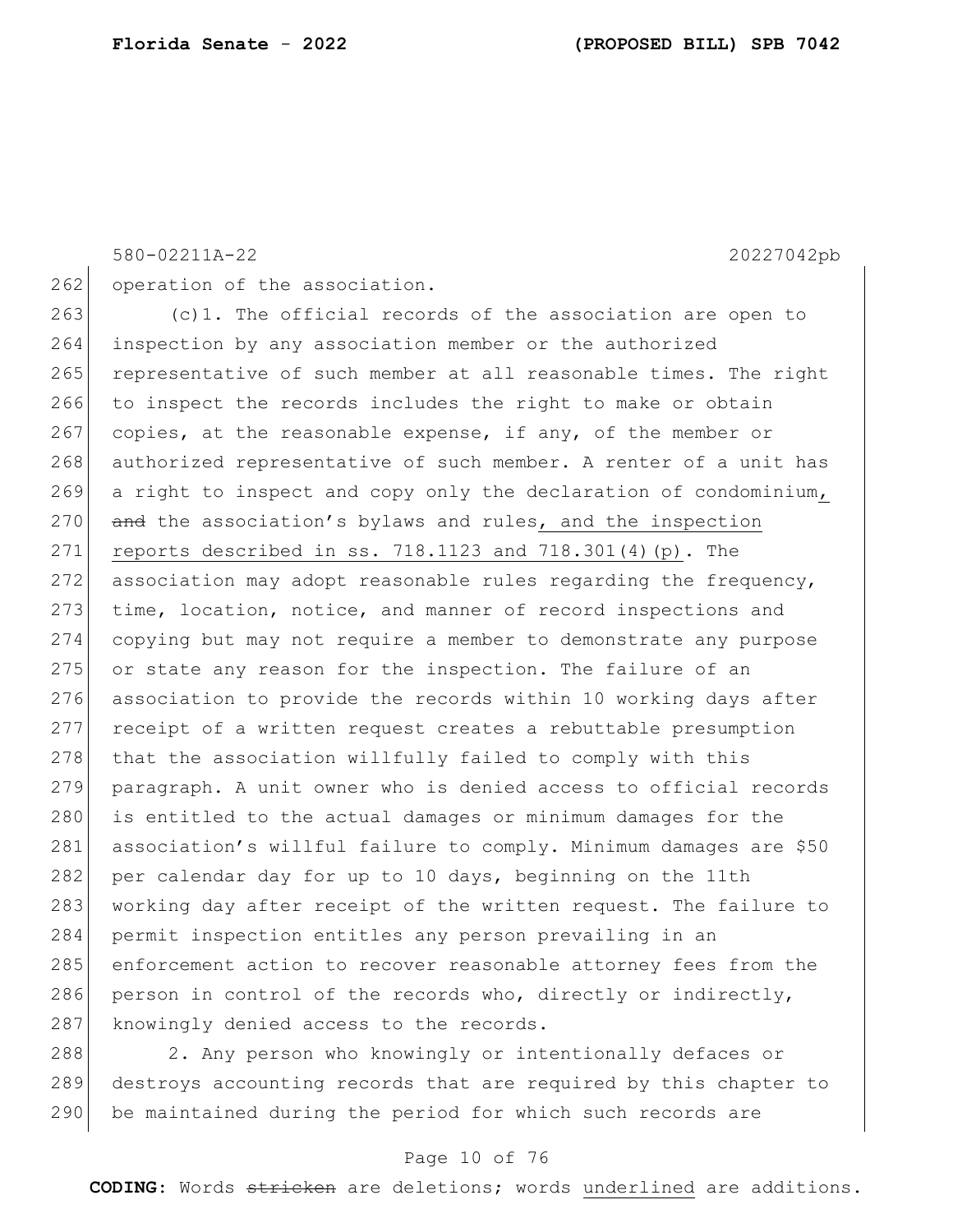|     | 580-02211A-22<br>20227042pb                                      |
|-----|------------------------------------------------------------------|
| 291 | required to be maintained, or who knowingly or intentionally     |
| 292 | fails to create or maintain accounting records that are required |
| 293 | to be created or maintained, with the intent of causing harm to  |
| 294 | the association or one or more of its members, is personally     |
| 295 | subject to a civil penalty pursuant to s. 718.501(1)(d).         |
| 296 | 3. The association shall maintain an adequate number of          |
| 297 | copies of the declaration, articles of incorporation, bylaws,    |
| 298 | and rules, and all amendments to each of the foregoing, as well  |
| 299 | as the question and answer sheet as described in s. 718.504 and  |
| 300 | year-end financial information required under this section, on   |
| 301 | the condominium property to ensure their availability to unit    |
| 302 | owners and prospective purchasers, and may charge its actual     |
| 303 | costs for preparing and furnishing these documents to those      |
| 304 | requesting the documents. An association shall allow a member or |
| 305 | his or her authorized representative to use a portable device,   |
| 306 | including a smartphone, tablet, portable scanner, or any other   |
| 307 | technology capable of scanning or taking photographs, to make an |
| 308 | electronic copy of the official records in lieu of the           |
| 309 | association's providing the member or his or her authorized      |
| 310 | representative with a copy of such records. The association may  |
| 311 | not charge a member or his or her authorized representative for  |
| 312 | the use of a portable device. Notwithstanding this paragraph,    |
| 313 | the following records are not accessible to unit owners:         |
| .   |                                                                  |

314 a. Any record protected by the lawyer-client privilege as described in s. 90.502 and any record protected by the work- product privilege, including a record prepared by an association 317 attorney or prepared at the attorney's express direction, which 318 reflects a mental impression, conclusion, litigation strategy, or legal theory of the attorney or the association, and which

## Page 11 of 76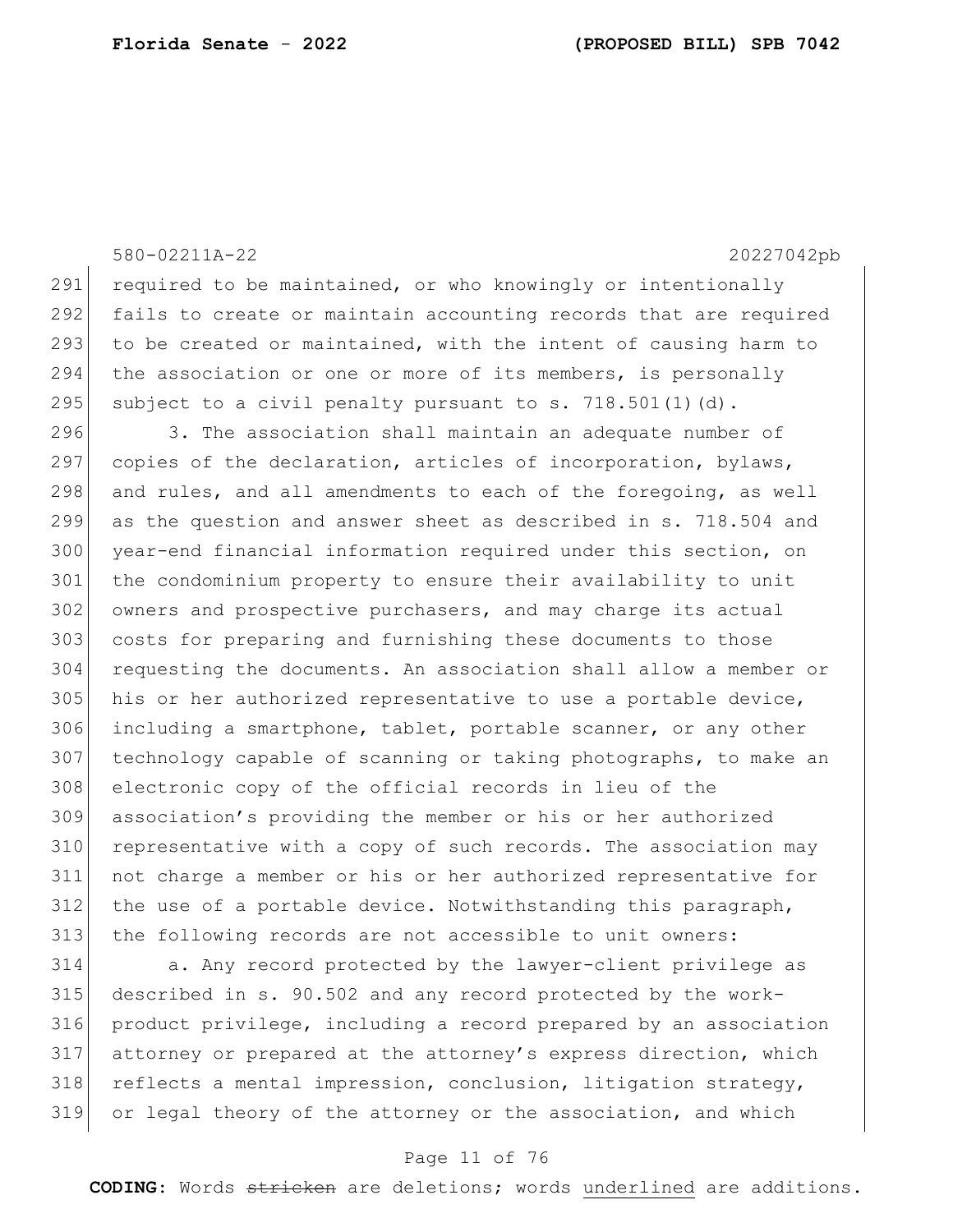580-02211A-22 20227042pb was prepared exclusively for civil or criminal litigation or for adversarial administrative proceedings, or which was prepared in anticipation of such litigation or proceedings until the 323 conclusion of the litigation or proceedings. b. Information obtained by an association in connection with the approval of the lease, sale, or other transfer of a unit. 327 c. Personnel records of association or management company employees, including, but not limited to, disciplinary, payroll, health, and insurance records. For purposes of this sub- subparagraph, the term "personnel records" does not include written employment agreements with an association employee or management company, or budgetary or financial records that indicate the compensation paid to an association employee. d. Medical records of unit owners. 335 e. Social security numbers, driver license numbers, credit card numbers, e-mail addresses, telephone numbers, facsimile 337 | numbers, emergency contact information, addresses of a unit owner other than as provided to fulfill the association's notice requirements, and other personal identifying information of any person, excluding the person's name, unit designation, mailing 341 address, property address, and any address, e-mail address, or facsimile number provided to the association to fulfill the 343 association's notice requirements. Notwithstanding the restrictions in this sub-subparagraph, an association may print and distribute to unit owners a directory containing the name, unit address, and all telephone numbers of each unit owner. However, an owner may exclude his or her telephone numbers from 348 | the directory by so requesting in writing to the association. An

## Page 12 of 76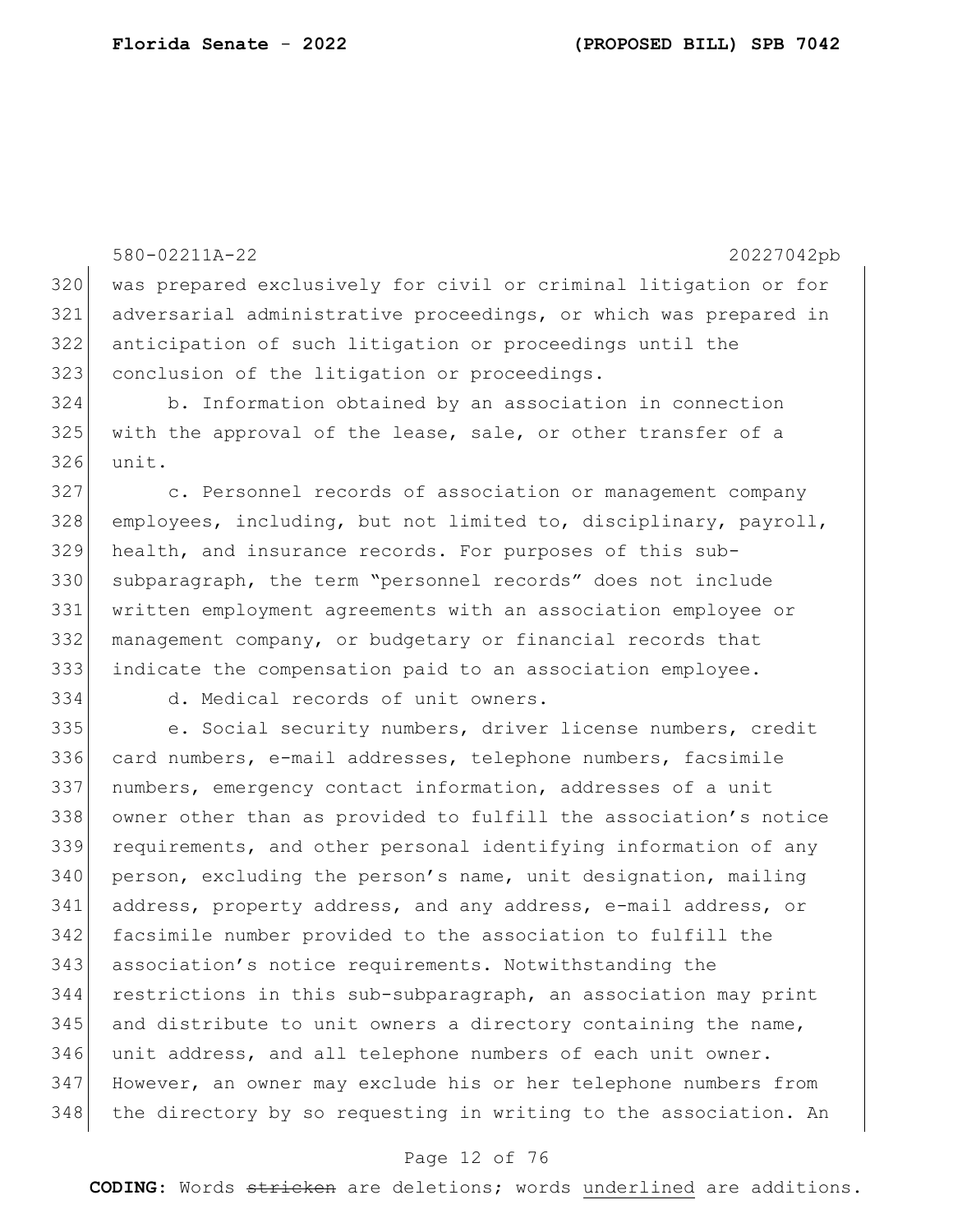580-02211A-22 20227042pb owner may consent in writing to the disclosure of other contact information described in this sub-subparagraph. The association is not liable for the inadvertent disclosure of information that is protected under this sub-subparagraph if the information is included in an official record of the association and is voluntarily provided by an owner and not requested by the association. f. Electronic security measures that are used by the association to safequard data, including passwords. 358 g. The software and operating system used by the association which allow the manipulation of data, even if the owner owns a copy of the same software used by the association. 361 The data is part of the official records of the association. h. All affirmative acknowledgments made pursuant to s. 718.121(4)(c). 364 (g)1. By January 1, 2019, an association managing a condominium with 150 or more units which does not contain timeshare units shall post digital copies of the documents 367 specified in subparagraph 2. on its website or make such documents available through an application that can be downloaded on a mobile device. 370 a. The association's website or application must be: (I) An independent website, application, or web portal wholly owned and operated by the association; or (II) A website, application, or web portal operated by a third-party provider with whom the association owns, leases, rents, or otherwise obtains the right to operate a web page, 376 subpage, web portal, collection of subpages or web portals, or an application which is dedicated to the association's

## Page 13 of 76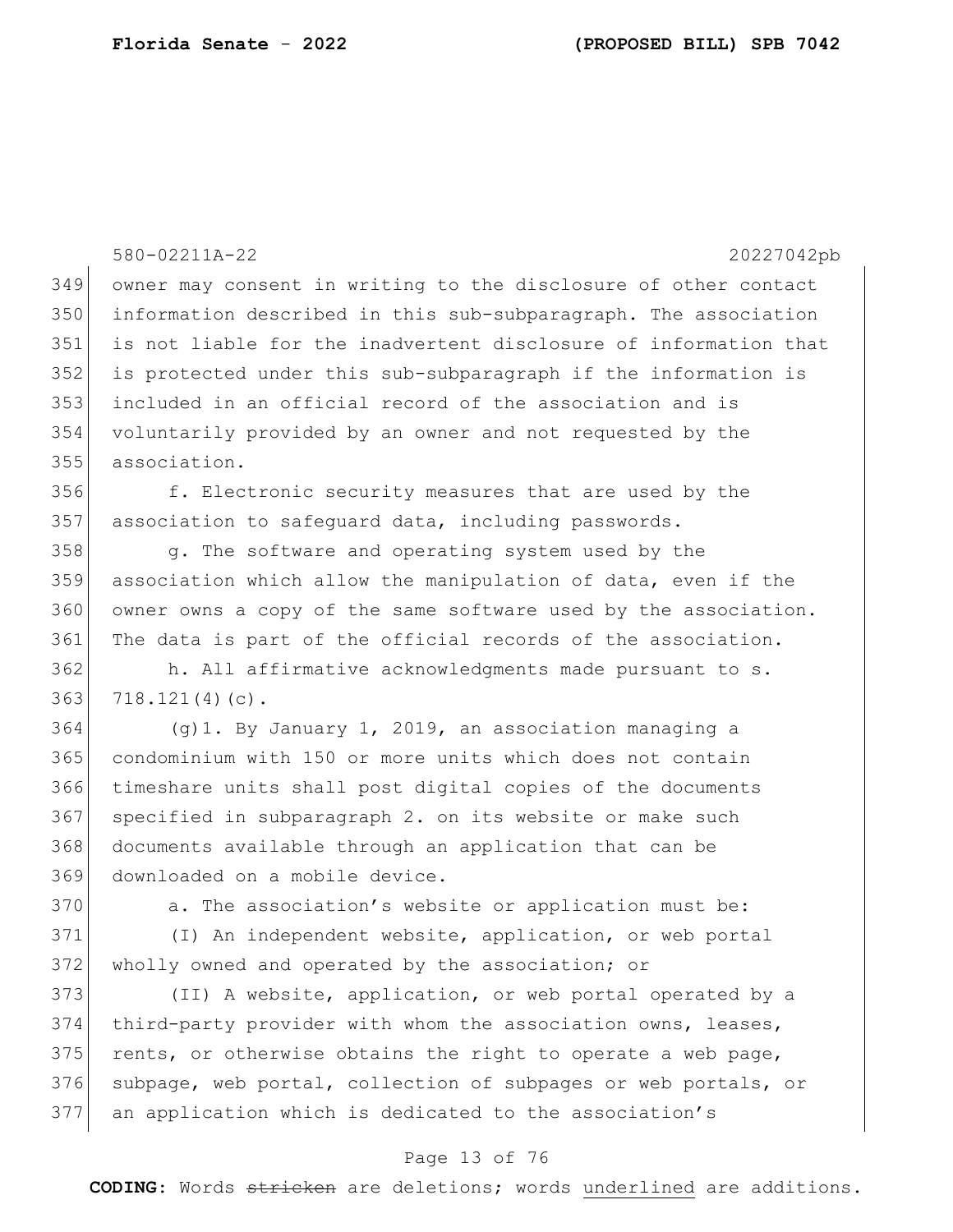580-02211A-22 20227042pb Page 14 of 76 378 activities and on which required notices, records, and documents 379 may be posted or made available by the association. 380 b. The association's website or application must be 381 accessible through the Internet and must contain a subpage, web 382 portal, or other protected electronic location that is 383 inaccessible to the general public and accessible only to unit 384 owners and employees of the association. 385 c. Upon a unit owner's written request, the association 386 must provide the unit owner with a username and password and 387 access to the protected sections of the association's website or 388 application which contain any notices, records, or documents 389 that must be electronically provided. 390 2. A current copy of the following documents must be posted 391 in digital format on the association's website or application: 392 a. The recorded declaration of condominium of each 393 condominium operated by the association and each amendment to 394 each declaration. 395 b. The recorded bylaws of the association and each 396 amendment to the bylaws. 397 c. The articles of incorporation of the association, or 398 other documents creating the association, and each amendment to 399 the articles of incorporation or other documents. The copy 400 posted pursuant to this sub-subparagraph must be a copy of the 401 articles of incorporation filed with the Department of State. 402 d. The rules of the association. 403 e. A list of all executory contracts or documents to which 404 the association is a party or under which the association or the 405 unit owners have an obligation or responsibility and, after 406 bidding for the related materials, equipment, or services has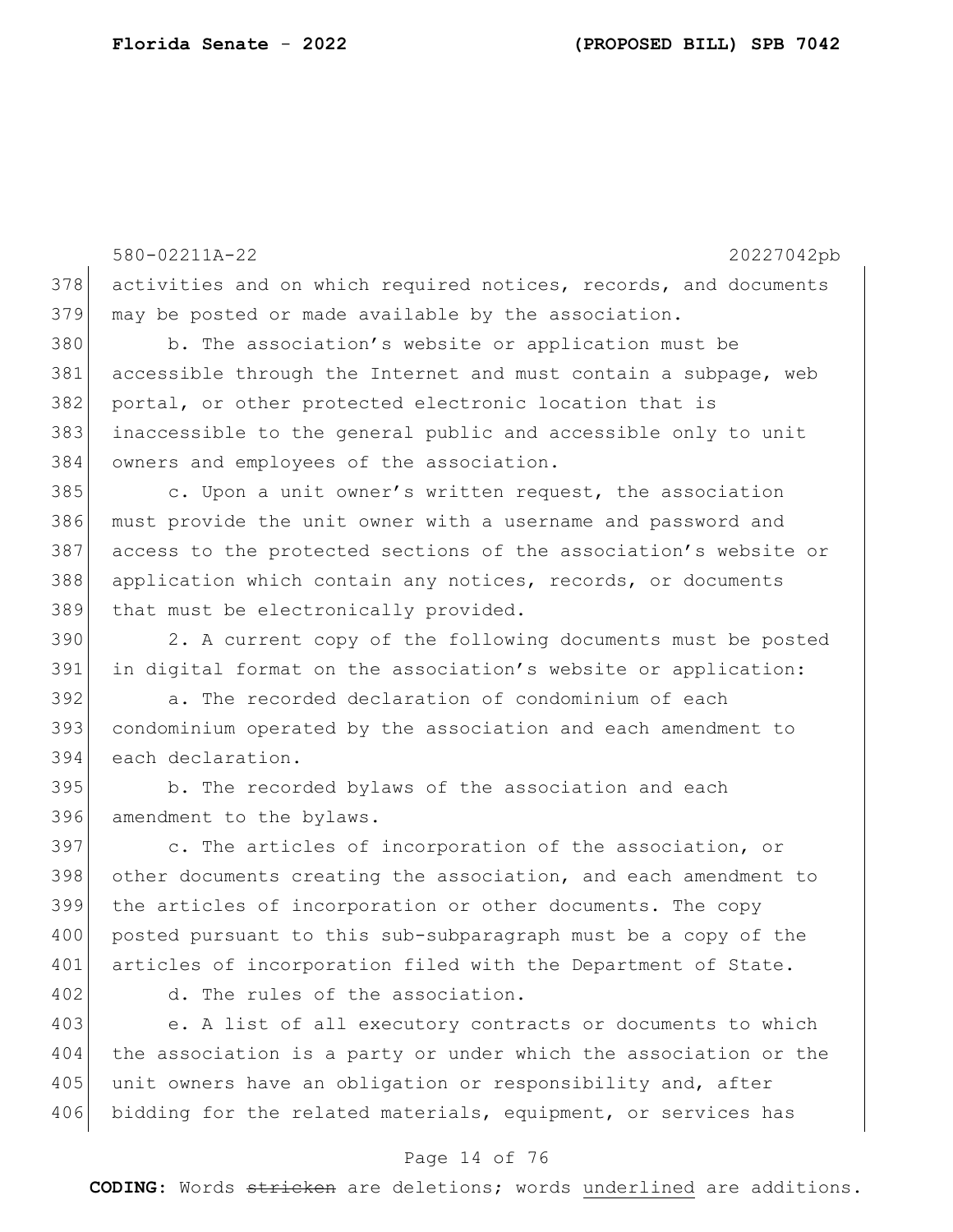|     | 580-02211A-22<br>20227042pb                                      |
|-----|------------------------------------------------------------------|
| 407 | closed, a list of bids received by the association within the    |
| 408 | past year. Summaries of bids for materials, equipment, or        |
| 409 | services which exceed \$500 must be maintained on the website or |
| 410 | application for 1 year. In lieu of summaries, complete copies of |
| 411 | the bids may be posted.                                          |
| 412 | f. The annual budget required by s. 718.112(2)(f) and any        |
| 413 | proposed budget to be considered at the annual meeting.          |
| 414 | g. The financial report required by subsection (13) and any      |
| 415 | monthly income or expense statement to be considered at a        |
| 416 | meeting.                                                         |
| 417 | h. The certification of each director required by s.             |
| 418 | 718.112(2)(d)4.b.                                                |
| 419 | i. All contracts or transactions between the association         |
| 420 | and any director, officer, corporation, firm, or association     |
| 421 | that is not an affiliated condominium association or any other   |
| 422 | entity in which an association director is also a director or    |
| 423 | officer and financially interested.                              |
| 424 | j. Any contract or document regarding a conflict of              |
| 425 | interest or possible conflict of interest as provided in ss.     |
| 426 | 468.436(2)(b)6. and 718.3027(3).                                 |
| 427 | k. The notice of any unit owner meeting and the agenda for       |
| 428 | the meeting, as required by s. 718.112(2)(d)3., no later than 14 |
| 429 | days before the meeting. The notice must be posted in plain view |
| 430 | on the front page of the website or application, or on a         |
| 431 | separate subpage of the website or application labeled "Notices" |
| 432 | which is conspicuously visible and linked from the front page.   |
| 433 | The association must also post on its website or application any |
| 434 | document to be considered and voted on by the owners during the  |
| 435 | meeting or any document listed on the agenda at least 7 days     |
|     |                                                                  |

# Page 15 of 76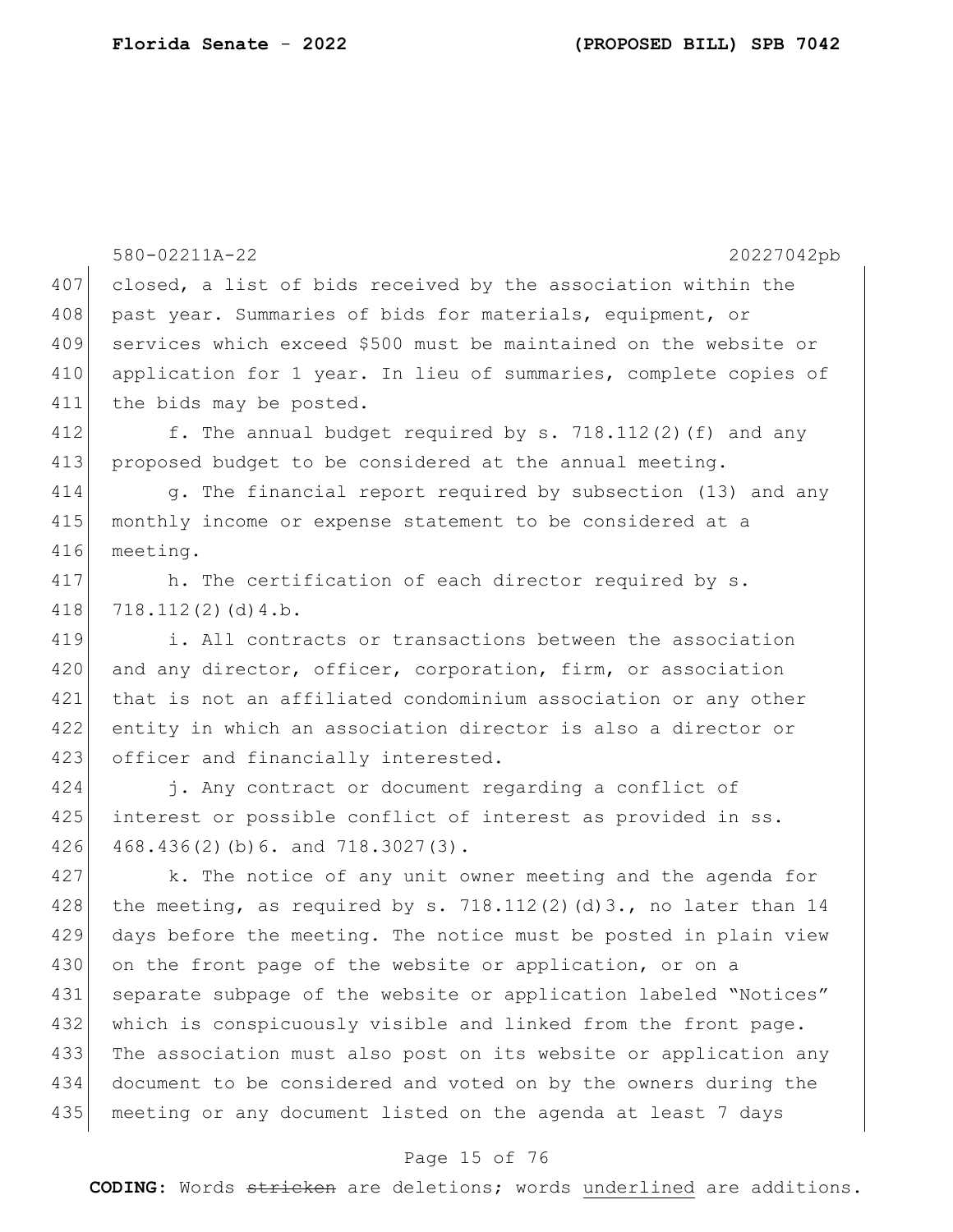580-02211A-22 20227042pb 436 before the meeting at which the document or the information 437 within the document will be considered. 438 1. Notice of any board meeting, the agenda, and any other 439 document required for the meeting as required by s. 440 718.112(2)(c), which must be posted no later than the date 441 required for notice under s. 718.112(2)(c). 442 m. The inspection reports described in ss. 718.1123 and 443 718.301(4)(p) and any other inspection report relating to a 444 structural or life safety inspection of association property. 445 | n. The reserve study required under s. 718.112(2). 446 3. The association shall ensure that the information and 447 records described in paragraph  $(c)$ , which are not allowed to be 448 accessible to unit owners, are not posted on the association's 449 website or application. If protected information or information 450 restricted from being accessible to unit owners is included in 451 documents that are required to be posted on the association's 452 website or application, the association shall ensure the 453 information is redacted before posting the documents. 454 Notwithstanding the foregoing, the association or its agent is 455 not liable for disclosing information that is protected or 456 restricted under this paragraph unless such disclosure was made 457 with a knowing or intentional disregard of the protected or 458 restricted nature of such information.

459 4. The failure of the association to post information 460 required under subparagraph 2. is not in and of itself 461 sufficient to invalidate any action or decision of the 462 association's board or its committees.

463 (13) FINANCIAL REPORTING.—Within 90 days after the end of  $464$  the fiscal year, or annually on a date provided in the bylaws,

## Page 16 of 76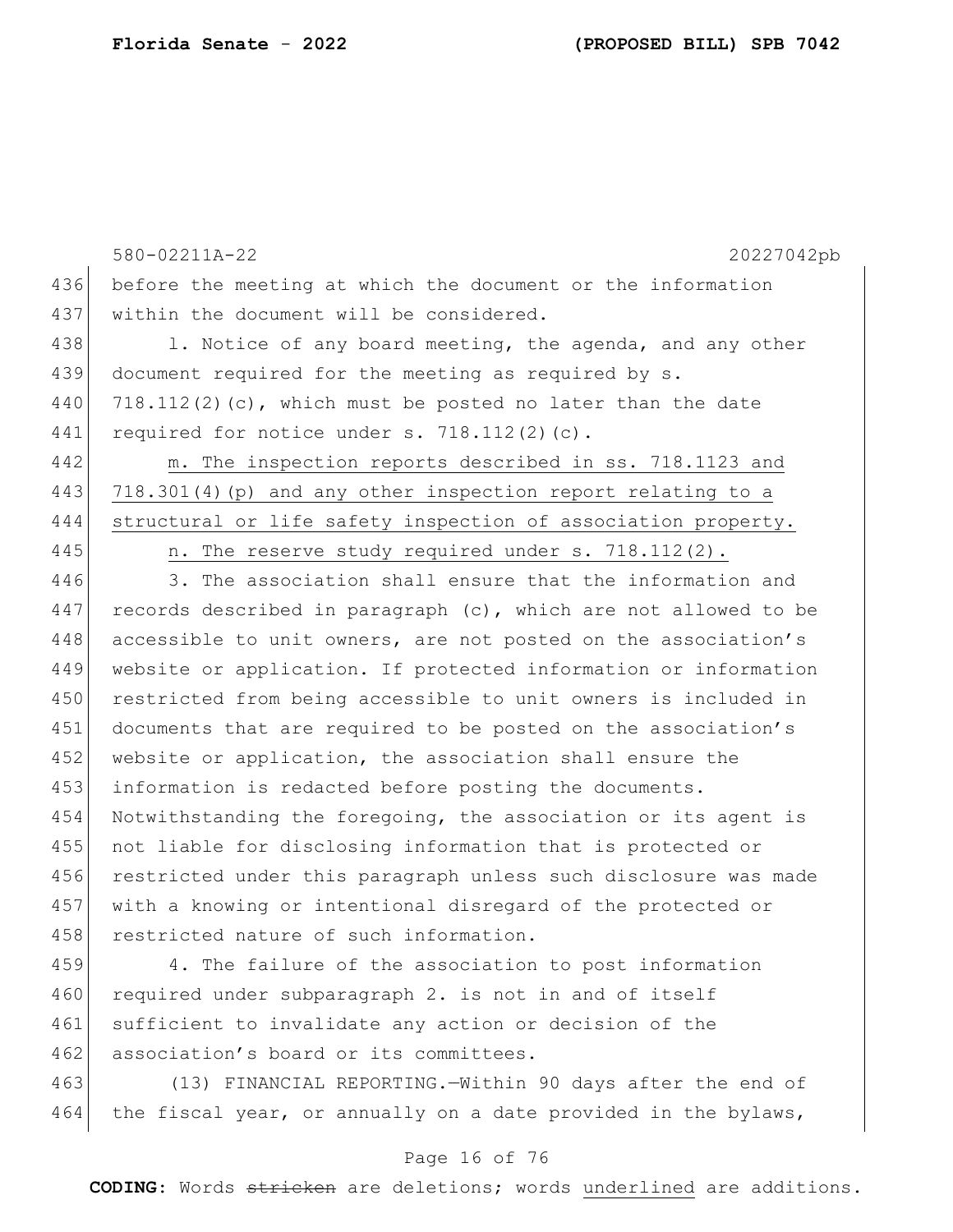580-02211A-22 20227042pb 465 the association shall prepare and complete, or contract for the 466 preparation and completion of, a financial report for the 467 preceding fiscal year. Within 21 days after the final financial 468 report is completed by the association or received from the 469 third party, but not later than 120 days after the end of the 470 fiscal year or other date as provided in the bylaws, the 471 association shall mail to each unit owner at the address last 472 furnished to the association by the unit owner, or hand deliver 473 to each unit owner, a copy of the most recent financial report 474 or a notice that a copy of the most recent financial report will 475 be mailed or hand delivered to the unit owner, without charge, 476 within 5 business days after receipt of a written request from 477 the unit owner. The division shall adopt rules setting forth 478 uniform accounting principles and standards to be used by all 479 associations and addressing the financial reporting requirements 480 for multicondominium associations. The rules must include, but 481 not be limited to, standards for presenting a summary of 482 association reserves, including a good faith estimate disclosing 483 the annual amount of reserve funds that would be necessary for 484 the association to fully fund reserves for each reserve item 485 based on the straight-line accounting method or on the pooling 486 method. This disclosure is not applicable to reserves funded via  $487$  the pooling method. In adopting such rules, the division shall 488 consider the number of members and annual revenues of an 489 association. Financial reports shall be prepared as follows: 490 (a) An association that meets the criteria of this

491 paragraph shall prepare a complete set of financial statements 492 in accordance with generally accepted accounting principles. The 493 financial statements must be based upon the association's total

#### Page 17 of 76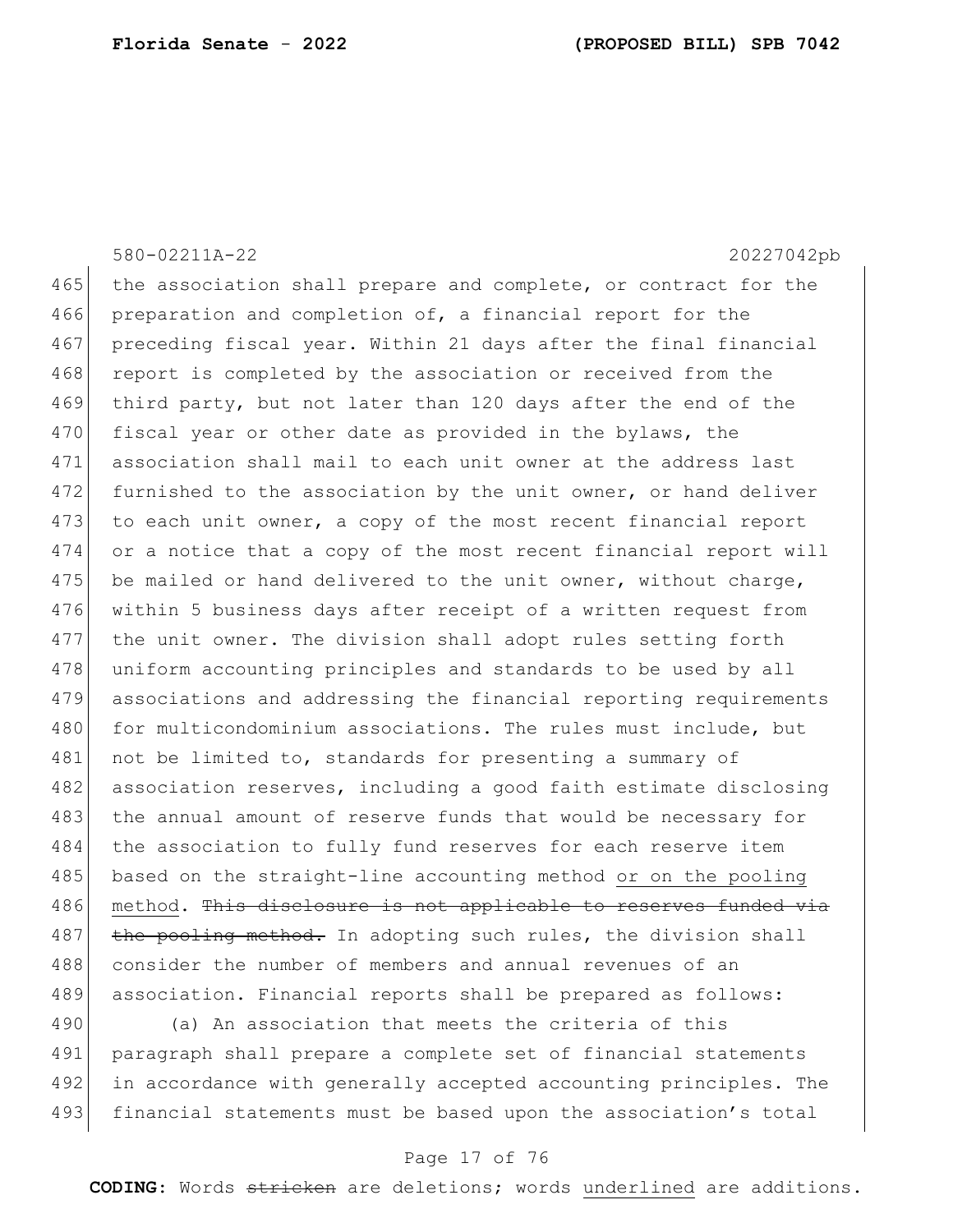580-02211A-22 20227042pb 494 annual revenues, as follows: 495 1. An association with total annual revenues of \$150,000 or 496 more, but less than \$300,000, shall prepare compiled financial 497 statements. 498 2. An association with total annual revenues of at least 499 \$300,000, but less than \$500,000, shall prepare reviewed 500 financial statements. 501 3. An association with total annual revenues of \$500,000 or 502 more shall prepare audited financial statements. 503 (b)1. An association with total annual revenues of less 504 than \$150,000 shall prepare a report of cash receipts and 505 expenditures. 506 2. A report of cash receipts and disbursements must 507 disclose the amount of receipts by accounts and receipt 508 classifications and the amount of expenses by accounts and 509 expense classifications, including, but not limited to, the 510 following, as applicable: costs for security, professional and 511 management fees and expenses, taxes, costs for recreation 512 facilities, expenses for refuse collection and utility services, 513 expenses for lawn care, costs for building maintenance and 514 repair, insurance costs, administration and salary expenses, and 515 reserves accumulated and expended for capital expenditures, 516 deferred maintenance, and any other category for which the 517 association maintains reserves.

518 (c) An association may prepare, without a meeting of or 519 approval by the unit owners:

520 1. Compiled, reviewed, or audited financial statements, if 521 the association is required to prepare a report of cash receipts 522 and expenditures;

#### Page 18 of 76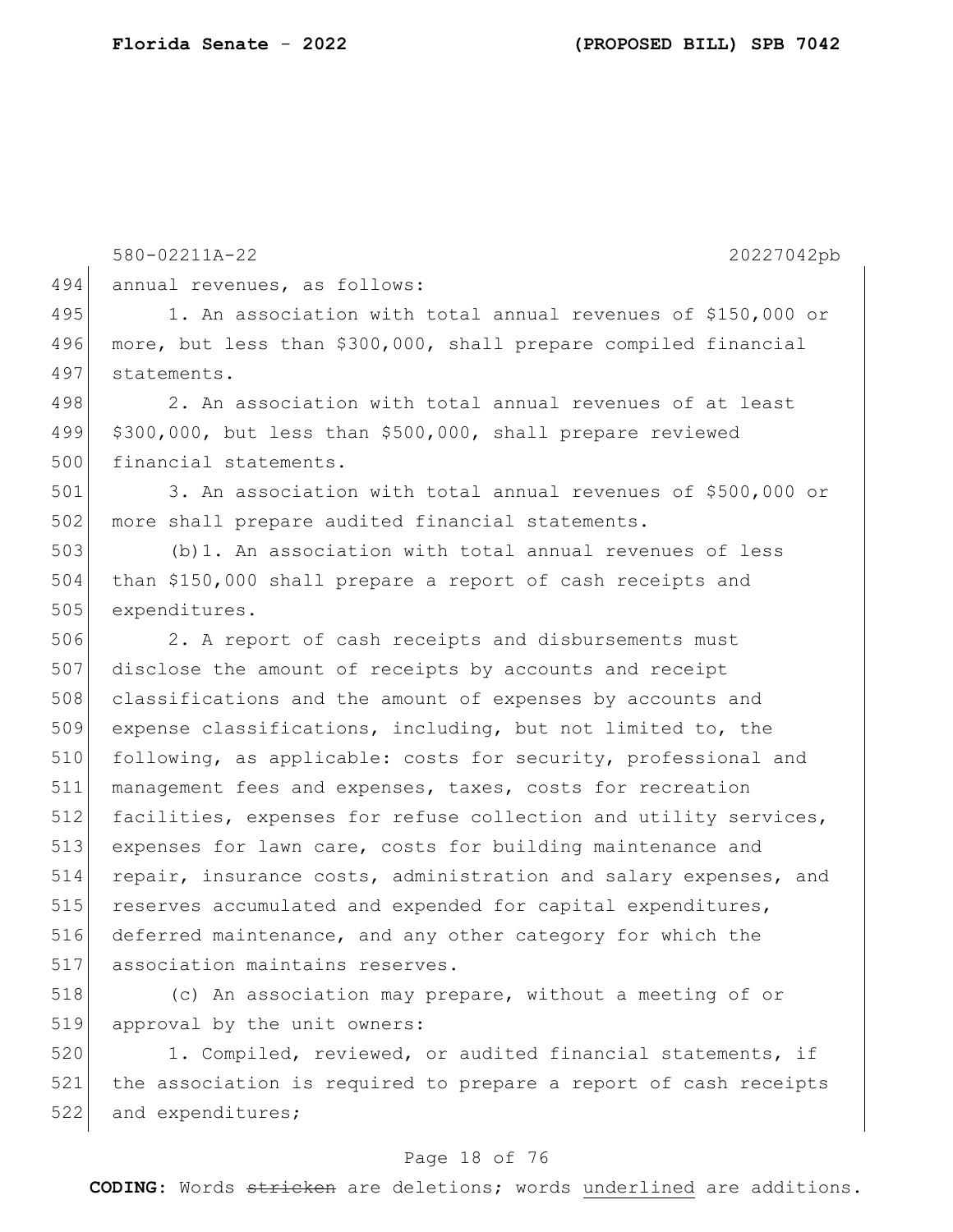|     | 580-02211A-22<br>20227042pb                                       |
|-----|-------------------------------------------------------------------|
| 523 | 2. Reviewed or audited financial statements, if the               |
| 524 | association is required to prepare compiled financial             |
| 525 | statements; or                                                    |
| 526 | 3. Audited financial statements if the association is             |
| 527 | required to prepare reviewed financial statements.                |
| 528 | (d) If approved by a majority of the voting interests             |
| 529 | present at a properly called meeting of the association, an       |
| 530 | association may prepare:                                          |
| 531 | 1. A report of cash receipts and expenditures in lieu of a        |
| 532 | compiled, reviewed, or audited financial statement;               |
| 533 | 2. A report of cash receipts and expenditures or a compiled       |
| 534 | financial statement in lieu of a reviewed or audited financial    |
| 535 | statement; or                                                     |
| 536 | 3. A report of cash receipts and expenditures, a compiled         |
| 537 | financial statement, or a reviewed financial statement in lieu    |
| 538 | of an audited financial statement.                                |
| 539 |                                                                   |
| 540 | Such meeting and approval must occur before the end of the        |
| 541 | fiscal year and is effective only for the fiscal year in which    |
| 542 | the vote is taken, except that the approval may also be           |
| 543 | effective for the following fiscal year. If the developer has     |
| 544 | not turned over control of the association, all unit owners,      |
| 545 | including the developer, may vote on issues related to the        |
| 546 | preparation of the association's financial reports, from the      |
| 547 | date of incorporation of the association through the end of the   |
| 548 | second fiscal year after the fiscal year in which the             |
| 549 | certificate of a surveyor and mapper is recorded pursuant to s.   |
| 550 | 718.104(4) (e) or an instrument that transfers title to a unit in |
| 551 | the condominium which is not accompanied by a recorded            |

# Page 19 of 76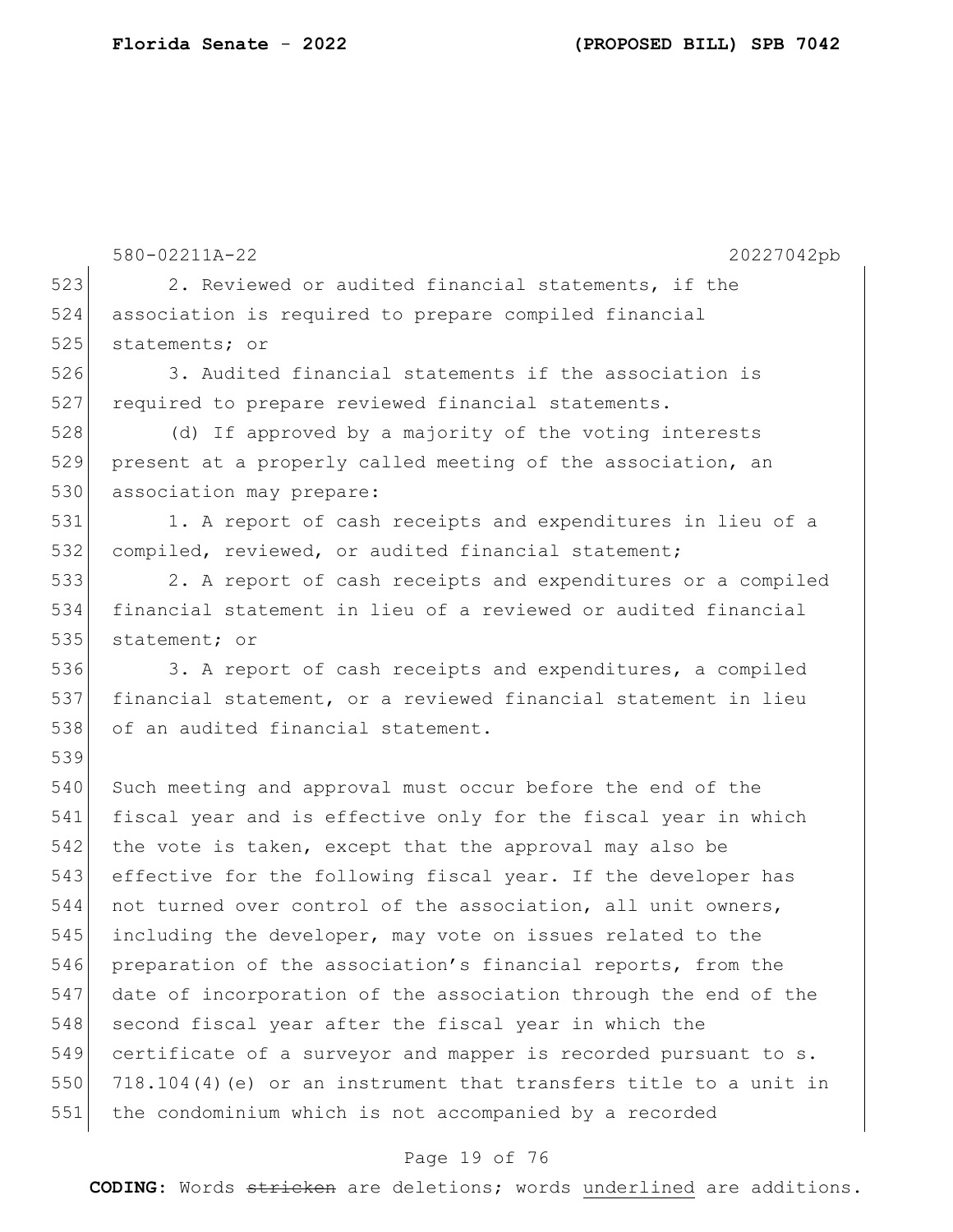580-02211A-22 20227042pb 552 assignment of developer rights in favor of the grantee of such unit is recorded, whichever occurs first. Thereafter, all unit owners except the developer may vote on such issues until 555 control is turned over to the association by the developer. Any audit or review prepared under this section shall be paid for by the developer if done before turnover of control of the 558 association. (e) A unit owner may provide written notice to the division of the association's failure to mail or hand deliver him or her a copy of the most recent financial report within 5 business days after he or she submitted a written request to the association for a copy of such report. If the division determines that the association failed to mail or hand deliver a copy of the most recent financial report to the unit owner, the division shall provide written notice to the association that 567 the association must mail or hand deliver a copy of the most 568 recent financial report to the unit owner and the division within 5 business days after it receives such notice from the 570 division. An association that fails to comply with the division's request may not waive the financial reporting requirement provided in paragraph (d) for the fiscal year in which the unit owner's request was made and the following fiscal year. A financial report received by the division pursuant to 575 this paragraph shall be maintained, and the division shall provide a copy of such report to an association member upon his or her request. 578 Section 3. Paragraph (f) of subsection (2) of section 579 718.112, Florida Statutes, is amended to read:

718.112 Bylaws.—

#### Page 20 of 76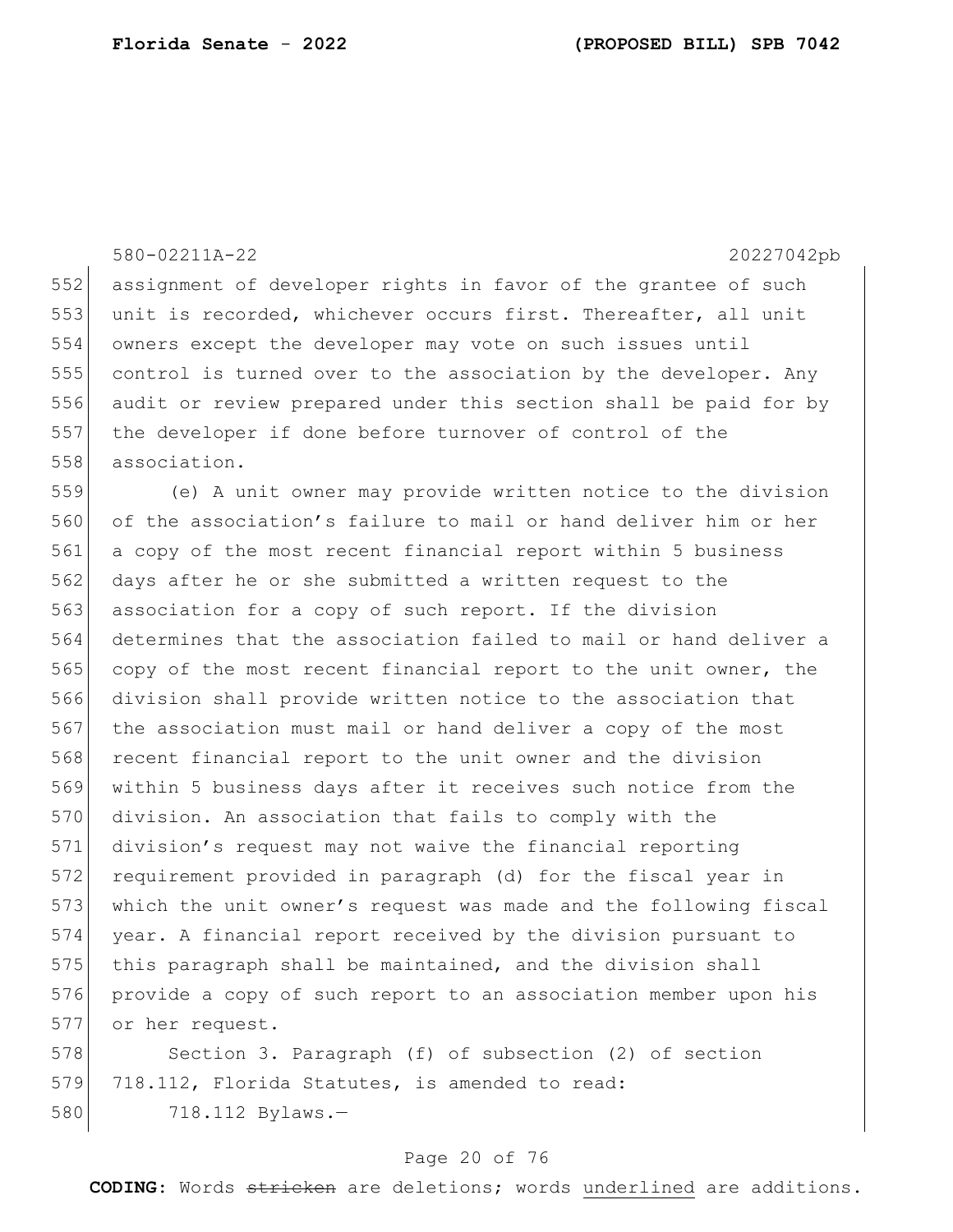580-02211A-22 20227042pb 581 (2) REQUIRED PROVISIONS.—The bylaws shall provide for the 582 following and, if they do not do so, shall be deemed to include 583 the following: 584 (f) *Annual budget.*— 585 1. The proposed annual budget of estimated revenues and 586 expenses must be detailed and must show the amounts budgeted by 587 accounts and expense classifications, including, at a minimum, 588 any applicable expenses listed in s. 718.504(21). The board 589 shall adopt the annual budget at least 14 days prior to the 590 start of the association's fiscal year. In the event that the 591 board fails to timely adopt the annual budget a second time, it 592 shall be deemed a minor violation and the prior year's budget 593 shall continue in effect until a new budget is adopted. A 594 multicondominium association shall adopt a separate budget of 595 common expenses for each condominium the association operates 596 and shall adopt a separate budget of common expenses for the 597 association. In addition, if the association maintains limited 598 common elements with the cost to be shared only by those 599 entitled to use the limited common elements as provided for in 600 s. 718.113(1), the budget or a schedule attached to it must show  $601$  the amount budgeted for this maintenance. If, after turnover of 602 control of the association to the unit owners, any of the 603 expenses listed in s. 718.504(21) are not applicable, they need 604 not be listed.

605 2.a. In addition to annual operating expenses, the budget 606 must include reserve accounts for capital expenditures and 607 deferred maintenance. These accounts must include, but are not  $608$  limited to, the maintenance and replacement of the association 609 property identified in s.  $718.301(4)$  (p) roof replacement,

#### Page 21 of 76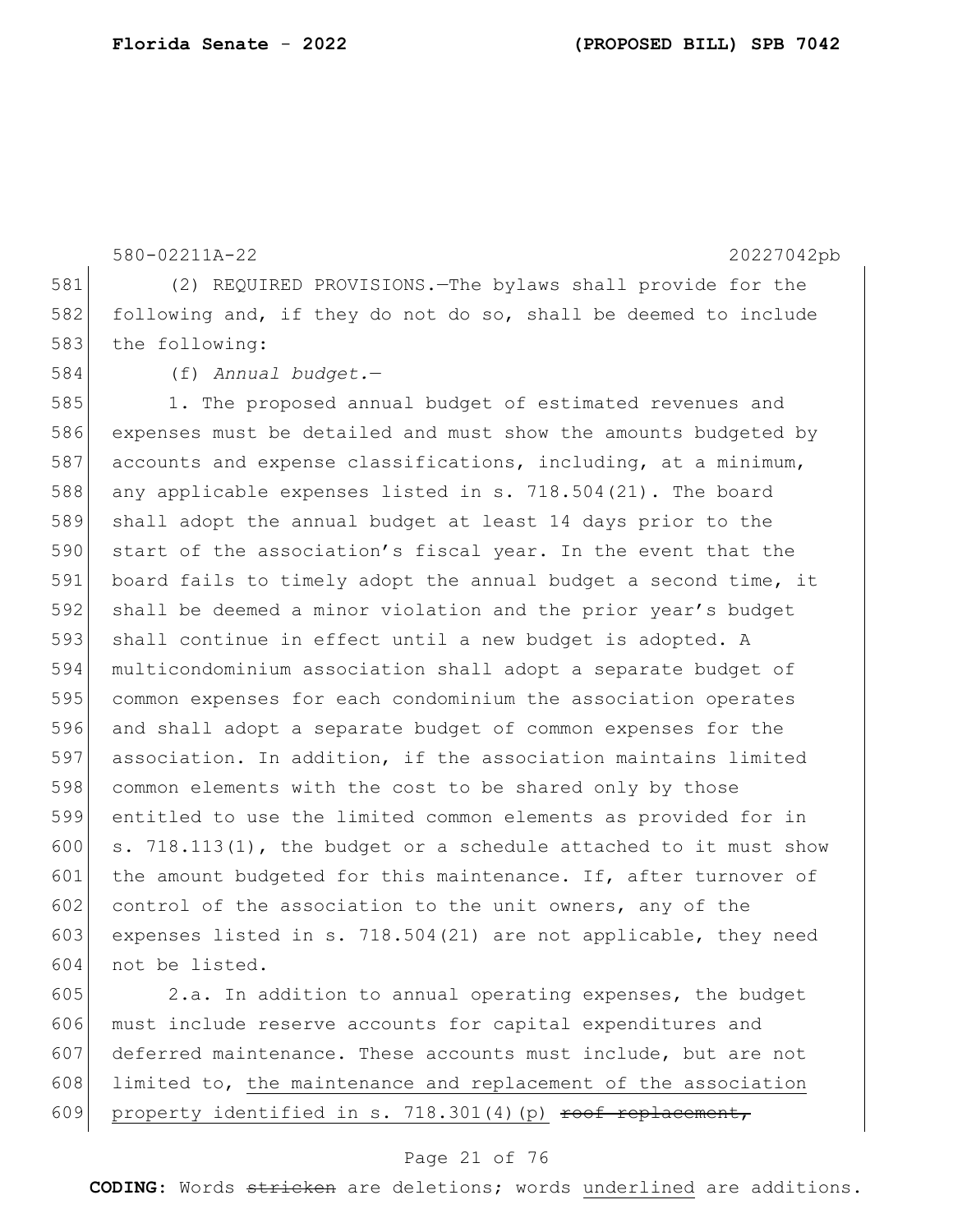580-02211A-22 20227042pb 610 building painting, and pavement resurfacing, regardless of the 611 amount of deferred maintenance expense or replacement cost, and 612 any other item that has a deferred maintenance expense or 613 replacement cost that exceeds  $$10,000$ . The amount to be reserved 614 must be computed using a formula based upon estimated remaining 615 useful life and estimated replacement cost or deferred 616 maintenance expense of each reserve item. The association may 617 adjust replacement reserve assessments annually to take into 618 account any changes in estimates or extension of the useful life 619 of a reserve item caused by deferred maintenance. This 620 subsection does not apply to an adopted budget in which the 621 members of an association have determined, by a majority vote at 622 a duly called meeting of the association, to provide no reserves 623 or less reserves than required by this subsection. If an 624 association is required to perform a reserve study under 625 subparagraph 3., the members of the association may vote to 626 waive reserve contributions or reduce reserve funding if the 627 association's reserve obligations are funded consistent with the 628 reserve study currently in effect or if the association provides 629 an alternative funding method for the association's reserve 630 obligations. Reserves may be funded using the pooling method; 631 however, funding for the maintenance, repair, or replacement of 632 the association property identified in s. 718.301(4)(p) may not 633 be pooled with reserves for other expenses of the association.

634 b. Before turnover of control of an association by a 635 developer to unit owners other than a developer pursuant to s. 636 718.301, the developer may vote the voting interests allocated 637 to its units to waive the reserves or reduce the funding of 638 reserves through the period expiring at the end of the second

## Page 22 of 76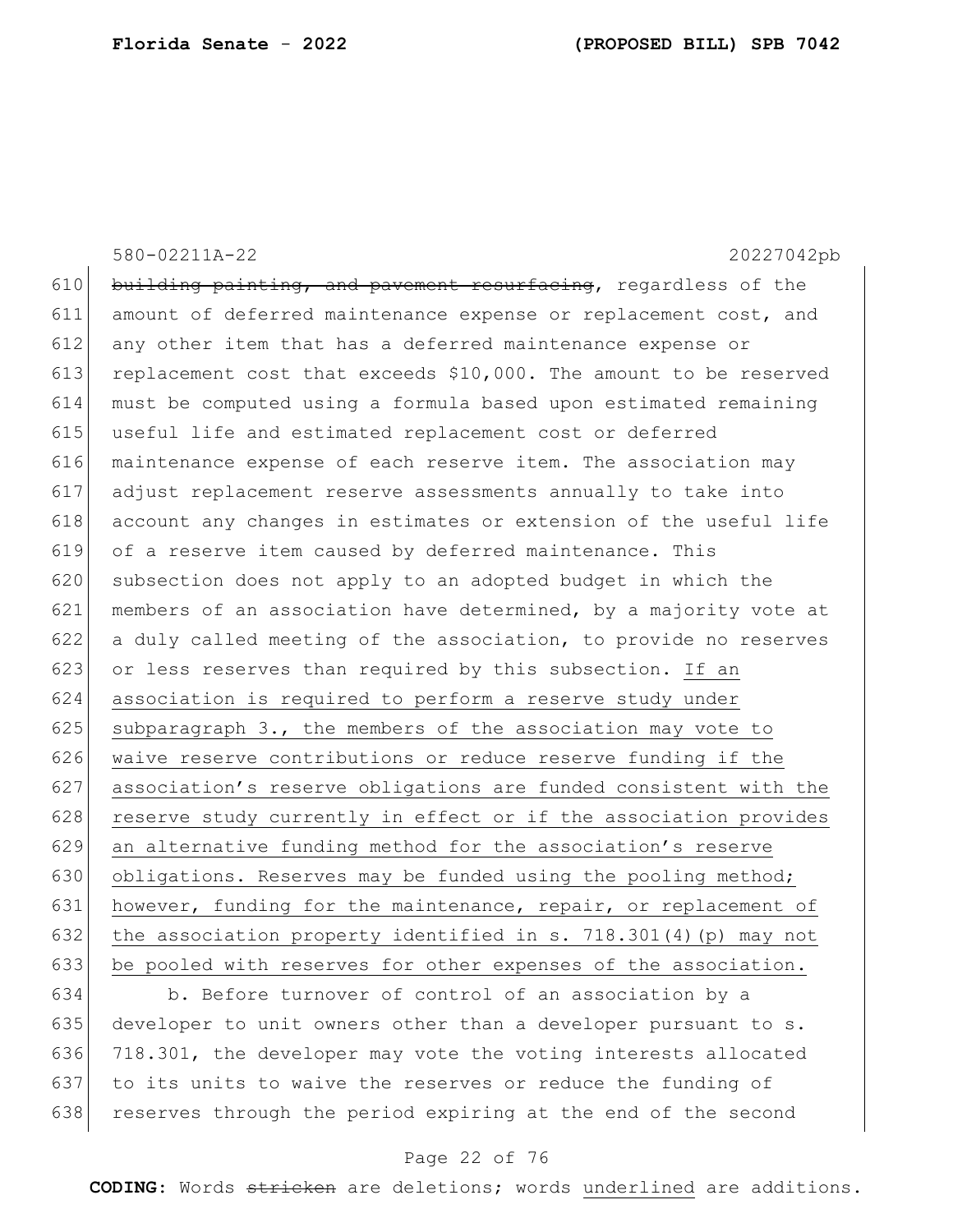|     | 580-02211A-22<br>20227042pb                                      |
|-----|------------------------------------------------------------------|
| 639 | fiscal year after the fiscal year in which the certificate of a  |
| 640 | surveyor and mapper is recorded pursuant to s. 718.104(4) (e) or |
| 641 | an instrument that transfers title to a unit in the condominium  |
| 642 | which is not accompanied by a recorded assignment of developer   |
| 643 | rights in favor of the grantee of such unit is recorded,         |
| 644 | whichever occurs first, after which time reserves may be waived  |
| 645 | or reduced only upon the vote of a majority of all nondeveloper  |
| 646 | voting interests voting in person or by limited proxy at a duly  |
| 647 | called meeting of the association. If an association is required |
| 648 | to perform a reserve study under subparagraph 3., the developer  |
| 649 | may vote to waive reserve contributions or reduce reserve        |
| 650 | funding only if the association's reserve obligations are funded |
| 651 | consistent with the reserve study currently in effect or if the  |
| 652 | association provides an alternative funding method for the       |
| 653 | association's reserve obligations. If a meeting of the unit      |
| 654 | owners has been called to determine whether to waive or reduce   |
| 655 | the funding of reserves and no such result is achieved or a      |
| 656 | quorum is not attained, the reserves included in the budget      |
| 657 | shall go into effect. After the turnover, the developer may vote |
| 658 | its voting interest to waive or reduce the funding of reserves.  |
| 659 | 3. Unless the governing documents provide for a more             |
| 660 | frequent reserve study, an association with a residential        |
| 661 | condominium building that is three stories or more in height     |
| 662 | must have a study conducted of the reserves required to repair,  |
| 663 | replace, and restore the association property identified in s.   |
| 664 | 718.301(4)(p) at least every 3 years. The board shall review the |
| 665 | results of such study at least annually to determine if reserves |
| 666 | are sufficient to meet the association's reserve obligations and |
| 667 | to make any adjustments the board deems necessary to maintain    |

# Page 23 of 76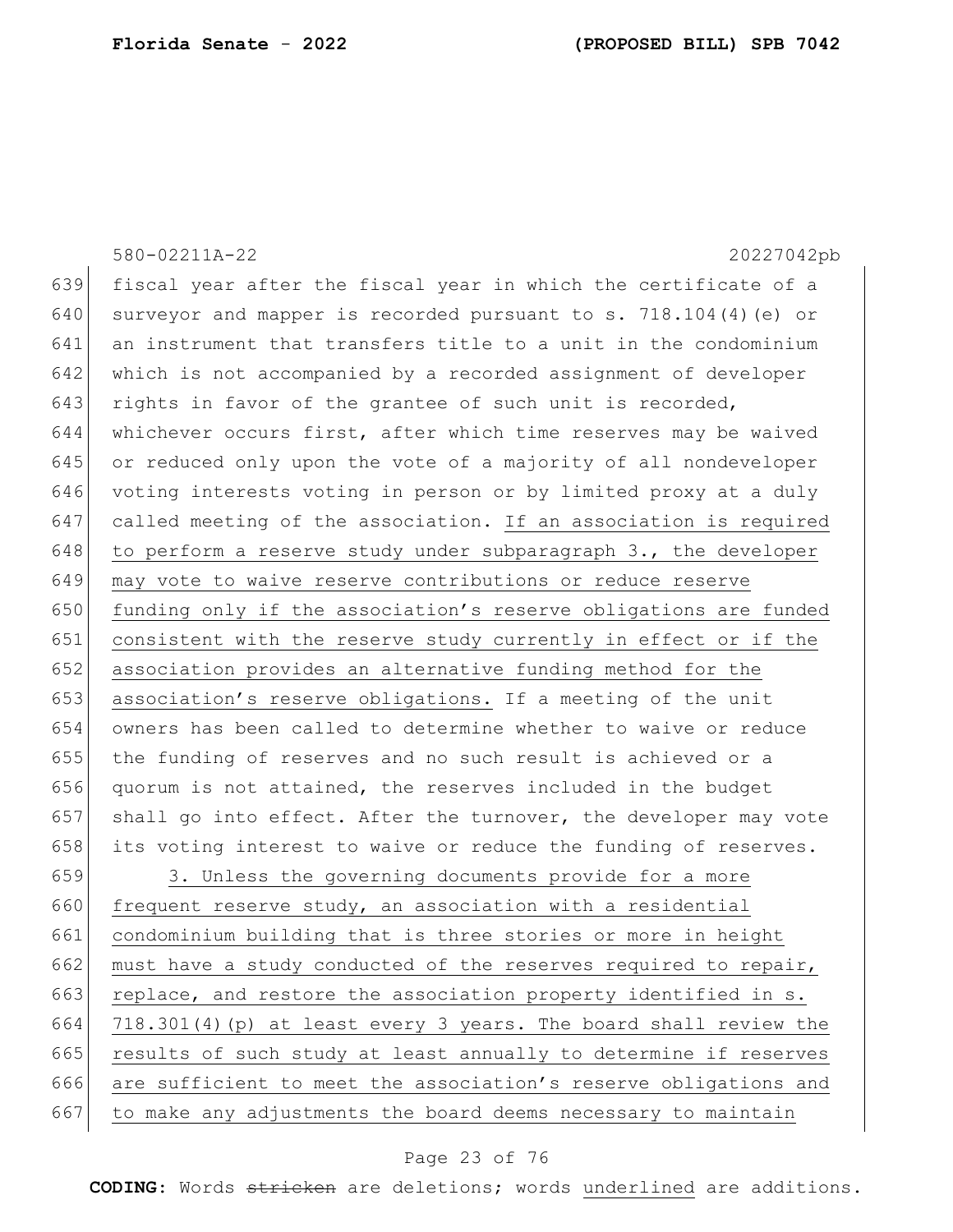|     | 20227042pb<br>580-02211A-22                                        |
|-----|--------------------------------------------------------------------|
| 668 | reserves, as appropriate. The division shall adopt rules setting   |
| 669 | forth uniform standards and forms for reserve studies. The         |
| 670 | reserve study must include, without limitation:                    |
| 671 | a. A summary of any inspection of the major components of          |
| 672 | the association property identified in s. $718.301(4)$ (p) and any |
| 673 | other portion of the association property that the association     |
| 674 | is obligated to maintain, repair, replace, or restore;             |
| 675 | b. If applicable, a summary of the findings and                    |
| 676 | recommendations of the milestone inspection report required        |
| 677 | under s. 718.1123;                                                 |
| 678 | c. An estimate of the remaining useful life of each major          |
| 679 | component of the association property identified in s.             |
| 680 | 718.301(4) (p) and any other portion of the association property   |
| 681 | that the association is obligated to maintain, repair, replace,    |
| 682 | or restore identified pursuant to a milestone inspection or any    |
| 683 | other structural or life safety inspection of the association      |
| 684 | property;                                                          |
| 685 | d. An estimate of the cost of maintenance, repair,                 |
| 686 | replacement, or restoration of each major component of the         |
| 687 | association property identified in s. 718.301(4) (p) and any       |
| 688 | other portion of the association property identified pursuant to   |
| 689 | sub-subparagraph c. during and at the end of its useful life;      |
| 690 | and                                                                |
| 691 | e. An estimate of the total annual assessment that may be          |
| 692 | necessary to cover the cost of maintaining, repairing,             |
| 693 | replacing, or restoring the major components of the association    |
| 694 | property identified in s. 718.301(4) (p) and any other portion of  |
| 695 | the association property identified pursuant to sub-subparagraph   |
| 696 | c., after subtracting the reserves of the association as of the    |

# Page 24 of 76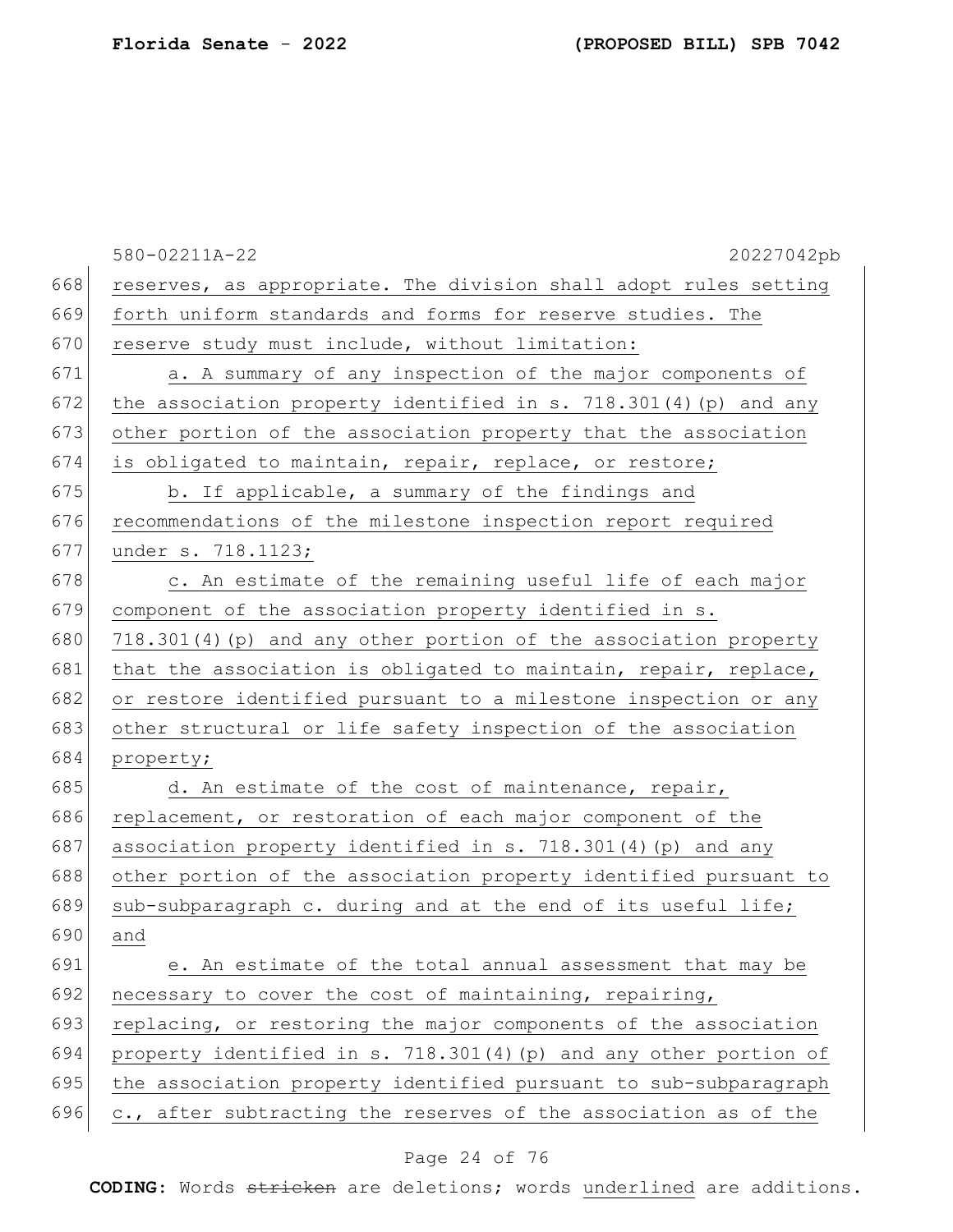|     | 20227042pb<br>580-02211A-22                                            |
|-----|------------------------------------------------------------------------|
| 697 | date of the study, and an estimate of the funding plan,                |
| 698 | including any alternative funding method, which may be necessary       |
| 699 | to provide adequate funding for the required reserves.                 |
| 700 | 4. To the extent that the reserve study conducted in                   |
| 701 | accordance with this paragraph indicates a need to budget for          |
| 702 | reserves, the annual budget must include:                              |
| 703 | a. The identification of all items for which reserves are              |
| 704 | or will be established;                                                |
| 705 | b. The current estimated replacement cost, estimated                   |
| 706 | remaining life, and estimated useful life of the association           |
| 707 | property identified in s. $718.301(4)(p)$ ;                            |
| 708 | c. As of the beginning of the fiscal year for which the                |
| 709 | budget is prepared, the current amount of accumulated cash             |
| 710 | reserves set aside to repair, replace, or restore the reserve          |
| 711 | components and the amount of the expected contribution to the          |
| 712 | reserve fund for that fiscal year;                                     |
| 713 | d. A description of the funding plan for the reserve                   |
| 714 | funding obligations of the association, including the use of           |
| 715 | regular assessments, special assessments, and any other                |
| 716 | alternative funding method; and                                        |
| 717 | e. A description of the procedures used for the estimation             |
| 718 | and accumulation of reserves pursuant to this paragraph, the           |
| 719 | identity of any independent third party who conducted the              |
| 720 | reserve study on behalf of the association, and the extent to          |
| 721 | which the association is funding its reserve obligations               |
| 722 | consistent with the reserve study currently in effect.                 |
| 723 | 5. <del>3.</del> Reserve funds and any interest accruing thereon shall |
| 724 | remain in the reserve account or accounts, and may be used only        |
| 725 | for authorized reserve expenditures unless their use for other         |

## Page 25 of 76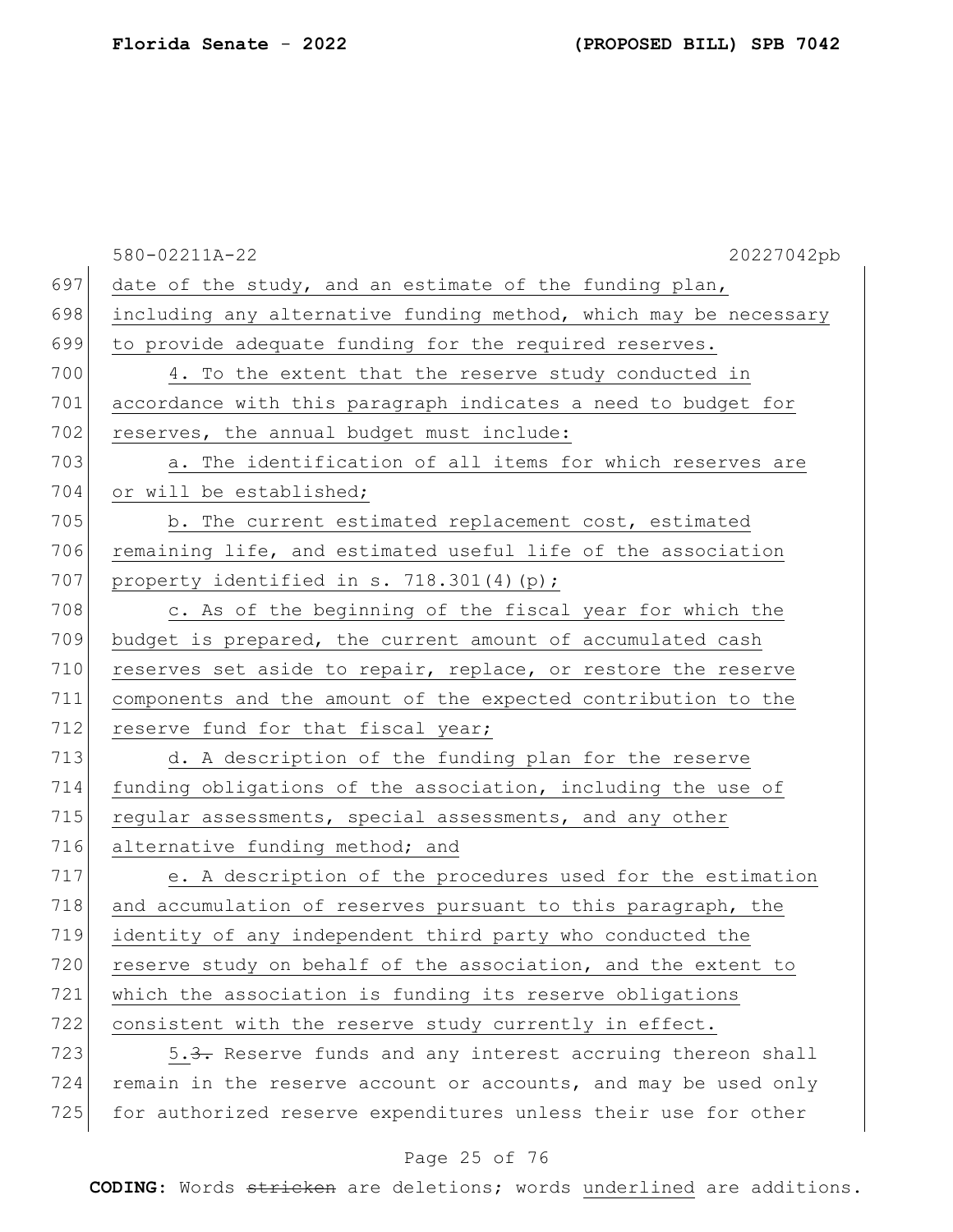580-02211A-22 20227042pb

726 purposes is approved in advance by a majority vote at a duly 727 called meeting of the association. Before turnover of control of 728 an association by a developer to unit owners other than the 729 developer pursuant to s. 718.301, the developer-controlled 730 association may not vote to use reserves for purposes other than 731 those for which they were intended without the approval of a 732 majority of all nondeveloper voting interests, voting in person 733 or by limited proxy at a duly called meeting of the association. 734 Reserve funds that are used for a purpose other than authorized 735 reserve expenditures must be reinstated in the reserve account 736 or accounts within 12 months after the expenditure.

737 6.a.  $\frac{4}{1}$  The only voting interests that are eligible to vote 738 on questions that involve waiving or reducing the funding of 739 reserves, or using existing reserve funds for purposes other 740 than purposes for which the reserves were intended, are the 741 voting interests of the units subject to assessment to fund the 742 reserves in question. Proxy questions relating to waiving or 743 reducing the funding of reserves or using existing reserve funds 744 for purposes other than purposes for which the reserves were 745 intended must contain the following statement in capitalized, 746 bold letters in a font size larger than any other used on the 747 face of the proxy ballot: WAIVING OF RESERVES, IN WHOLE OR IN 748 PART, OR ALLOWING ALTERNATIVE USES OF EXISTING RESERVES MAY 749 RESULT IN UNIT OWNER LIABILITY FOR PAYMENT OF UNANTICIPATED 750 SPECIAL ASSESSMENTS REGARDING THOSE ITEMS.

751 b. If the budget of the association provides for funding 752 accounts for deferred expenditures, including, but not limited 753 to, funds for capital expenditures and deferred maintenance, but 754 the association has voted to waive reserves or to use existing

## Page 26 of 76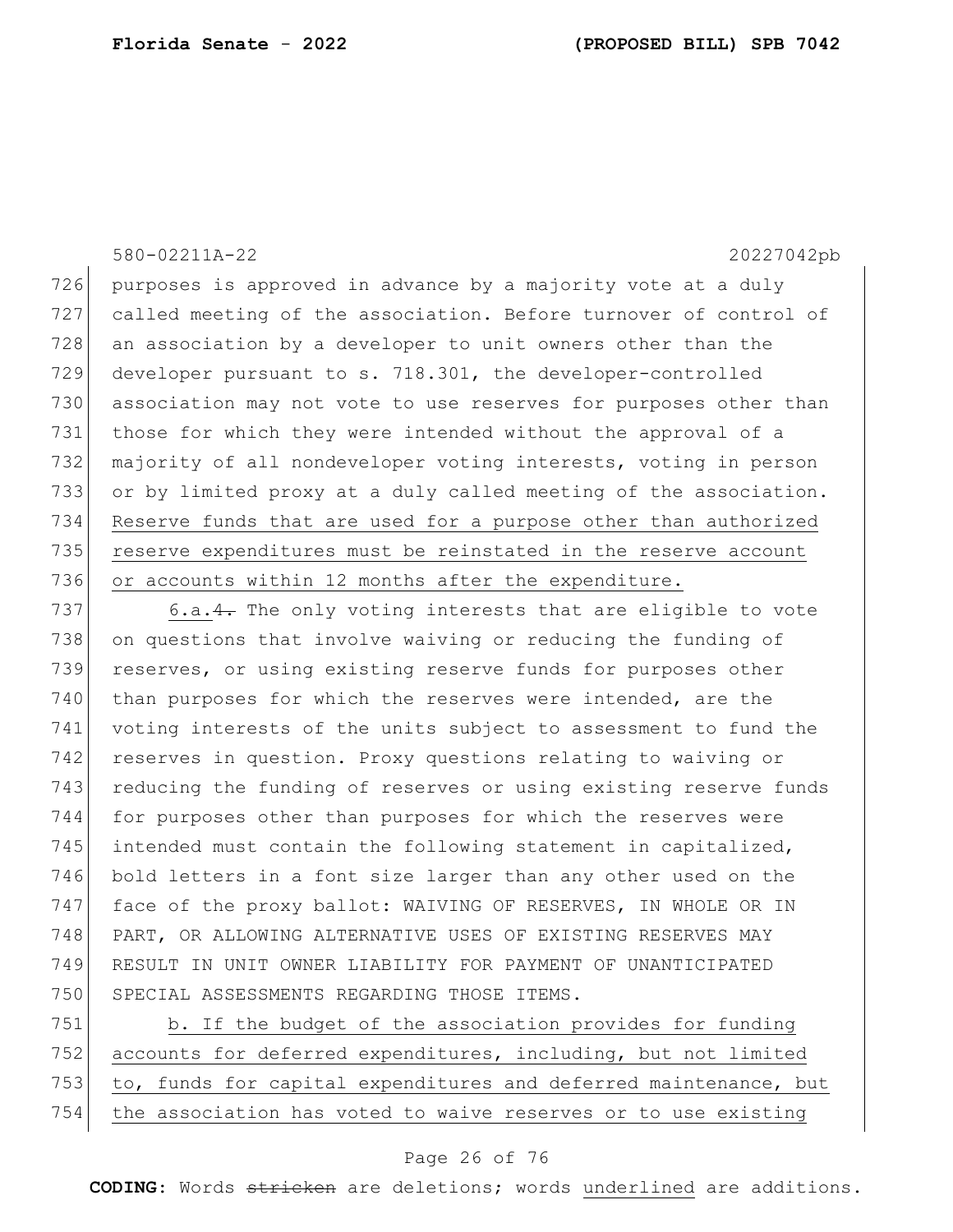|     | 580-02211A-22<br>20227042pb                                      |
|-----|------------------------------------------------------------------|
| 755 | reserve funds for purposes other than purposes for which the     |
| 756 | reserves were intended, a financial report must contain the      |
| 757 | following statement in conspicuous type: THE OWNERS HAVE ELECTED |
| 758 | TO WAIVE RESERVES, IN WHOLE OR IN PART, OR ALLOWED ALTERNATIVE   |
| 759 | USES OF EXISTING RESERVES UNDER SECTION 718.112(2)(f), FLORIDA   |
| 760 | STATUTES. THE WAIVING OR ALTERNATIVE USE OF RESERVE FUNDS MAY    |
| 761 | RESULT IN UNIT OWNER LIABILITY FOR PAYMENT OF UNANTICIPATED      |
| 762 | SPECIAL ASSESSMENTS REGARDING THOSE ITEMS.                       |
| 763 | c. If the association is required to perform a reserve           |
| 764 | study under this paragraph and the budget of the association     |
| 765 | does not fund the association's reserve obligations consistent   |
| 766 | with the reserve study currently in effect or the association    |
| 767 | has not provided an alternative funding method for the           |
| 768 | association's reserve obligations, the financial report must     |
| 769 | also contain the following statement in conspicuous type: THE    |
| 770 | BOARD OF ADMINISTRATION FOR THIS ASSOCIATION HAS FAILED TO       |
| 771 | SATISFY THE ASSOCIATION'S RESERVE FUNDING OBLIGATIONS UNDER      |
| 772 | SECTION 718.112(2)(f), FLORIDA STATUTES. THE BUDGET OF THE       |
| 773 | ASSOCIATION DOES NOT PROVIDE FOR FULLY FUNDED RESERVE ACCOUNTS   |
| 774 | FOR CAPITAL EXPENDITURES AND DEFERRED MAINTENANCE CONSISTENT     |
| 775 | WITH THE ASSOCIATION'S RESERVE STUDY. FAILURE TO FUND RESERVES   |
| 776 | CONSISTENT WITH THE ASSOCIATION'S RESERVE STUDY MAY RESULT IN    |
| 777 | UNANTICIPATED SPECIAL ASSESSMENTS REGARDING THOSE ITEMS.         |
| 778 | Section 4. Section 718.1123, Florida Statutes, is created        |
| 779 | to read:                                                         |
| 780 | 718.1123 Mandatory structural inspections.-                      |
| 781 | (1) The Legislature finds that maintaining the structural        |
| 782 | integrity of a condominium building throughout its service life  |
| 783 | is of paramount importance in order to ensure that buildings are |

# Page 27 of 76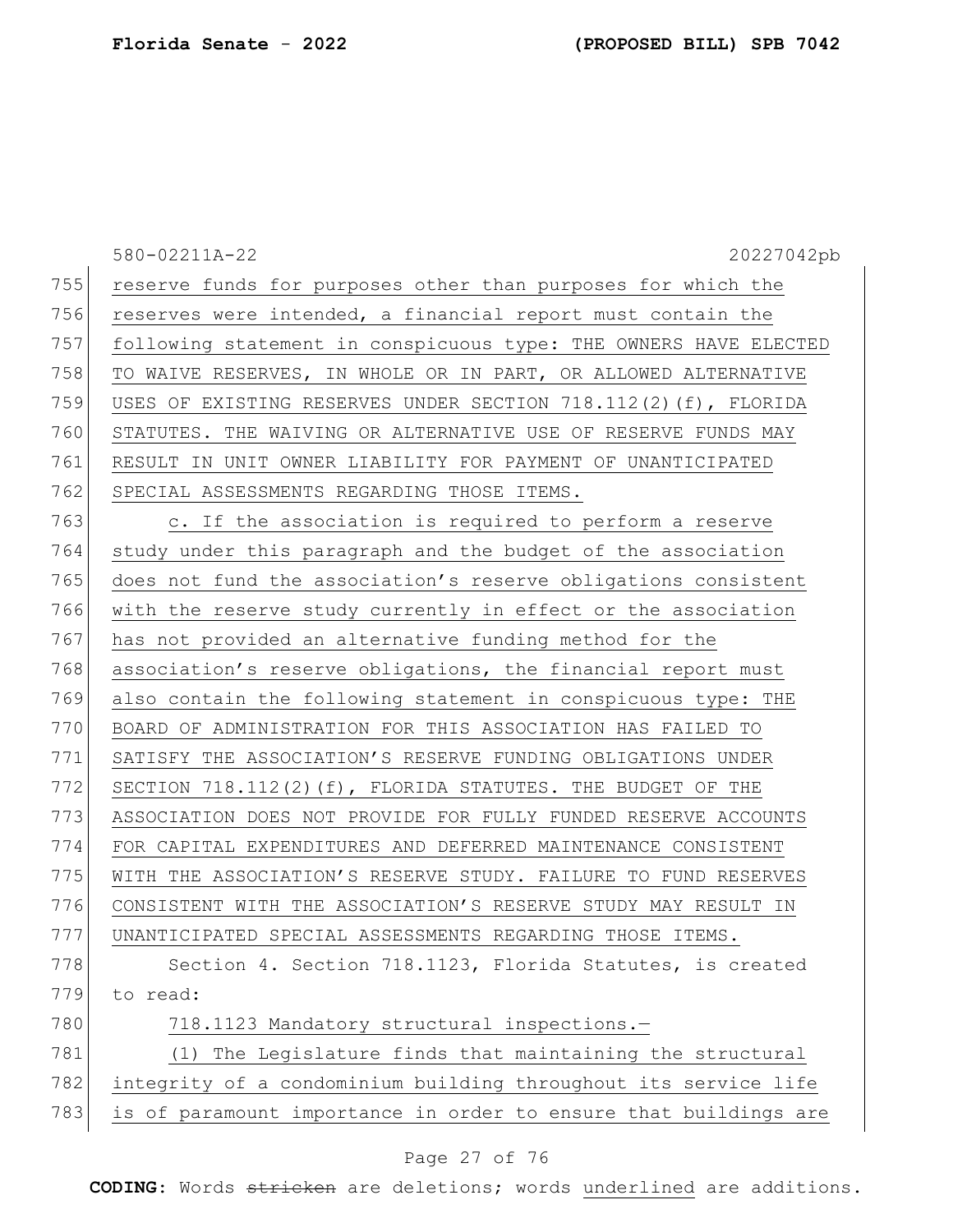|     | 20227042pb<br>580-02211A-22                                      |
|-----|------------------------------------------------------------------|
| 784 | structurally sound so as not to pose a threat to the public      |
| 785 | health, safety, or welfare. As such, the Legislature finds that  |
| 786 | the imposition of a statewide structural inspection program for  |
| 787 | aging residential condominium buildings in this state is         |
| 788 | necessary to ensure that such buildings are safe for continued   |
| 789 | use.                                                             |
| 790 | (2) As used in this section, the term "milestone                 |
| 791 | inspection" means a structural inspection of a building by a     |
| 792 | licensed architect or engineer authorized to practice in this    |
| 793 | state for the purposes of attesting to the life safety and       |
| 794 | adequacy of the structural components of the building and, to    |
| 795 | the extent reasonably possible, determining the general          |
| 796 | structural condition of the building as it affects the safety of |
| 797 | such building. The purpose of such inspection is not to          |
| 798 | determine if the condition of an existing building is in         |
| 799 | compliance with the Florida Building Code.                       |
| 800 | (3) A residential condominium building that is three             |
| 801 | stories or more in height must have a milestone inspection       |
| 802 | performed by December 31 of the year in which the building       |
| 803 | reaches 30 years of age, based on the date the certificate of    |
| 804 | occupancy was issued, and every 10 years thereafter. A           |
| 805 | residential condominium building that is three stories or more   |
| 806 | in height and is located within 3 miles of a coastline as        |
| 807 | defined in s. 376.031 must have a milestone inspection by        |
| 808 | December 31 of the year in which the building reaches 20 years   |
| 809 | of age, based on the date the certificate of occupancy was       |
| 810 | issued, and every 7 years thereafter. If a condominium building  |
| 811 | is required to have a milestone inspection performed pursuant to |
| 812 | this section, the board of administration of the association     |

# Page 28 of 76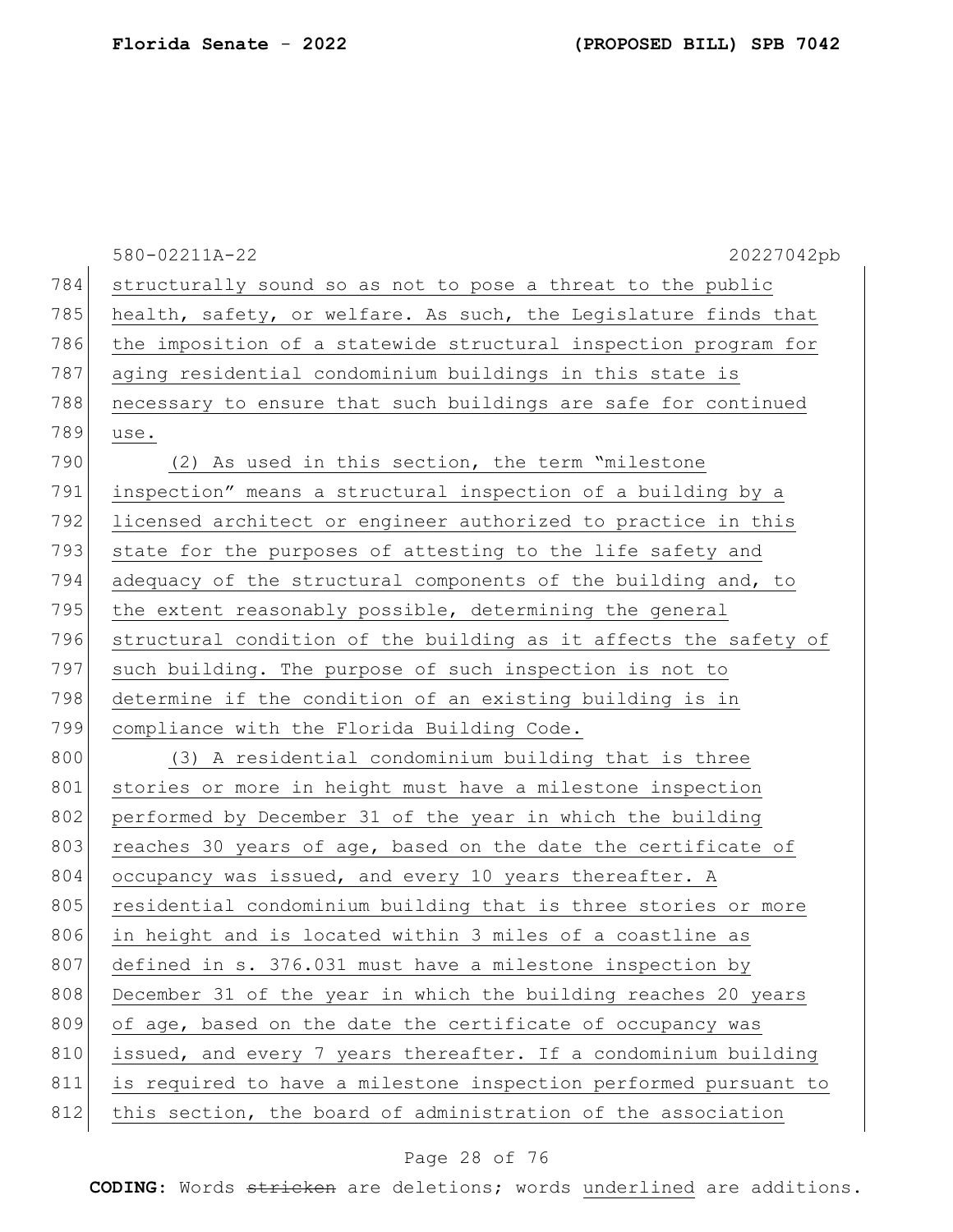|     | 580-02211A-22<br>20227042pb                                      |
|-----|------------------------------------------------------------------|
| 813 | must arrange for the milestone inspection to be performed and is |
| 814 | responsible for ensuring compliance with the requirements of     |
| 815 | this section. The association responsible for inspection under   |
| 816 | this section is responsible for all costs associated with the    |
| 817 | inspection.                                                      |
| 818 | (4) If a milestone inspection is required under this             |
| 819 | section and the building's certificate of occupancy was issued   |
| 820 | on or before July 1, 1992, the building's initial milestone      |
| 821 | inspection must be performed before December 31, 2024.           |
| 822 | (5) A milestone inspection consists of two phases:               |
| 823 | (a) For phase one of the milestone inspection, a licensed        |
| 824 | architect or engineer authorized to practice in this state shall |
| 825 | perform a visual examination of all habitable and nonhabitable   |
| 826 | areas of a building and provide a qualitative assessment of the  |
| 827 | structural conditions of the building. Surface imperfections,    |
| 828 | such as cracks, distortion, sagging, excessive deflections,      |
| 829 | significant misalignment, signs of leakage, or peeling of        |
| 830 | finishes, must be critically viewed as possible signs of         |
| 831 | structural distress. If the architect or engineer finds no signs |
| 832 | of structural distress to any building components under visual   |
| 833 | examination, phase two of the inspection, as provided in         |
| 834 | paragraph (b), is not required. An architect or engineer who     |
| 835 | completes the first phase of a milestone inspection shall        |
| 836 | prepare and submit an inspection report pursuant to subsection   |
| 837 | $(6)$ .                                                          |
| 838 | (b) Phase two of the milestone inspection must be performed      |
| 839 | if any structural distress is identified during phase one. Only  |
| 840 | a special inspector as defined in s. 553.71 may perform a phase  |
| 841 | two inspection. A phase two inspection may involve destructive   |

# Page 29 of 76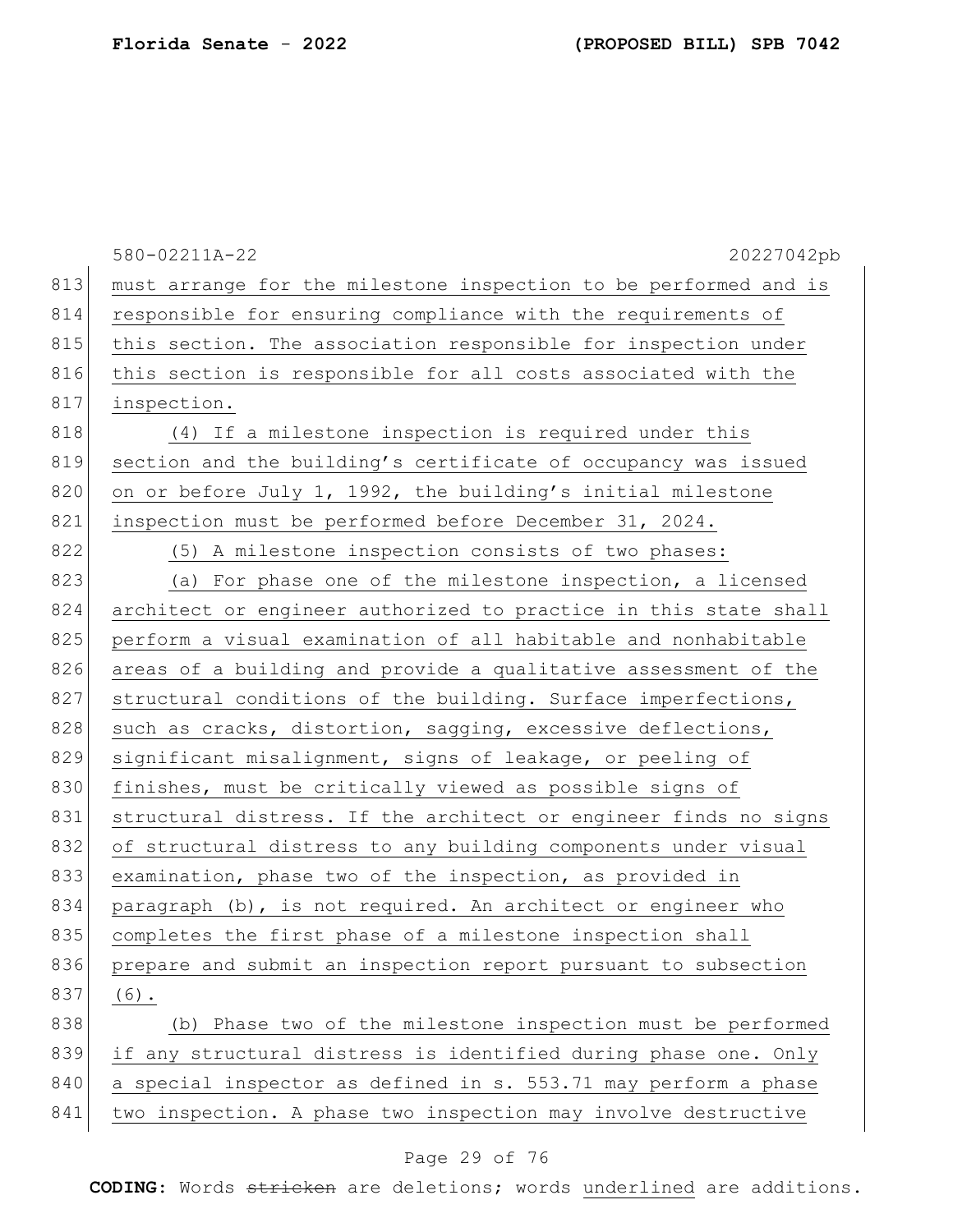|     | 580-02211A-22<br>20227042pb                                      |
|-----|------------------------------------------------------------------|
| 842 | or nondestructive testing at the special inspector's direction.  |
| 843 | The inspection may be as extensive or as limited as necessary to |
| 844 | fully assess damaged areas of the building in order to confirm   |
| 845 | that the building is safe for its intended use or to recommend a |
| 846 | program for fully assessing and repairing damaged portions of    |
| 847 | the building. When determining testing locations, the special    |
| 848 | inspector must give preference to locations that are the least   |
| 849 | disruptive and most easily repairable while still being          |
| 850 | representative of the structure. A special inspector who         |
| 851 | completes the second phase of a milestone inspection shall       |
| 852 | prepare and submit an inspection report pursuant to subsection   |
| 853 | $(6)$ .                                                          |
| 854 | (6) Upon completion of a phase one or phase two milestone        |
| 855 | inspection, the architect or engineer who performed the          |
| 856 | inspection must submit a sealed copy of the inspection report to |
| 857 | the board of administration and to the building official of the  |
| 858 | local government that has jurisdiction. The board of             |
| 859 | administration must distribute a copy of each inspection report  |
| 860 | to each unit owner, regardless of whether there are deficiencies |
| 861 | reported. If the association is required by law to have a        |
| 862 | website, it must publish the report on the association's         |
| 863 | website.                                                         |
| 864 | (7) A local enforcing agency may prescribe timelines and         |
| 865 | penalties with respect to compliance with this section.          |
| 866 | (8) An association shall comply with structural and life         |
| 867 | safety standards for maintenance and inspections adopted by the  |
| 868 | Florida Building Commission.                                     |
| 869 | Section 5. Present subsections (4) through (9) of section        |
| 870 | 718.113, Florida Statutes, are redesignated as subsections (5)   |

# Page 30 of 76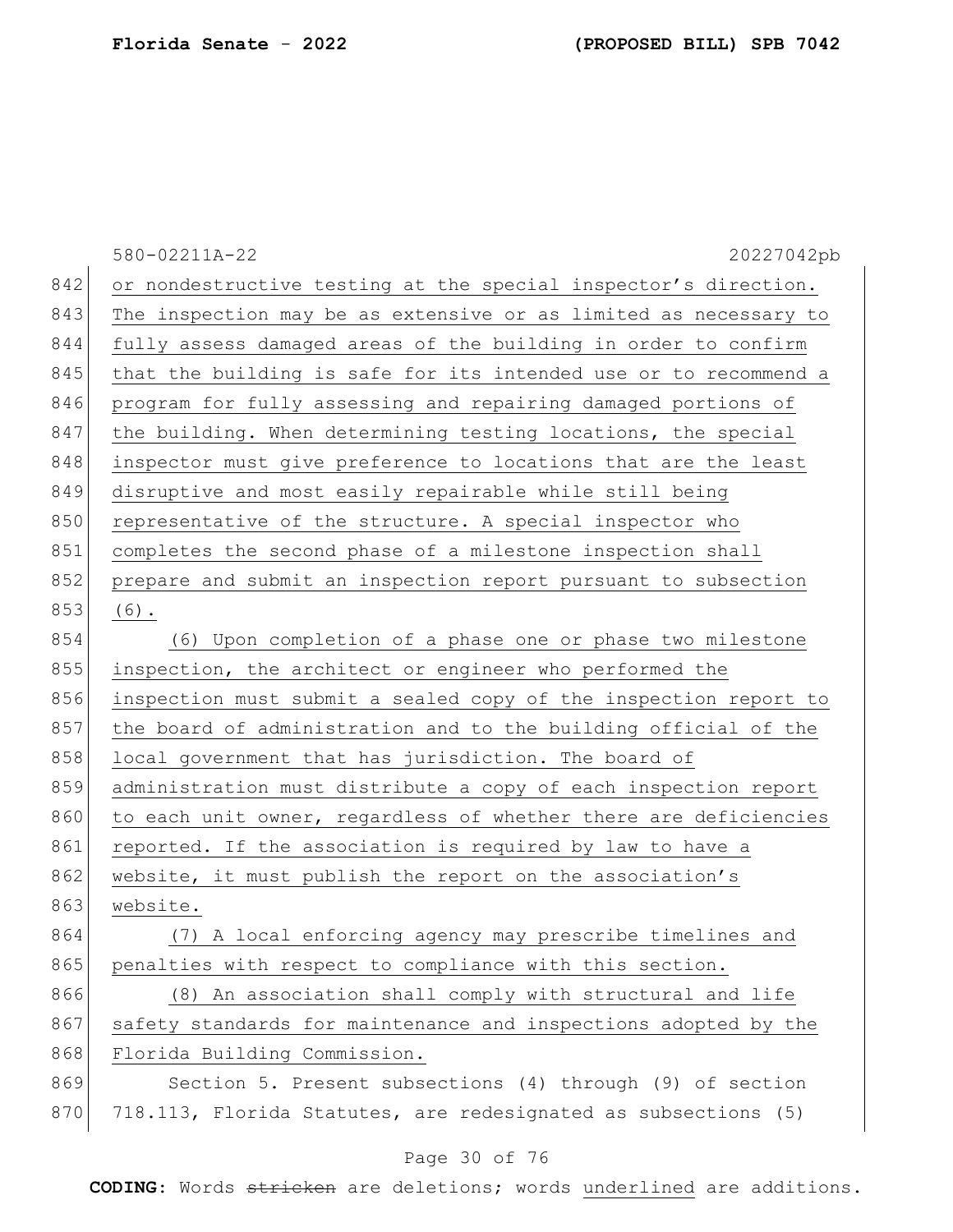580-02211A-22 20227042pb 871 through (10), respectively, a new subsection (4) is added to 872 that section, and subsections  $(1)$  and  $(2)$  of that section are 873 amended, to read: 874 718.113 Maintenance; limitation upon improvement; display 875 of flag; hurricane shutters and protection; display of religious 876 decorations.-877 (1) Maintenance of the common elements is the 878 responsibility of the association. The association shall provide 879 for the maintenance, repair, and replacement of the association 880 property identified in s. 718.301(4)(p). After turnover of 881 control of the association to the unit owners, the association 882 must perform any required maintenance identified by the 883 developer pursuant to s. 718.301(4)(p) until the association 884 obtains new maintenance protocols from a licensed professional 885 engineer or architect. The declaration may provide that certain 886 limited common elements shall be maintained by those entitled to 887 use the limited common elements or that the association shall 888 provide the maintenance, either as a common expense or with the 889 cost shared only by those entitled to use the limited common 890 elements. If the maintenance is to be by the association at the 891 expense of only those entitled to use the limited common 892 elements, the declaration shall describe in detail the method of 893 apportioning such costs among those entitled to use the limited 894 common elements, and the association may use the provisions of 895 s. 718.116 to enforce payment of the shares of such costs by the 896 unit owners entitled to use the limited common elements. 897 (2) (a) Except as otherwise provided in this section, there

898 shall be no material alteration or substantial additions to the 899 common elements or to real property which is association

## Page 31 of 76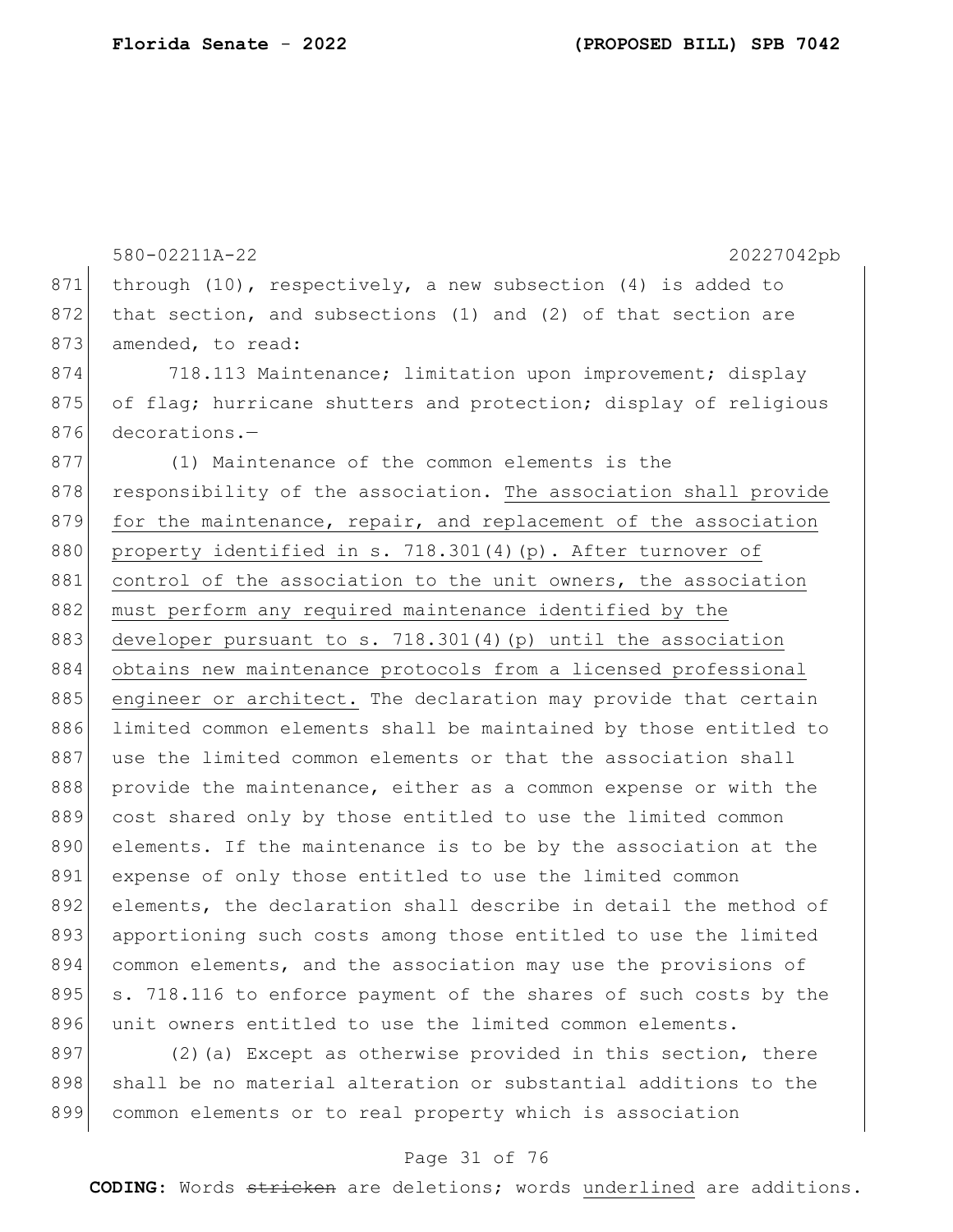## 580-02211A-22 20227042pb

900 property, except in a manner provided in the declaration as 901 originally recorded or as amended under the procedures provided 902 therein. If the declaration as originally recorded or as amended 903 under the procedures provided therein does not specify the 904 procedure for approval of material alterations or substantial 905 additions, 75 percent of the total voting interests of the 906 association must approve the alterations or additions before the 907 material alterations or substantial additions are commenced. 908 This paragraph is intended to clarify existing law and applies 909 to associations existing on July 1, 2018.

910 (b) There shall not be any material alteration of, or 911 substantial addition to, the common elements of any condominium 912 operated by a multicondominium association unless approved in 913 the manner provided in the declaration of the affected 914 condominium or condominiums as originally recorded or as amended 915 under the procedures provided therein. If a declaration as 916 originally recorded or as amended under the procedures provided 917 | therein does not specify a procedure for approving such an 918 alteration or addition, the approval of 75 percent of the total 919 voting interests of each affected condominium is required before 920 the material alterations or substantial additions are commenced. 921 This subsection does not prohibit a provision in any 922 declaration, articles of incorporation, or bylaws as originally 923 recorded or as amended under the procedures provided therein 924 requiring the approval of unit owners in any condominium 925 operated by the same association or requiring board approval 926 before a material alteration or substantial addition to the 927 common elements is permitted. This paragraph is intended to 928 clarify existing law and applies to associations existing on

## Page 32 of 76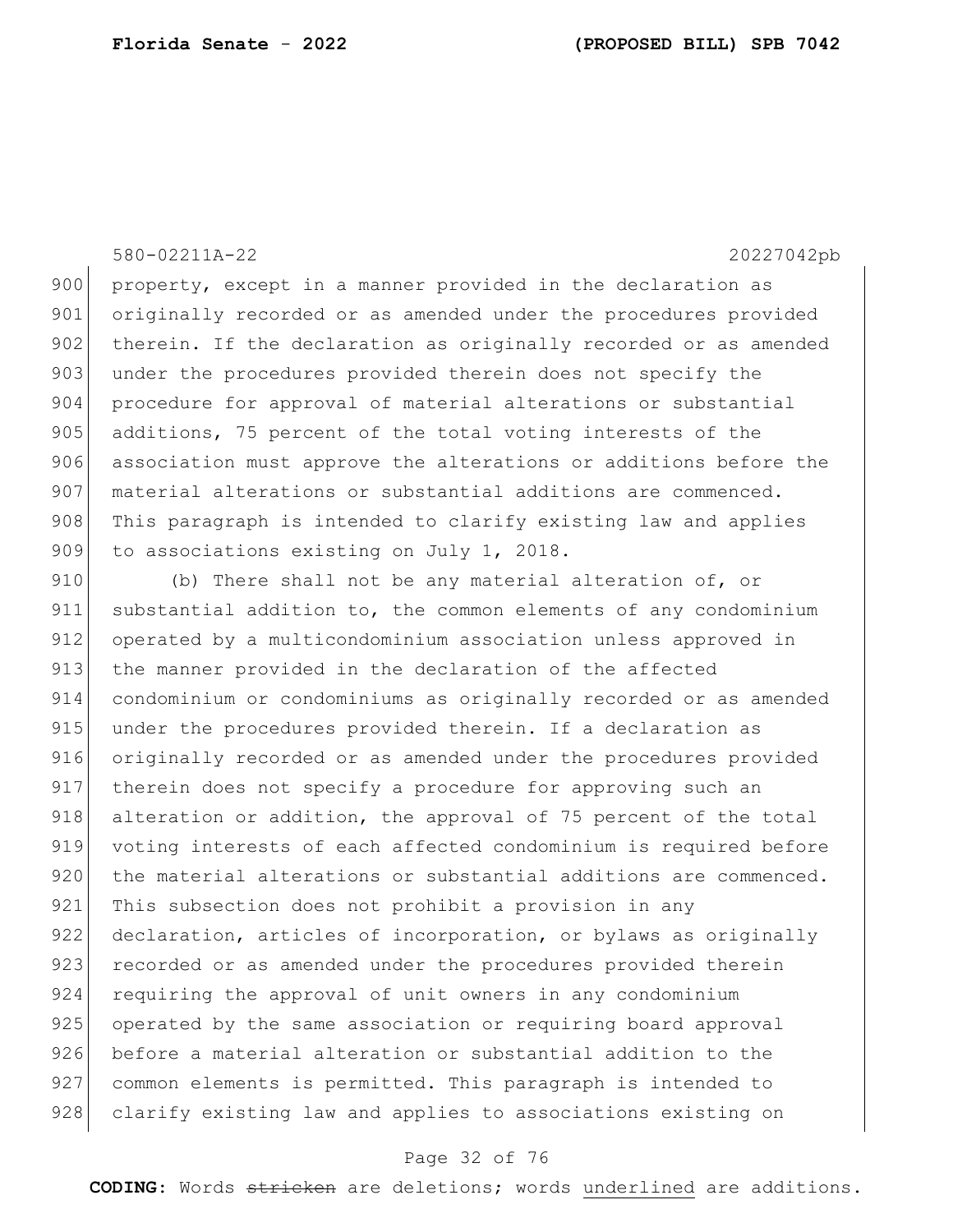580-02211A-22 20227042pb 929 July 1, 2018. 930 (c) There shall not be any material alteration or 931 substantial addition made to association real property operated 932 by a multicondominium association, except as provided in the 933 declaration, articles of incorporation, or bylaws as originally 934 recorded or as amended under the procedures provided therein. If 935 the declaration, articles of incorporation, or bylaws as 936 originally recorded or as amended under the procedures provided 937 therein do not specify the procedure for approving an alteration 938 or addition to association real property, the approval of 75 939 percent of the total voting interests of the association is 940 required before the material alterations or substantial 941 additions are commenced. This paragraph is intended to clarify 942 existing law and applies to associations existing on July 1, 943 2018.  $944$  (d) The necessary maintenance, repair, or replacement of 945 association property is not a material alteration or substantial 946 addition requiring unit owner approval. 947 (4) The association is not liable for alternative housing 948 costs, lost rent, or other expenses if a resident must vacate a 949 unit or is denied access to a common element for necessary

950 maintenance, repair, or replacement of association property.

951 Section 6. Paragraphs (a) and (e) of subsection (1) of 952 section 718.115, Florida Statutes, are amended to read

953 718.115 Common expenses and common surplus.-

954 (1)(a) Common expenses include the expenses of the 955 operation, maintenance, repair, replacement, or protection of 956 the common elements and association property, costs of carrying 957 out the powers and duties of the association, and any other

#### Page 33 of 76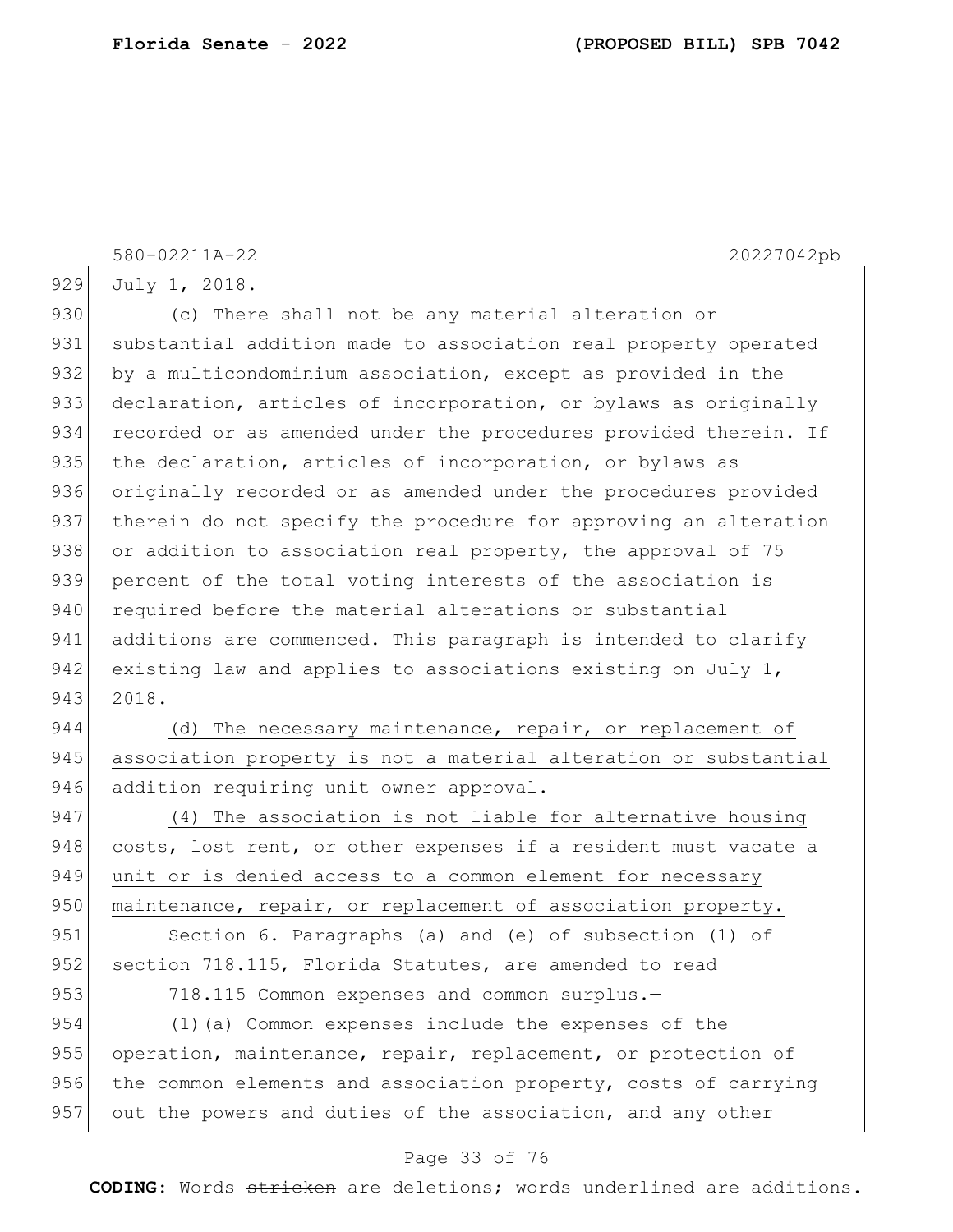580-02211A-22 20227042pb 958 expense, whether or not included in the foregoing, designated as 959 common expense by this chapter, the declaration, the documents 960 creating the association, or the bylaws. Common expenses also 961 include reasonable transportation services, insurance for 962 directors and officers, road maintenance and operation expenses, 963 in-house communications, and security services, which are 964 reasonably related to the general benefit of the unit owners 965 even if such expenses do not attach to the common elements or 966 property of the condominium. However, such common expenses must 967 either have been services or items provided on or after the date 968 control of the association is transferred from the developer to 969 the unit owners or must be services or items provided for in the 970 condominium documents or bylaws. Unless the manner of payment or 971 allocation of expenses is otherwise addressed in the declaration 972 of condominium, the expenses of any items or services required 973 by any federal, state, or local governmental entity to be 974 installed, maintained, or supplied to the condominium property 975 by the association, including, but not limited to, firesafety 976 equipment or water and sewer service where a master meter serves 977 the condominium, shall be common expenses whether or not such 978 items or services are specifically identified as common expenses 979 in the declaration of condominium, articles of incorporation, or 980 bylaws of the association. Notwithstanding any provision in a 981 declaration requiring, prohibiting, or limiting a board of 982 administration's authority to adopt a special assessment or to 983 borrow money on behalf of the association, including any 984 provision in the governing documents requiring unit owner voting 985 or approval, the board may adopt a special assessment or borrow 986 money for the necessary maintenance, repair, or replacement of

#### Page 34 of 76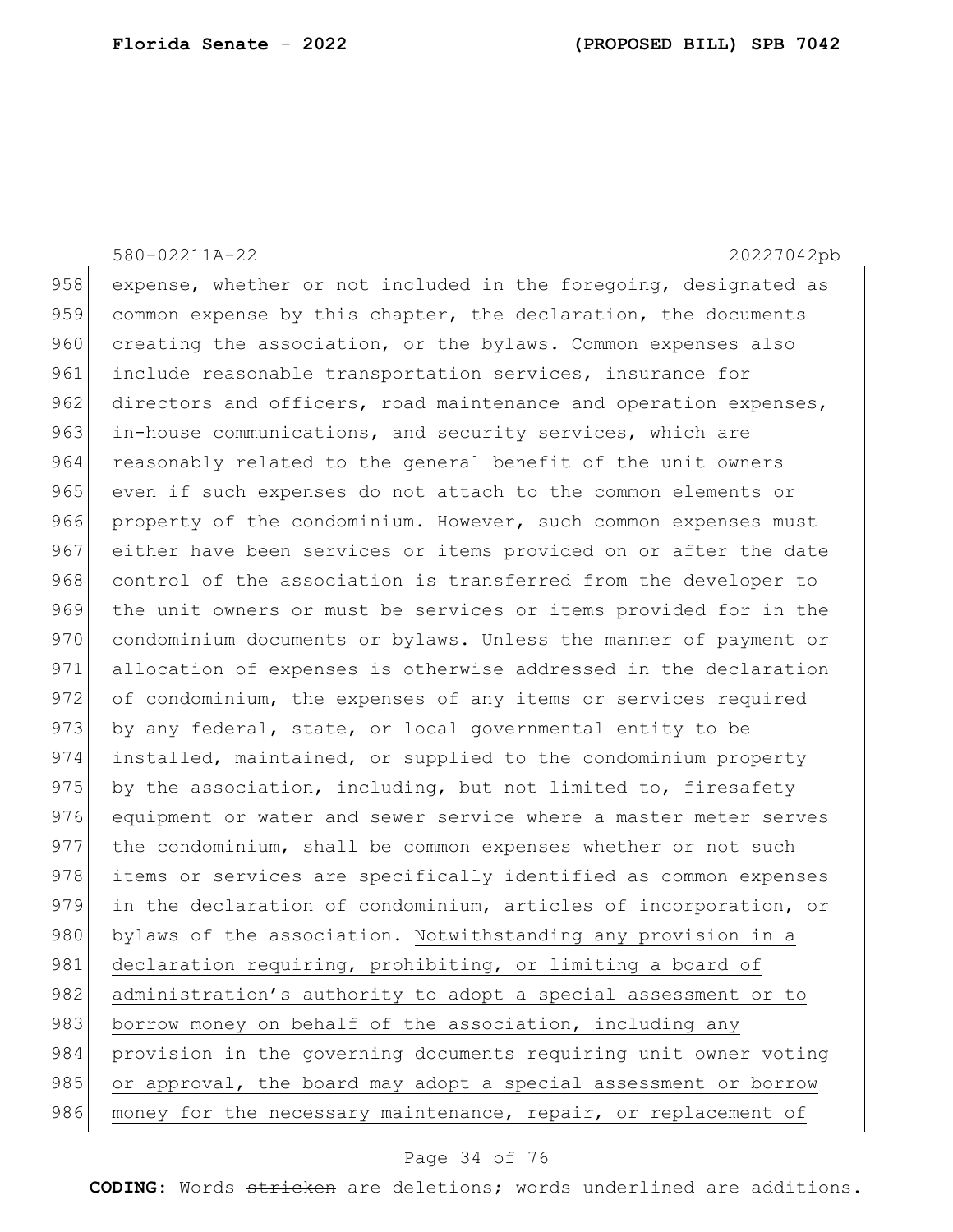580-02211A-22 20227042pb

987 association property.

988 (e) The expense of installation, replacement, operation, 989 repair, and maintenance of hurricane shutters, impact glass, 990 code-compliant windows or doors, or other types of code-991 compliant hurricane protection by the board pursuant to s. 992 718.113(6)  $\frac{1}{3}$ . 718.113(5) constitutes a common expense and shall 993 be collected as provided in this section if the association is 994 responsible for the maintenance, repair, and replacement of the 995 hurricane shutters, impact glass, code-compliant windows or 996 doors, or other types of code-compliant hurricane protection 997 pursuant to the declaration of condominium. However, if the 998 maintenance, repair, and replacement of the hurricane shutters, 999 impact glass, code-compliant windows or doors, or other types of 1000 code-compliant hurricane protection are the responsibility of 1001 the unit owners pursuant to the declaration of condominium, the 1002 cost of the installation of the hurricane shutters, impact 1003 glass, code-compliant windows or doors, or other types of code-1004 compliant hurricane protection is not a common expense and shall 1005 be charged individually to the unit owners based on the cost of 1006 installation of the hurricane shutters, impact glass, code-1007 compliant windows or doors, or other types of code-compliant 1008 hurricane protection appurtenant to the unit. Notwithstanding s. 1009 718.116(9), and regardless of whether or not the declaration 1010 requires the association or unit owners to maintain, repair, or 1011 replace hurricane shutters, impact glass, code-compliant windows 1012 or doors, or other types of code-compliant hurricane protection, 1013 a unit owner who has previously installed hurricane shutters in 1014 accordance with s. 718.113(6)  $\frac{13.113(5)}{13.113(5)}$  that comply with the 1015 current applicable building code shall receive a credit when the

#### Page 35 of 76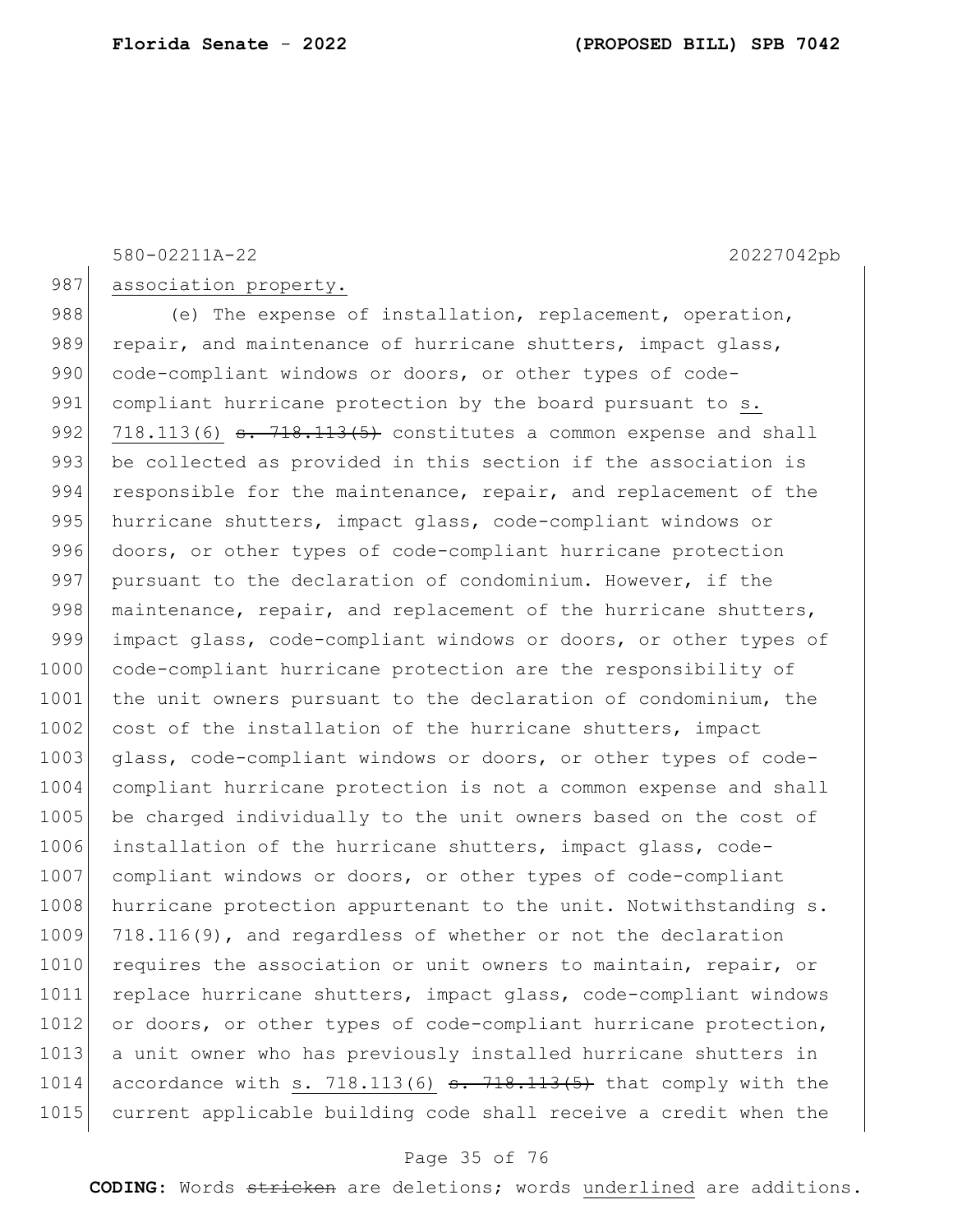580-02211A-22 20227042pb 1016 shutters are installed; a unit owner who has previously 1017 installed impact glass or code-compliant windows or doors that 1018 comply with the current applicable building code shall receive a 1019 credit when the impact glass or code-compliant windows or doors 1020 are installed; and a unit owner who has installed other types of 1021 code-compliant hurricane protection that comply with the current 1022 applicable building code shall receive a credit when the same 1023 type of other code-compliant hurricane protection is installed, 1024 and the credit shall be equal to the pro rata portion of the 1025 assessed installation cost assigned to each unit. However, such 1026 unit owner remains responsible for the pro rata share of 1027 expenses for hurricane shutters, impact glass, code-compliant 1028 | windows or doors, or other types of code-compliant hurricane 1029 protection installed on common elements and association property 1030 by the board pursuant to s.  $718.113(6)$  s.  $718.113(5)$  and remains 1031 responsible for a pro rata share of the expense of the 1032 replacement, operation, repair, and maintenance of such 1033 shutters, impact glass, code-compliant windows or doors, or 1034 other types of code-compliant hurricane protection. 1035 Section 7. Paragraph (b) of subsection (1) of section

1036 718.116, Florida Statutes, is amended, and paragraphs (j) and 1037 (k) are added to subsection (8) of that section, to read:

1038 718.116 Assessments; liability; lien and priority; 1039 interest; collection.—

1040 (1)

1041 (b)1. The liability of a first mortgagee or its successor 1042 or assignees who acquire title to a unit by foreclosure or by 1043 deed in lieu of foreclosure for the unpaid assessments that 1044 became due before the mortgagee's acquisition of title is

#### Page 36 of 76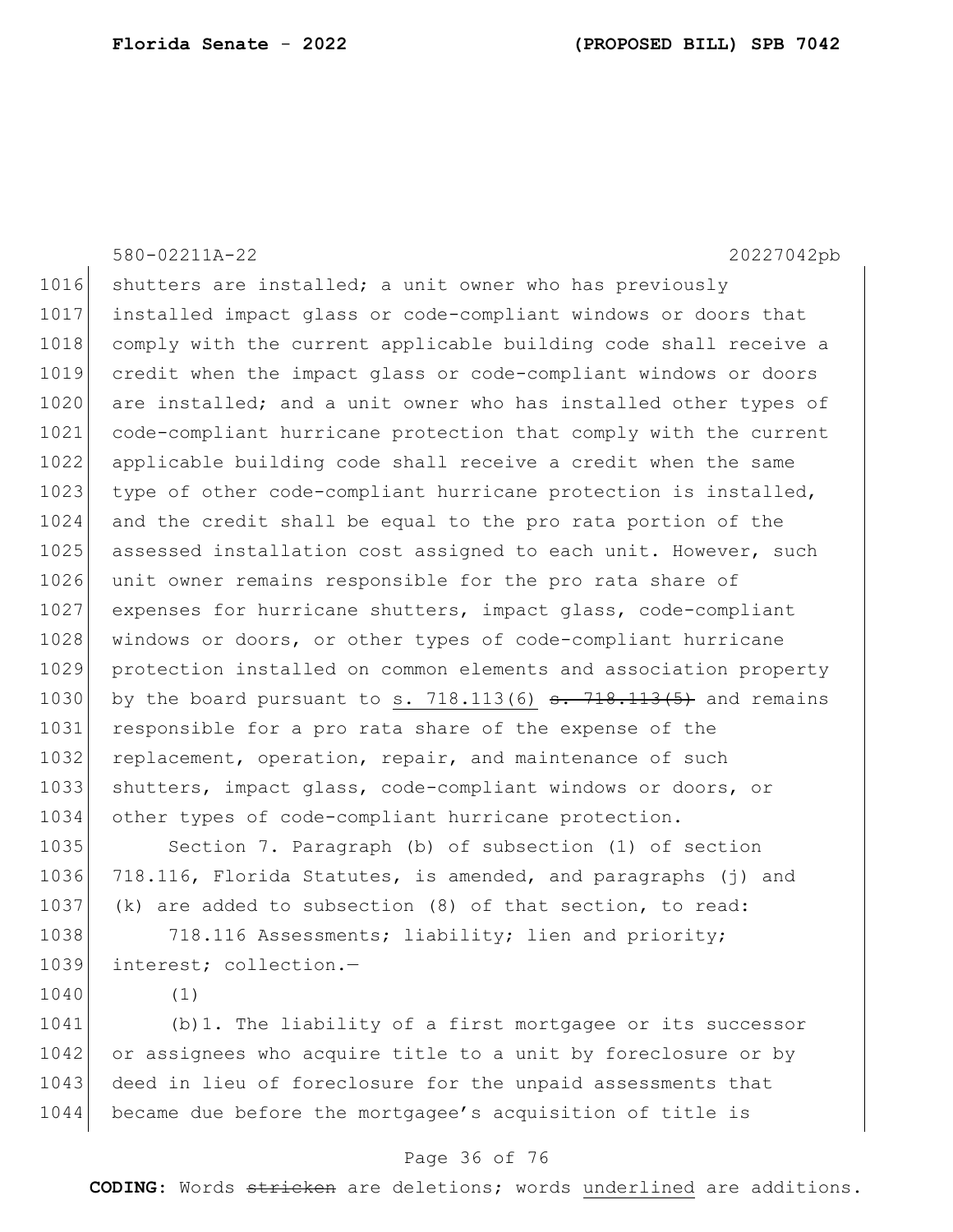580-02211A-22 20227042pb

1045 limited to the lesser of:

1046 **a.** The unit's unpaid common expenses and regular periodic 1047 assessments which accrued or came due during the 12 months 1048 immediately preceding the acquisition of title and for which 1049 payment in full has not been received by the association; or

1050 b. One percent of the original mortgage debt. The 1051 provisions of this paragraph apply only if the first mortgagee 1052 joined the association as a defendant in the foreclosure action. 1053 Joinder of the association is not required if, on the date the 1054 complaint is filed, the association was dissolved or did not 1055 maintain an office or agent for service of process at a location 1056 which was known to or reasonably discoverable by the mortgagee.

1057 2. An association, or its successor or assignee, that 1058 acquires title to a unit through the foreclosure of its lien for 1059 assessments is not liable for any unpaid assessments, late fees, 1060 interest, or reasonable attorney's fees and costs that came due 1061 before the association's acquisition of title in favor of any 1062 other association, as defined in s. 718.103(3)  $s. 718.103(2)$  or 1063 s. 720.301(9), which holds a superior lien interest on the unit. 1064 This subparagraph is intended to clarify existing law.

1065 (8) Within 10 business days after receiving a written or 1066 electronic request therefor from a unit owner or the unit 1067 owner's designee, or a unit mortgagee or the unit mortgagee's 1068 designee, the association shall issue the estoppel certificate. 1069 Each association shall designate on its website a person or 1070 entity with a street or e-mail address for receipt of a request 1071 for an estoppel certificate issued pursuant to this section. The 1072 estoppel certificate must be provided by hand delivery, regular 1073 mail, or e-mail to the requestor on the date of issuance of the

#### Page 37 of 76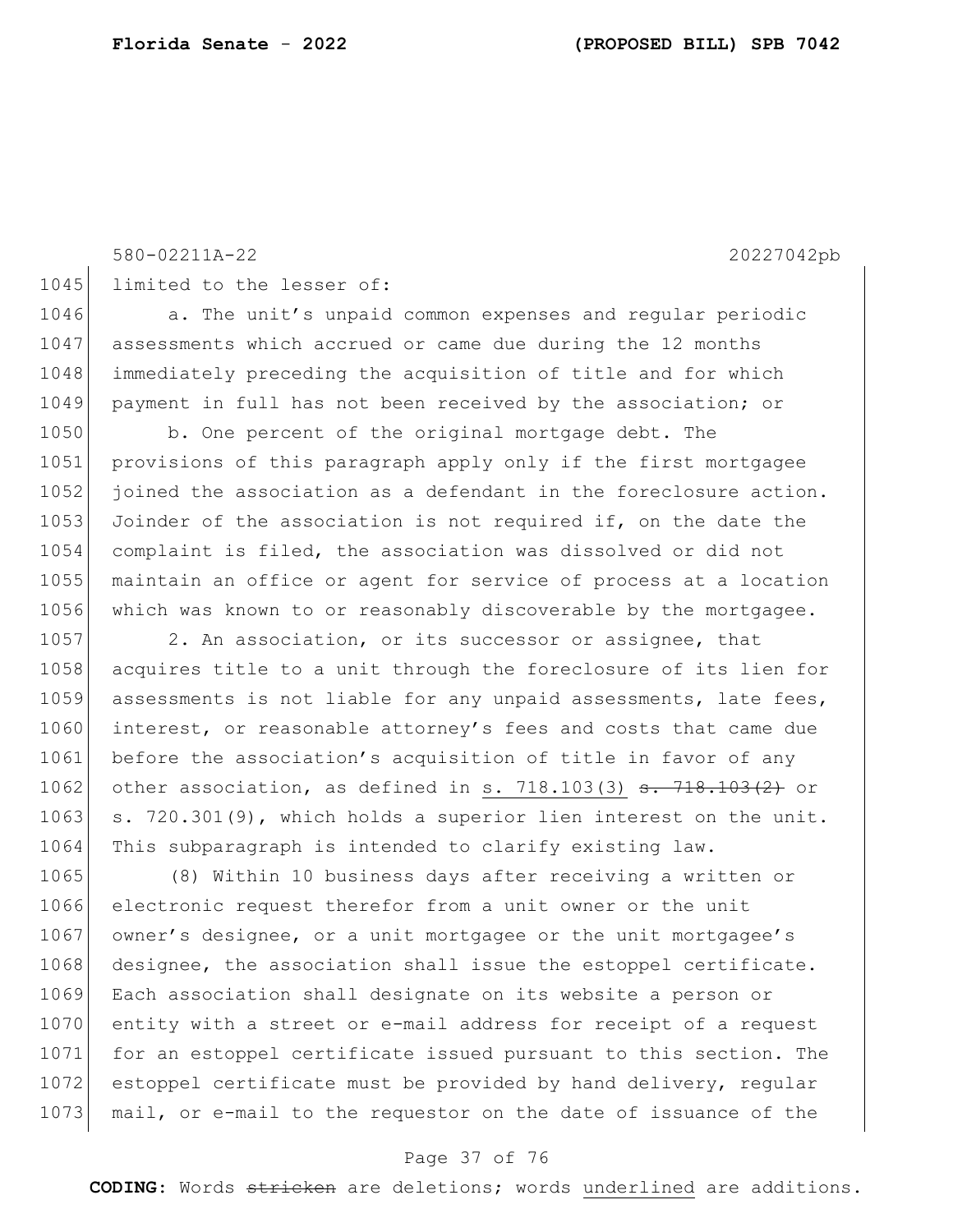580-02211A-22 20227042pb

1074 estoppel certificate.

1075 (j) If the budget of the association provides for funding 1076 accounts for deferred expenditures, including, but not limited 1077 to, funds for capital expenditures and deferred maintenance, but 1078 the association has voted to waive reserves or to use existing 1079 reserve funds for purposes other than purposes for which the 1080 reserves were intended, the estoppel certificate must also 1081 contain the following statement in conspicuous type: THE OWNERS 1082 HAVE ELECTED TO WAIVE RESERVES, IN WHOLE OR IN PART, OR ALLOWED 1083 ALTERNATIVE USES OF EXISTING RESERVES UNDER SECTION 1084 718.112(2)(f), FLORIDA STATUTES. THE WAIVING OR ALTERNATIVE USE 1085 OF RESERVE FUNDS MAY RESULT IN UNIT OWNER LIABILITY FOR PAYMENT 1086 OF UNANTICIPATED SPECIAL ASSESSMENTS REGARDING THOSE ITEMS. 1087 (k) If the association is required to perform a reserve 1088 study under section  $718.112(2)$  (f) and the budget of the 1089 association does not fund the association's reserve obligations 1090 consistent with the reserve study currently in effect or the 1091 association has not provided an alternative funding method for 1092 the association's reserve obligations, the estoppel certificate 1093 must also contain the following statement in conspicuous type: 1094 THE BOARD OF ADMINISTRATION FOR THIS ASSOCIATION HAS FAILED TO 1095 SATISFY THE ASSOCIATION'S RESERVE FUNDING OBLIGATIONS UNDER 1096 SECTION 718.112(2)(f), FLORIDA STATUTES. THE BUDGET OF THE 1097 ASSOCIATION DOES NOT PROVIDE FOR FULLY FUNDED RESERVE ACCOUNTS 1098 FOR CAPITAL EXPENDITURES AND DEFERRED MAINTENANCE CONSISTENT 1099 WITH THE ASSOCIATION'S RESERVE STUDY. FAILURE TO FUND RESERVES 1100 CONSISTENT WITH THE ASSOCIATION'S RESERVE STUDY MAY RESULT IN 1101 | UNANTICIPATED SPECIAL ASSESSMENTS REGARDING THOSE ITEMS. 1102 Section 8. Subsection (1) of section 718.1255, Florida

#### Page 38 of 76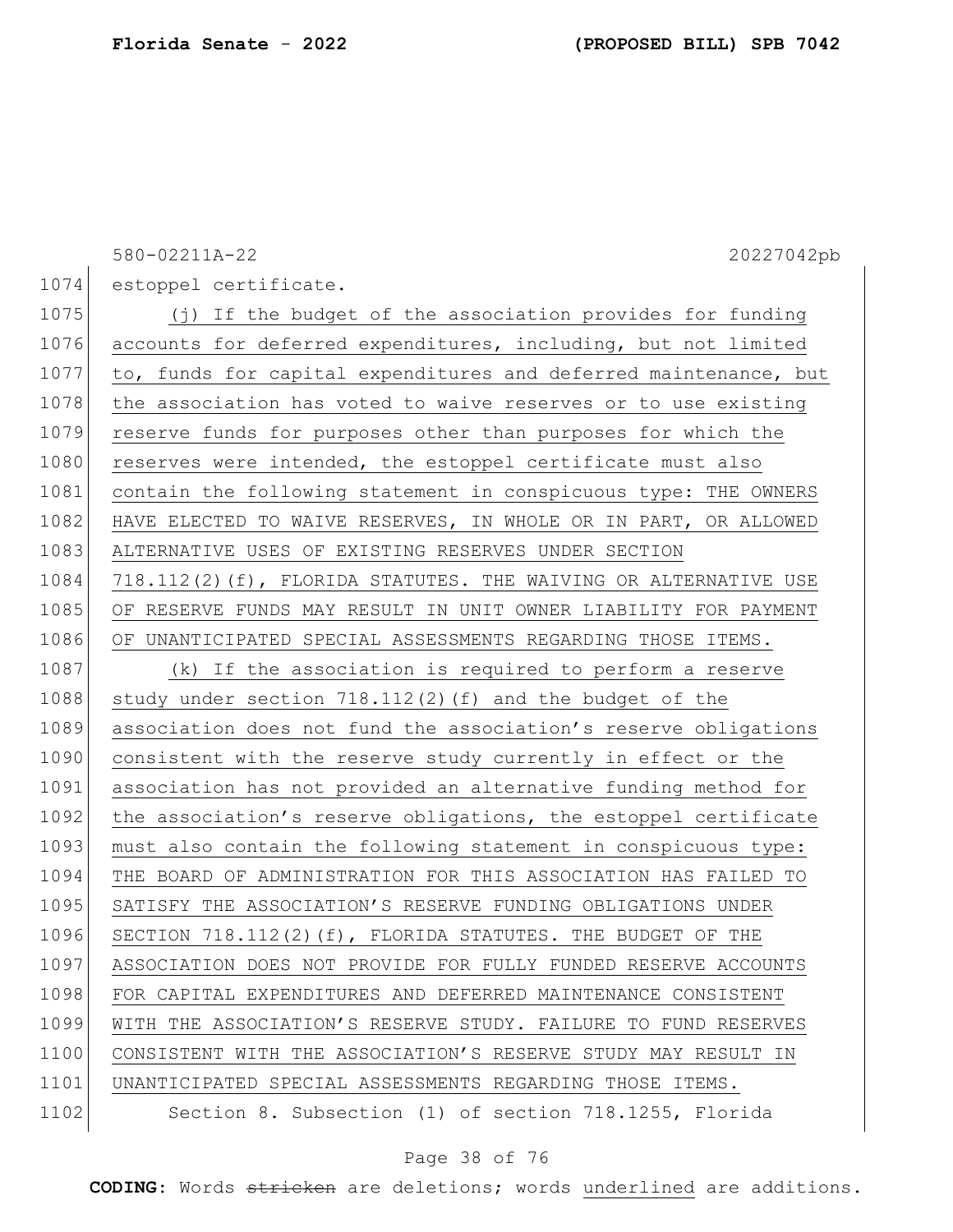|      | 580-02211A-22<br>20227042pb                                    |
|------|----------------------------------------------------------------|
| 1103 | Statutes, is amended to read:                                  |
| 1104 | 718.1255 Alternative dispute resolution; mediation;            |
| 1105 | nonbinding arbitration; applicability.-                        |
| 1106 | (1) DEFINITIONS. - As used in this section, the term           |
| 1107 | "dispute" means any disagreement between two or more parties   |
| 1108 | that involves:                                                 |
| 1109 | (a) The authority of the board of directors, under this        |
| 1110 | chapter or association document, to:                           |
| 1111 | 1. Require any owner to take any action, or not to take any    |
| 1112 | action, involving that owner's unit or the appurtenances       |
| 1113 | thereto.                                                       |
| 1114 | 2. Alter or add to a common area or element.                   |
| 1115 | (b) The failure of a governing body, when required by this     |
| 1116 | chapter or an association document, to:                        |
| 1117 | 1. Properly conduct elections.                                 |
| 1118 | 2. Give adequate notice of meetings or other actions.          |
| 1119 | 3. Properly conduct meetings.                                  |
| 1120 | 4. Allow inspection of books and records.                      |
| 1121 | (c) A plan of termination pursuant to s. 718.117.              |
| 1122 | (d) The failure of a governing body, when required by this     |
| 1123 | chapter or an association document, to:                        |
| 1124 | 1. Perform a structural or life safety inspection,             |
| 1125 | including the milestone inspection required under s. 718.1123. |
| 1126 | 2. Perform a reserve study.                                    |
| 1127 | 3. Fund reserves.                                              |
| 1128 | 4. Make or provide necessary maintenance or repairs of         |
| 1129 | association property.                                          |
| 1130 |                                                                |
| 1131 | "Dispute" does not include any disagreement that primarily     |
|      | Page 39 of 76                                                  |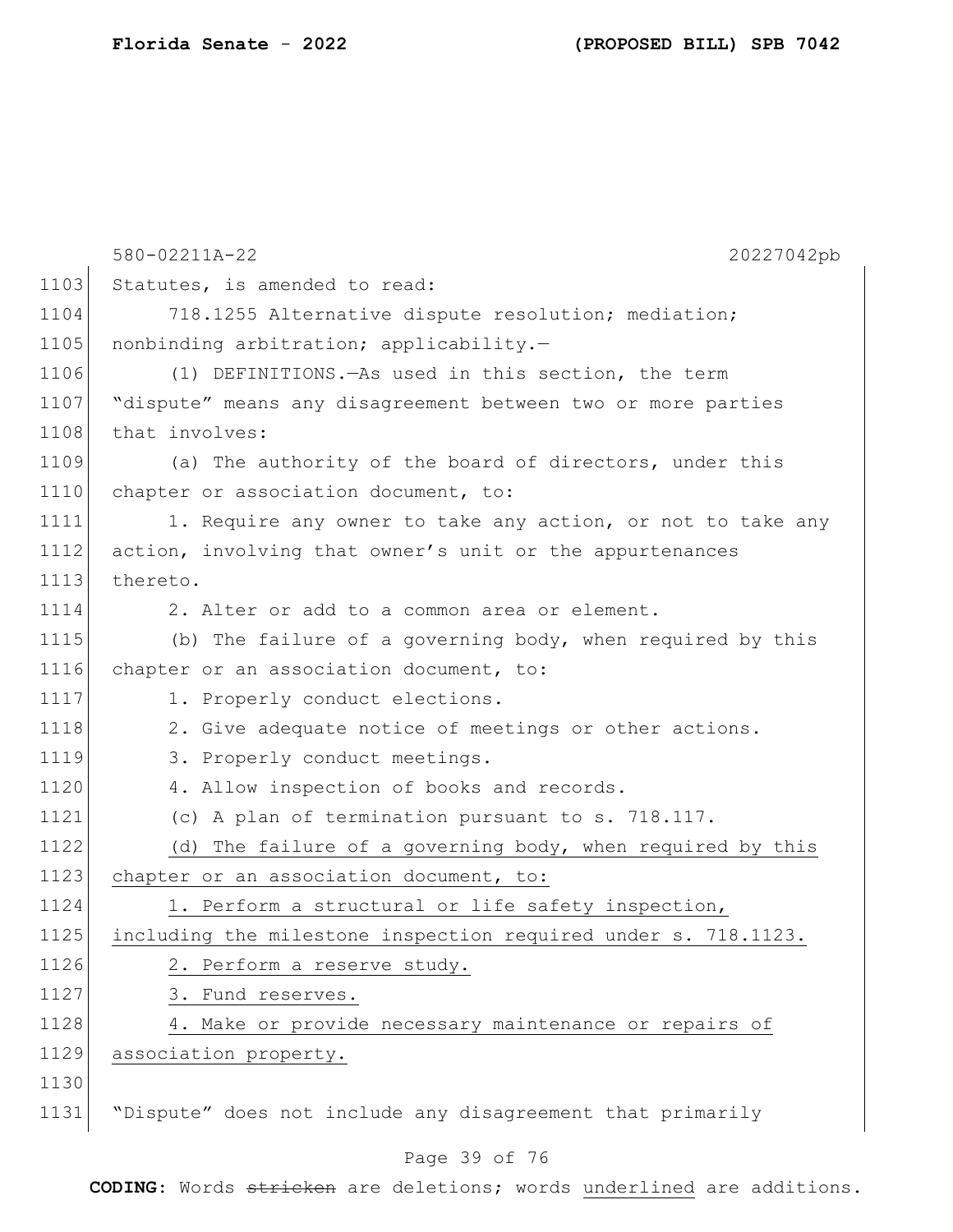|      | 20227042pb<br>580-02211A-22                                      |
|------|------------------------------------------------------------------|
| 1132 | involves: title to any unit or common element; the               |
| 1133 | interpretation or enforcement of any warranty; the levy of a fee |
| 1134 | or assessment, or the collection of an assessment levied against |
| 1135 | a party; the eviction or other removal of a tenant from a unit;  |
| 1136 | alleged breaches of fiduciary duty by one or more directors; or  |
| 1137 | claims for damages to a unit based upon the alleged failure of   |
| 1138 | the association to maintain the common elements or condominium   |
| 1139 | property.                                                        |
| 1140 | Section 9. Paragraph (p) of subsection (4) of section            |
| 1141 | 718.301, Florida Statutes, is amended to read:                   |
| 1142 | 718.301 Transfer of association control; claims of defect        |
| 1143 | by association.-                                                 |
| 1144 | (4) At the time that unit owners other than the developer        |
| 1145 | elect a majority of the members of the board of administration   |
| 1146 | of an association, the developer shall relinquish control of the |
| 1147 | association, and the unit owners shall accept control.           |
| 1148 | Simultaneously, or for the purposes of paragraph (c) not more    |
| 1149 | than 90 days thereafter, the developer shall deliver to the      |
| 1150 | association, at the developer's expense, all property of the     |
| 1151 | unit owners and of the association which is held or controlled   |
| 1152 | by the developer, including, but not limited to, the following   |
| 1153 | items, if applicable, as to each condominium operated by the     |
| 1154 | association:                                                     |
| 1155 | (p) A report included in the official records, under seal        |
| 1156 | of an architect or engineer authorized to practice in this       |
| 1157 | state, attesting to required maintenance, condition, useful      |
| 1158 | life, and replacement costs of the following applicable          |
| 1159 | association property common elements comprising a turnover       |
| 1160 | inspection report:                                               |

# Page 40 of 76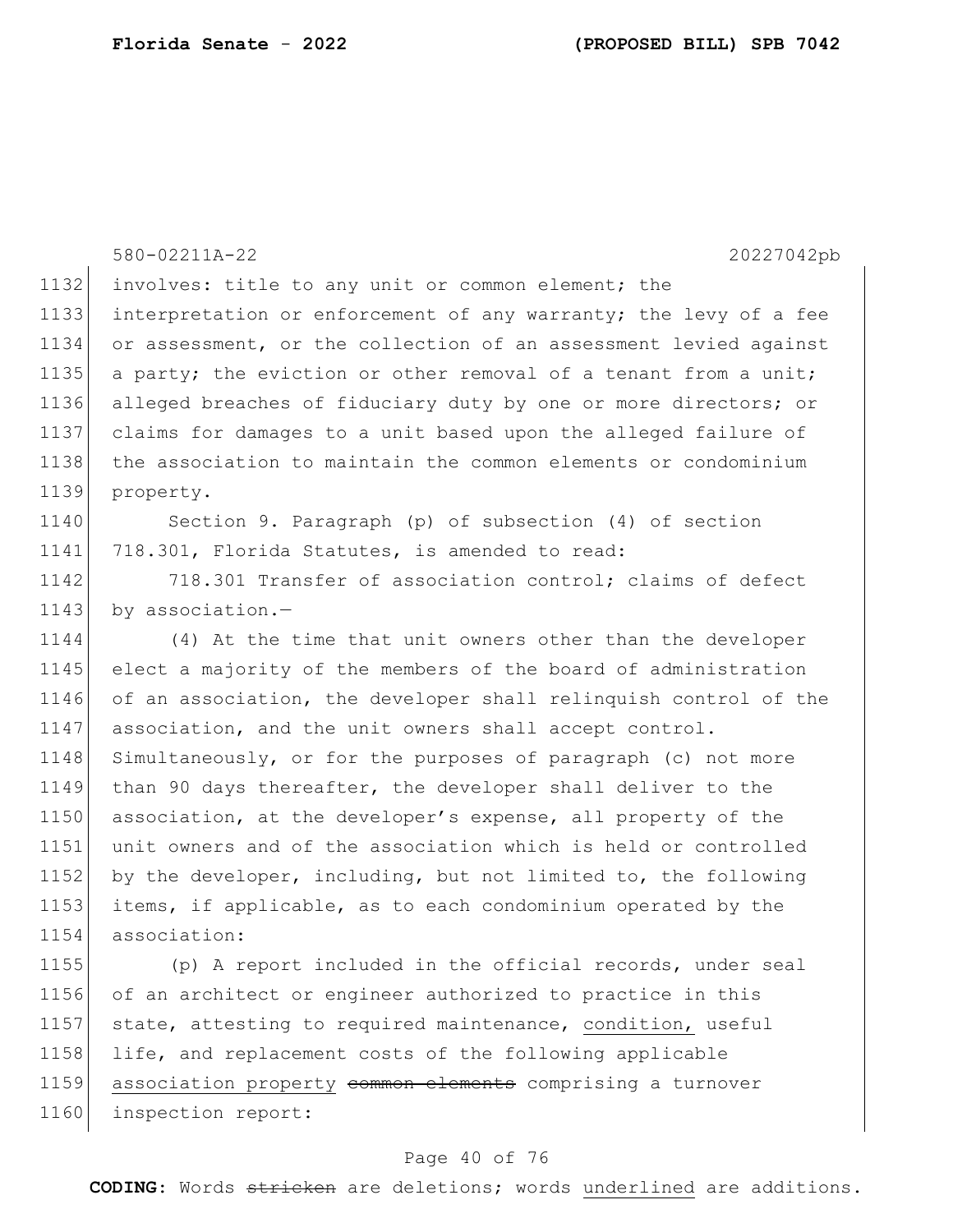|      | 580-02211A-22<br>20227042pb                                     |
|------|-----------------------------------------------------------------|
| 1161 | 1. Roof.                                                        |
| 1162 | 2. Structure.                                                   |
| 1163 | 3. Fireproofing and fire protection systems.                    |
| 1164 | 4. Elevators.                                                   |
| 1165 | 5. Heating and cooling systems.                                 |
| 1166 | 6. Plumbing.                                                    |
| 1167 | 7. Electrical systems.                                          |
| 1168 | 8. Swimming pool or spa and equipment.                          |
| 1169 | 9. Seawalls.                                                    |
| 1170 | 10. Pavement and parking areas.                                 |
| 1171 | 11. Drainage systems.                                           |
| 1172 | 12. Painting.                                                   |
| 1173 | 13. Irrigation systems.                                         |
| 1174 | 14. Waterproofing.                                              |
| 1175 | Section 10. Paragraph (b) of subsection (1) of section          |
| 1176 | 718.503, Florida Statutes, is amended, and paragraph (d) is     |
| 1177 | added to subsection (2) of that section, to read:               |
| 1178 | 718.503 Developer disclosure prior to sale; nondeveloper        |
| 1179 | unit owner disclosure prior to sale; voidability.-              |
| 1180 | (1) DEVELOPER DISCLOSURE.-                                      |
| 1181 | (b) Copies of documents to be furnished to prospective          |
| 1182 | buyer or lessee.-Until such time as the developer has furnished |
| 1183 | the documents listed below to a person who has entered into a   |
| 1184 | contract to purchase a residential unit or lease it for more    |
| 1185 | than 5 years, the contract may be voided by that person,        |
| 1186 | entitling the person to a refund of any deposit together with   |
| 1187 | interest thereon as provided in s. 718.202. The contract may be |
| 1188 | terminated by written notice from the proposed buyer or lessee  |
| 1189 | delivered to the developer within 15 days after the buyer or    |
|      |                                                                 |

# Page 41 of 76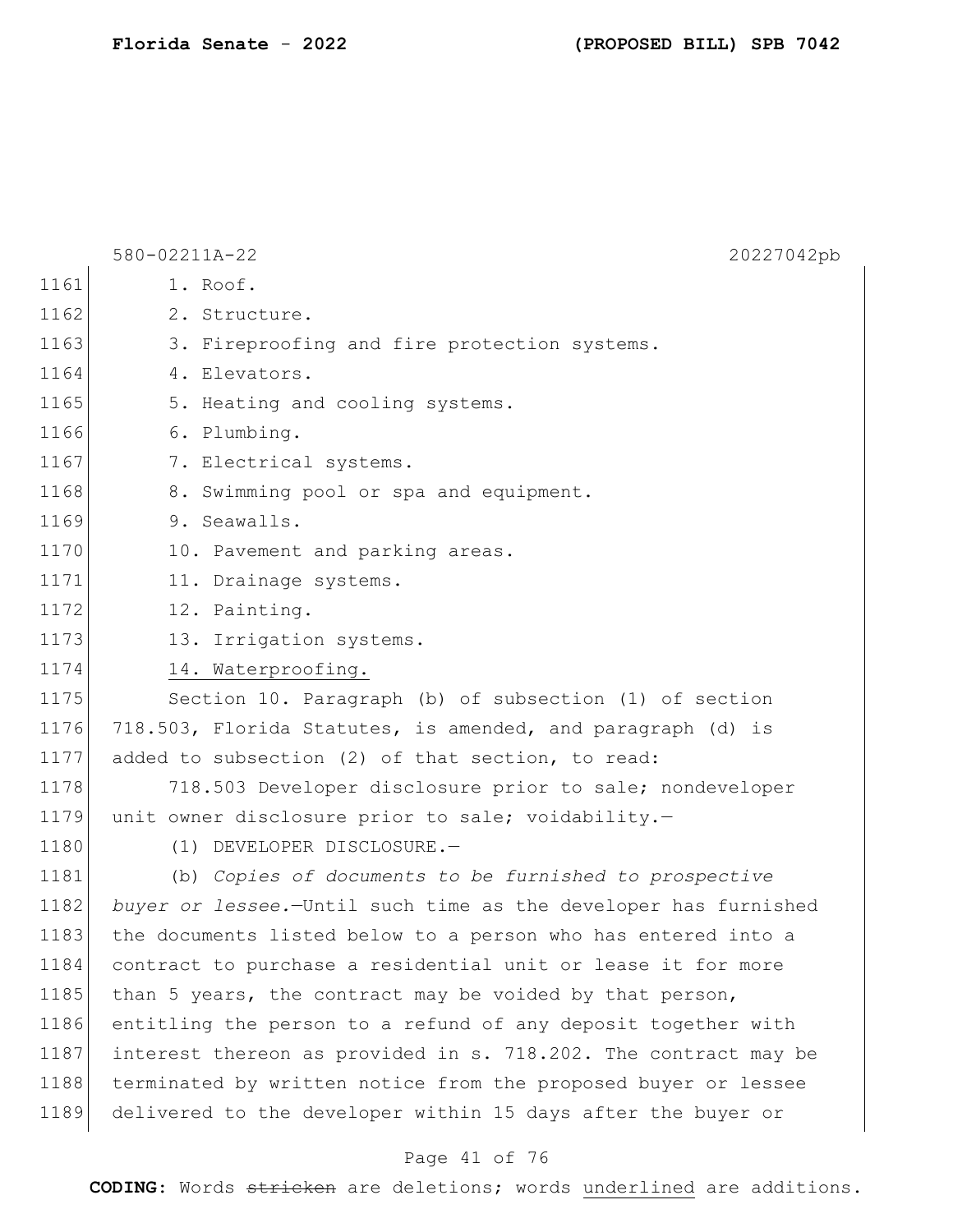580-02211A-22 20227042pb 1190 lessee receives all of the documents required by this section. 1191 The developer may not close for 15 days after following the 1192 execution of the agreement and delivery of the documents to the 1193 buyer as evidenced by a signed receipt for documents unless the 1194 buyer is informed in the 15-day voidability period and agrees to 1195 close before prior to the expiration of the 15 days. The 1196 developer shall retain in his or her records a separate 1197 agreement signed by the buyer as proof of the buyer's agreement 1198 to close before prior to the expiration of the said voidability 1199 period. The developer must retain such Said proof shall be 1200 retained for a period of 5 years after the date of the closing 1201 of the transaction. The documents to be delivered to the 1202 prospective buyer are the prospectus or disclosure statement 1203 with all exhibits, if the development is subject to the 1204 provisions of s. 718.504, or, if not, then copies of the 1205 following which are applicable: 1206 1. The question and answer sheet described in s. 718.504, 1207 and declaration of condominium, or the proposed declaration if

1208 the declaration has not been recorded, which shall include the 1209 certificate of a surveyor approximately representing the 1210 locations required by s. 718.104.

1211 2. The documents creating the association.

1212 3. The bylaws.

1213 4. The ground lease or other underlying lease of the 1214 condominium.

1215 5. The management contract, maintenance contract, and other 1216 contracts for management of the association and operation of the 1217 condominium and facilities used by the unit owners having a 1218 service term in excess of 1 year, and any management contracts

#### Page 42 of 76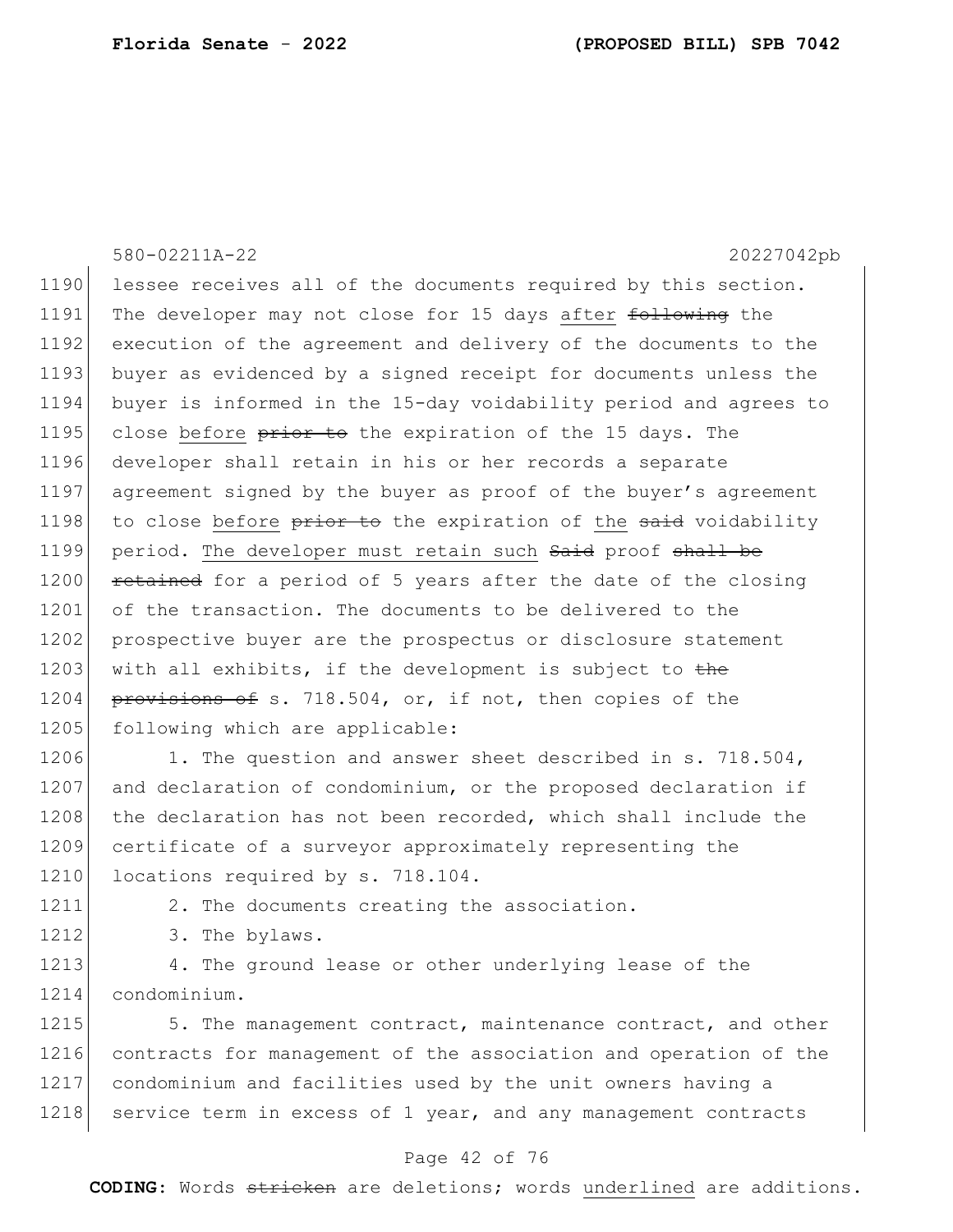580-02211A-22 20227042pb 1219 that are renewable. 1220 6. The estimated operating budget for the condominium and a 1221 schedule of expenses for each type of unit, including fees 1222| assessed pursuant to s. 718.113(1) for the maintenance of 1223 limited common elements where such costs are shared only by 1224 those entitled to use the limited common elements. 1225 7. The lease of recreational and other facilities that will 1226 be used only by unit owners of the subject condominium.  $1227$  8. The lease of recreational and other common facilities 1228 that will be used by unit owners in common with unit owners of 1229 other condominiums. 1230 9. The form of unit lease if the offer is of a leasehold. 1231 10. Any declaration of servitude of properties serving the 1232 condominium but not owned by unit owners or leased to them or 1233 the association. 1234 11. If the development is to be built in phases or if the 1235 association is to manage more than one condominium, a 1236 description of the plan of phase development or the arrangements 1237 for the association to manage two or more condominiums. 1238 12. If the condominium is a conversion of existing 1239 improvements, the statements and disclosure required by s. 1240 718.616. 1241 13. The form of agreement for sale or lease of units. 1242 14. A copy of the floor plan of the unit and the plot plan 1243 showing the location of the residential buildings and the 1244 recreation and other common areas. 1245 15. A copy of all covenants and restrictions that which 1246 will affect the use of the property and which are not contained 1247 in the foregoing.

#### Page 43 of 76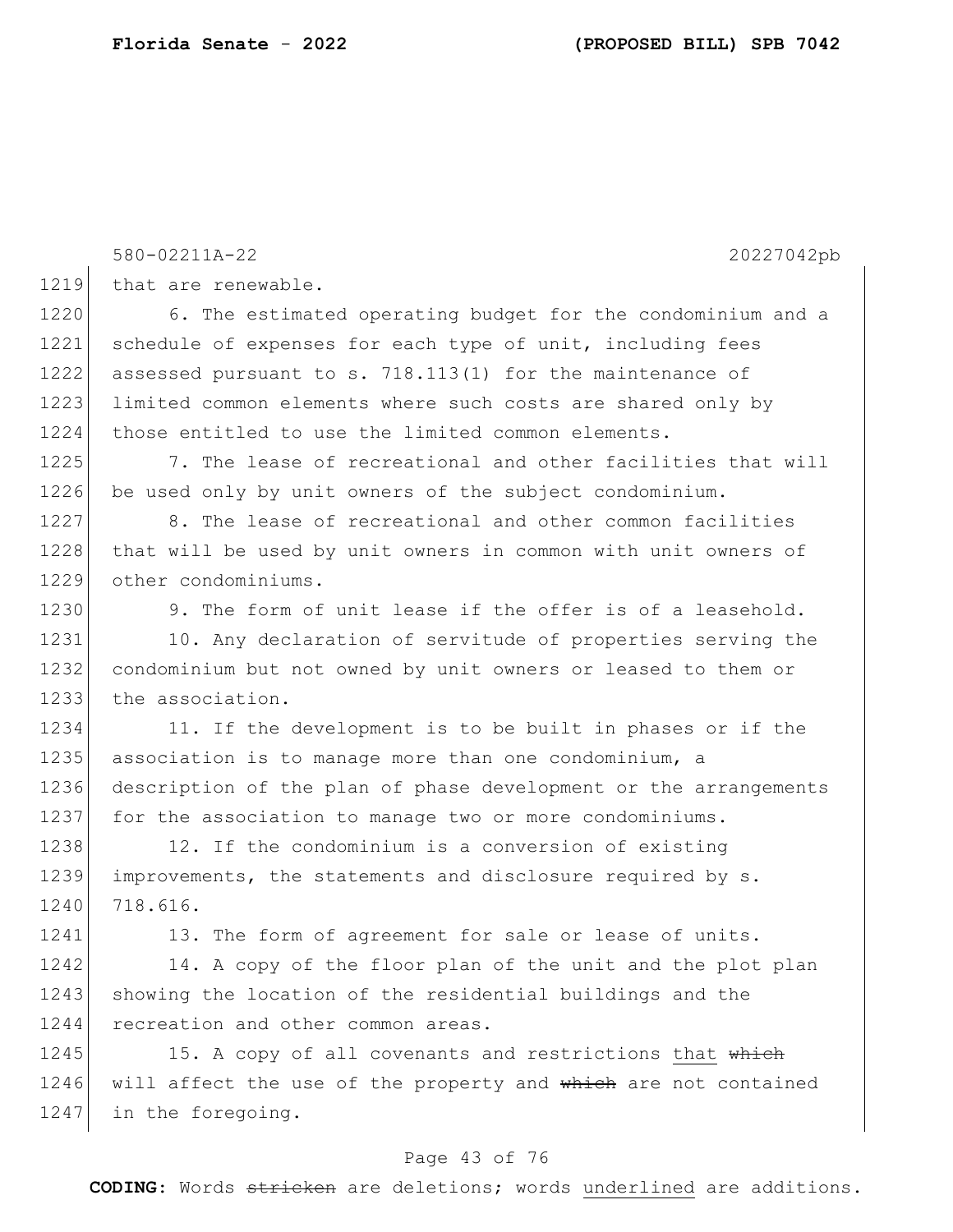|      | 580-02211A-22<br>20227042pb                                        |
|------|--------------------------------------------------------------------|
| 1248 | 16. If the developer is required by state or local                 |
| 1249 | authorities to obtain acceptance or approval of any dock or        |
| 1250 | marina facilities intended to serve the condominium, a copy of     |
| 1251 | any such acceptance or approval acquired by the time of filing     |
| 1252 | with the division under s. $718.502(1)$ , or a statement that such |
| 1253 | acceptance or approval has not been acquired or received.          |
| 1254 | 17. Evidence demonstrating that the developer has an               |
| 1255 | ownership, leasehold, or contractual interest in the land upon     |
| 1256 | which the condominium is to be developed.                          |
| 1257 | 18. A copy of the reserve study required under s.                  |
| 1258 | $718.112(2)$ (f), along with a report or financial statement       |
| 1259 | indicating the status of the reserves.                             |
| 1260 | (2) NONDEVELOPER DISCLOSURE.-                                      |
| 1261 | (d) If the building in which the condominium unit is               |
| 1262 | located is subject to the reserve study requirements in s.         |
| 1263 | $718.112(2)$ (f) and the milestone inspection requirements in s.   |
| 1264 | 718.1123, each contract for the resale of a residential unit       |
| 1265 | must contain in conspicuous type either:                           |
| 1266 | 1. A clause which states: THE BUYER HEREBY ACKNOWLEDGES            |
| 1267 | THAT BUYER HAS BEEN PROVIDED A CURRENT COPY OF THE MOST RECENT     |
| 1268 | RESERVE STUDY REQUIRED BY SECTION 718.112, FLORIDA STATUTES, AND   |
| 1269 | ALL MILESTONE INSPECTION REPORTS REQUIRED BY SECTION 718.1123,     |
| 1270 | FLORIDA STATUTES, MORE THAN 3 DAYS, EXCLUDING SATURDAYS,           |
| 1271 | SUNDAYS, AND LEGAL HOLIDAYS, PRIOR TO EXECUTION OF THIS            |
| 1272 | CONTRACT; or                                                       |
| 1273 | 2. A clause which states: THIS AGREEMENT IS VOIDABLE BY            |
| 1274 | BUYER BY DELIVERING WRITTEN NOTICE OF THE BUYER'S INTENTION TO     |
| 1275 | CANCEL WITHIN 3 DAYS, EXCLUDING SATURDAYS, SUNDAYS, AND LEGAL      |
| 1276 | HOLIDAYS, AFTER THE DATE OF EXECUTION OF THIS AGREEMENT BY THE     |

# Page 44 of 76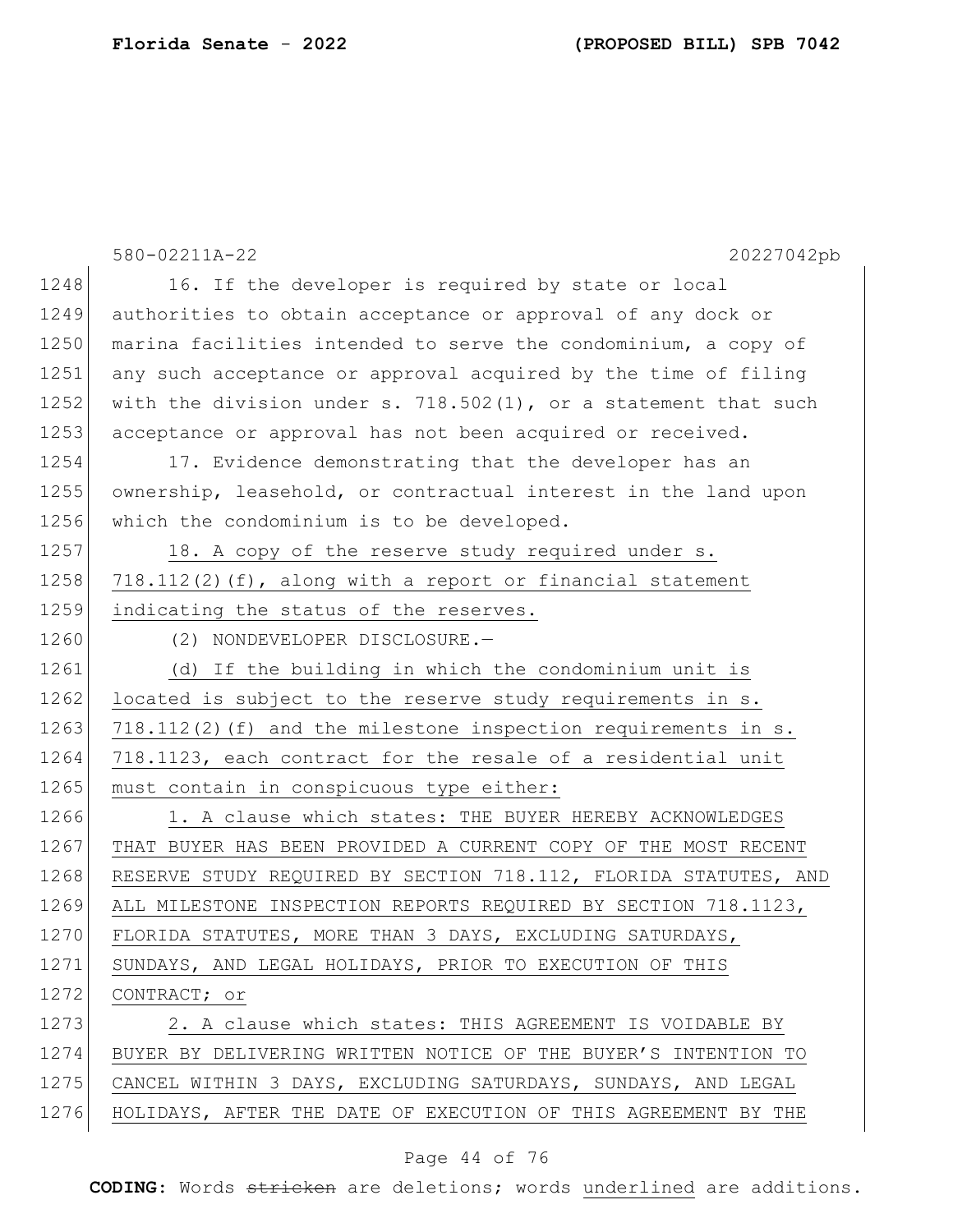|      | 580-02211A-22<br>20227042pb                                      |
|------|------------------------------------------------------------------|
| 1277 | BUYER AND RECEIPT BY BUYER OF ALL OF THE FOLLOWING: A CURRENT    |
| 1278 | COPY OF THE MOST RECENT RESERVE STUDY REQUIRED BY SECTION        |
| 1279 | 718.112, FLORIDA STATUTES, AND ALL MILESTONE INSPECTION REPORTS  |
| 1280 | REQUIRED BY SECTION 718.1123, FLORIDA STATUTES. ANY PURPORTED    |
| 1281 | WAIVER OF THESE VOIDABILITY RIGHTS SHALL BE OF NO EFFECT. BUYER  |
| 1282 | MAY EXTEND THE TIME FOR CLOSING FOR A PERIOD OF NOT MORE THAN 3  |
| 1283 | DAYS, EXCLUDING SATURDAYS, SUNDAYS, AND LEGAL HOLIDAYS, AFTER    |
| 1284 | THE BUYER RECEIVES ALL OF THE FOLLOWING: THE MOST RECENT RESERVE |
| 1285 | STUDY REQUIRED BY SECTION 718.112, FLORIDA STATUTES, AND ALL     |
| 1286 | MILESTONE INSPECTION REPORTS REQUIRED BY SECTION 718.1123,       |
| 1287 | FLORIDA STATUTES. BUYER'S RIGHT TO VOID THIS AGREEMENT SHALL     |
| 1288 | TERMINATE AT CLOSING.                                            |
| 1289 |                                                                  |
| 1290 | A contract that does not conform to the requirements of this     |
| 1291 | paragraph is voidable at the option of the purchaser prior to    |
| 1292 | closing.                                                         |
| 1293 | Section 11. Present subsections (22) through (28) of             |
| 1294 | section 718.504, Florida Statutes, are redesignated as           |
| 1295 | subsections (23) through (29), respectively, and a new           |
| 1296 | subsection (22) is added to that section, to read:               |
| 1297 | 718.504 Prospectus or offering circular. - Every developer of    |
| 1298 | a residential condominium which contains more than 20            |
| 1299 | residential units, or which is part of a group of residential    |
| 1300 | condominiums which will be served by property to be used in      |
| 1301 | common by unit owners of more than 20 residential units, shall   |
| 1302 | prepare a prospectus or offering circular and file it with the   |
| 1303 | Division of Florida Condominiums, Timeshares, and Mobile Homes   |
| 1304 | prior to entering into an enforceable contract of purchase and   |
| 1305 | sale of any unit or lease of a unit for more than 5 years and    |
|      |                                                                  |

# Page 45 of 76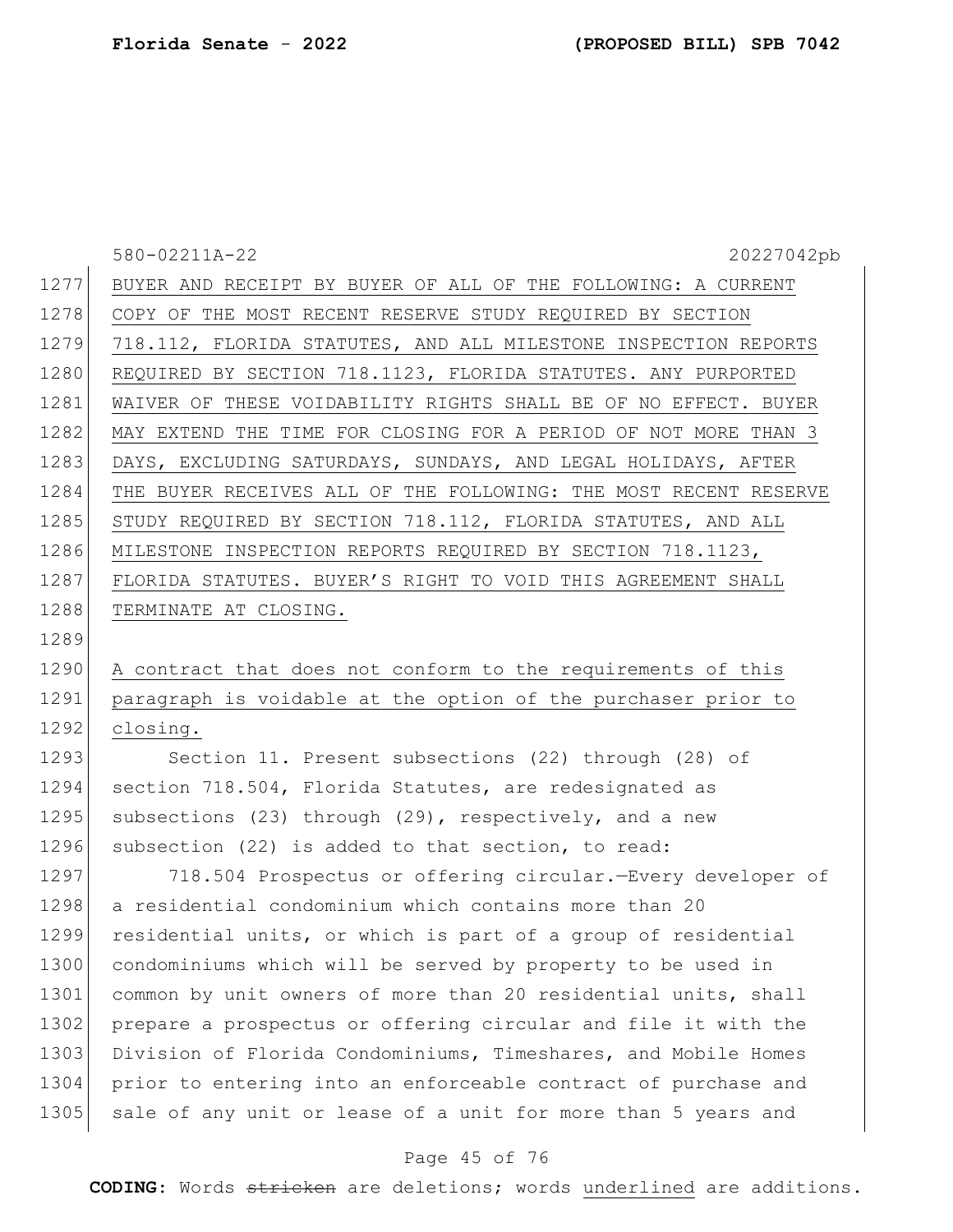|      | 580-02211A-22<br>20227042pb                                      |
|------|------------------------------------------------------------------|
| 1306 | shall furnish a copy of the prospectus or offering circular to   |
| 1307 | each buyer. In addition to the prospectus or offering circular,  |
| 1308 | each buyer shall be furnished a separate page entitled           |
| 1309 | "Frequently Asked Questions and Answers," which shall be in      |
| 1310 | accordance with a format approved by the division and a copy of  |
| 1311 | the financial information required by s. 718.111. This page      |
| 1312 | shall, in readable language, inform prospective purchasers       |
| 1313 | regarding their voting rights and unit use restrictions,         |
| 1314 | including restrictions on the leasing of a unit; shall indicate  |
| 1315 | whether and in what amount the unit owners or the association is |
| 1316 | obligated to pay rent or land use fees for recreational or other |
| 1317 | commonly used facilities; shall contain a statement identifying  |
| 1318 | that amount of assessment which, pursuant to the budget, would   |
| 1319 | be levied upon each unit type, exclusive of any special          |
| 1320 | assessments, and which shall further identify the basis upon     |
| 1321 | which assessments are levied, whether monthly, quarterly, or     |
| 1322 | otherwise; shall state and identify any court cases in which the |
| 1323 | association is currently a party of record in which the          |
| 1324 | association may face liability in excess of \$100,000; and which |
| 1325 | shall further state whether membership in a recreational         |
| 1326 | facilities association is mandatory, and if so, shall identify   |
| 1327 | the fees currently charged per unit type. The division shall by  |
| 1328 | rule require such other disclosure as in its judgment will       |
| 1329 | assist prospective purchasers. The prospectus or offering        |
| 1330 | circular may include more than one condominium, although not all |
| 1331 | such units are being offered for sale as of the date of the      |
| 1332 | prospectus or offering circular. The prospectus or offering      |
| 1333 | circular must contain the following information:                 |
| 1334 | (22) (a) If the budget of the association provides for           |

# Page 46 of 76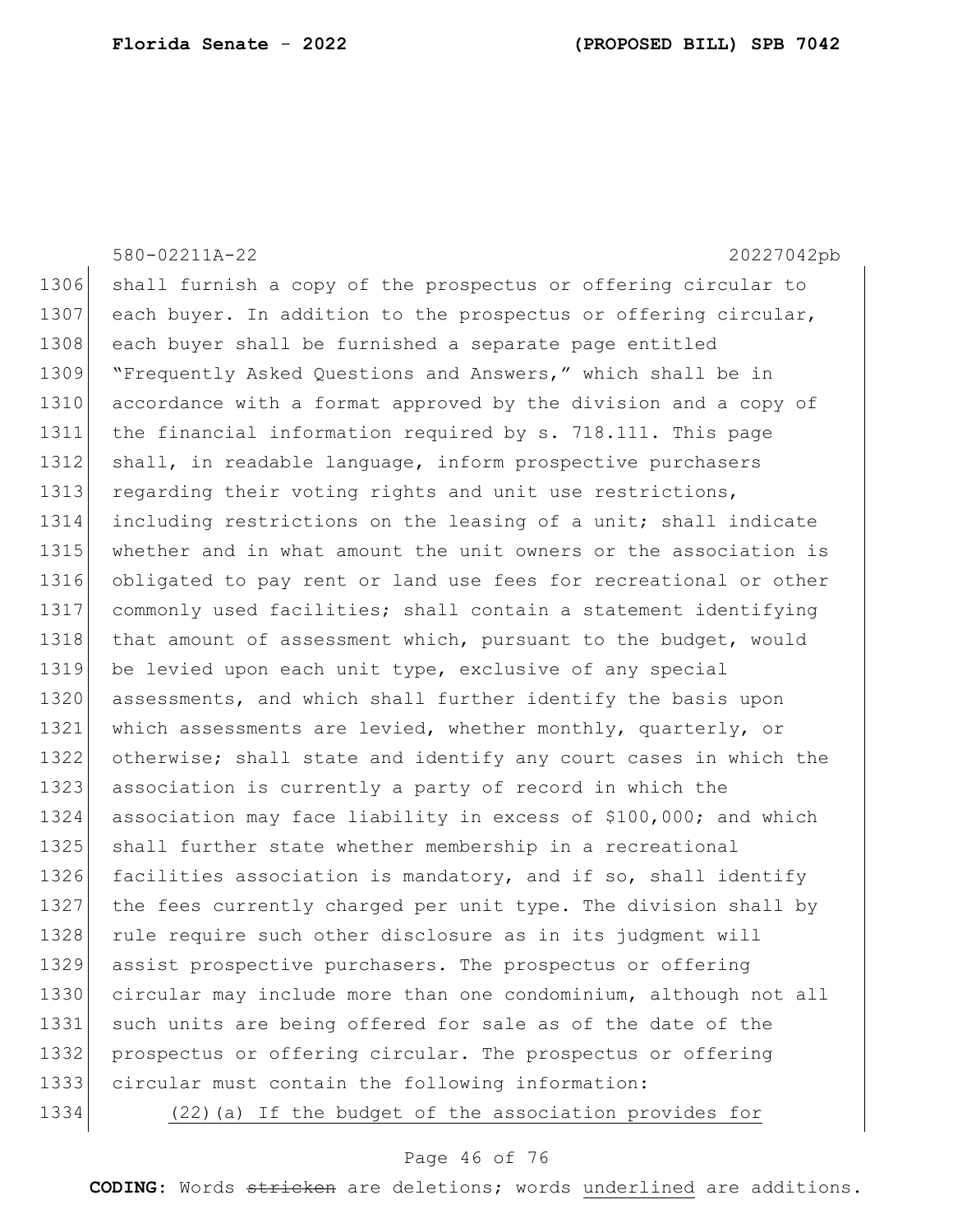|      | 580-02211A-22<br>20227042pb                                      |
|------|------------------------------------------------------------------|
| 1335 | funding accounts for deferred expenditures, including, but not   |
| 1336 | limited to, funds for capital expenditures and deferred          |
| 1337 | maintenance, but the association has voted to waive reserves or  |
| 1338 | to use existing reserve funds for purposes other than purposes   |
| 1339 | for which the reserves were intended, the prospectus or offering |
| 1340 | circular must also contain the following statement in            |
| 1341 | conspicuous type: THE OWNERS HAVE ELECTED TO WAIVE RESERVES, IN  |
| 1342 | WHOLE OR IN PART, OR ALLOWED ALTERNATIVE USES OF EXISTING        |
| 1343 | RESERVES UNDER SECTION 718.112(2)(f), FLORIDA STATUTES. THE      |
| 1344 | WAIVING OR ALTERNATIVE USE OF RESERVE FUNDS MAY RESULT IN UNIT   |
| 1345 | OWNER LIABILITY FOR PAYMENT OF UNANTICIPATED SPECIAL ASSESSMENTS |
| 1346 | REGARDING THOSE ITEMS.                                           |
| 1347 | (b) If the association is required to perform a reserve          |
| 1348 | study under section 718.112(2)(f) and the budget of the          |
| 1349 | association does not fund the association's reserve obligations  |
| 1350 | consistent with the reserve study currently in effect or the     |
| 1351 | association has not provided an alternative funding method for   |
| 1352 | the association's reserve obligations, the prospectus or         |
| 1353 | offering circular must also contain the following statement in   |
| 1354 | conspicuous type: THE BOARD OF ADMINISTRATION FOR THIS           |
| 1355 | ASSOCIATION HAS FAILED TO SATISFY THE ASSOCIATION'S RESERVE      |
| 1356 | FUNDING OBLIGATIONS UNDER SECTION 718.112(2)(f), FLORIDA         |
| 1357 | STATUTES. THE BUDGET OF THE ASSOCIATION DOES NOT PROVIDE FOR     |
| 1358 | FULLY FUNDED RESERVE ACCOUNTS FOR CAPITAL EXPENDITURES AND       |
| 1359 | DEFERRED MAINTENANCE CONSISTENT WITH THE ASSOCIATION'S RESERVE   |
| 1360 | STUDY. FAILURE TO FUND RESERVES CONSISTENT WITH THE              |
| 1361 | ASSOCIATION'S RESERVE STUDY MAY RESULT IN UNANTICIPATED SPECIAL  |
| 1362 | ASSESSMENTS REGARDING THOSE ITEMS.                               |
| 1363 | Section 12. Present subsections (1) through (28) of section      |

# Page 47 of 76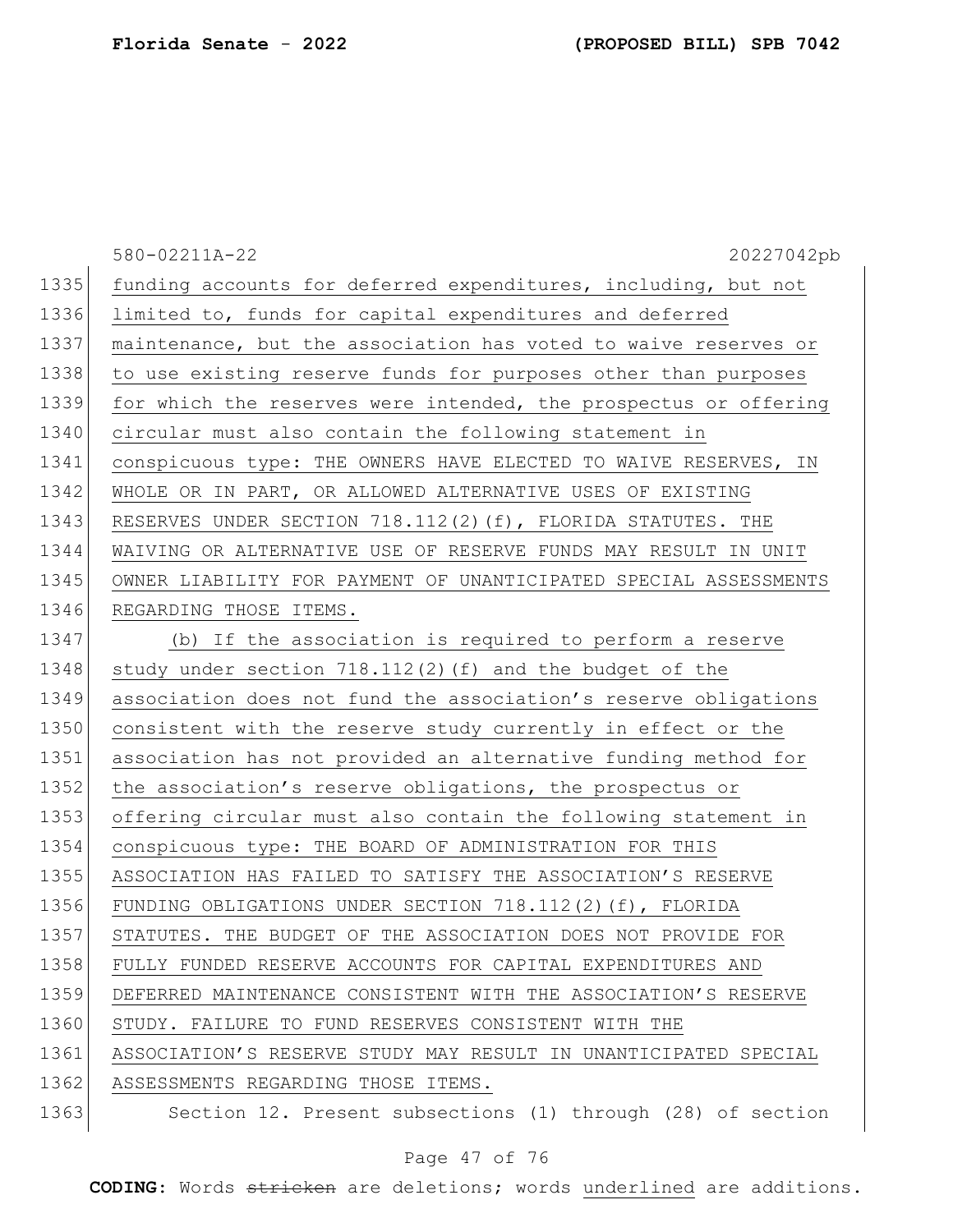|      | 580-02211A-22<br>20227042pb                                           |
|------|-----------------------------------------------------------------------|
| 1364 | 719.103, Florida Statutes, are redesignated as subsections (2)        |
| 1365 | through $(29)$ , respectively, and a new subsection $(1)$ is added to |
| 1366 | that section, to read:                                                |
| 1367 | 719.103 Definitions. - As used in this chapter:                       |
| 1368 | (1) "Alternative funding method" means a method for the               |
| 1369 | funding of a reserve account by other than an assessment or           |
| 1370 | special assessment which may reasonably be expected to fully          |
| 1371 | satisfy the association's reserve funding obligations. This may       |
| 1372 | include an immediately available line of credit equal to the          |
| 1373 | amount of any waived reserves, payments into the reserve account      |
| 1374 | by a developer who is offering units, or any other method that        |
| 1375 | has been approved by the division.                                    |
| 1376 | Section 13. Present subsections (5) through (11) of section           |
| 1377 | 719.104, Florida Statutes, are redesignated as subsections (6)        |
| 1378 | through $(12)$ , respectively, a new subsection $(5)$ is added to     |
| 1379 | that section, and paragraphs (a) and (c) of subsection (2) and        |
| 1380 | paragraph (a) of subsection (4) of that section are amended, to       |
| 1381 | read:                                                                 |
| 1382 | 719.104 Cooperatives; access to units; records; financial             |
| 1383 | reports; assessments; purchase of leases.-                            |
| 1384 | (2) OFFICIAL RECORDS.-                                                |
| 1385 | (a) From the inception of the association, the association            |
| 1386 | shall maintain a copy of each of the following, where                 |
| 1387 | applicable, which shall constitute the official records of the        |
| 1388 | association:                                                          |
| 1389 | 1. The plans, permits, warranties, and other items provided           |
| 1390 | by the developer pursuant to s. 719.301(4).                           |
| 1391 | 2. A photocopy of the cooperative documents.                          |
| 1392 | 3. A copy of the current rules of the association.                    |
|      |                                                                       |

# Page 48 of 76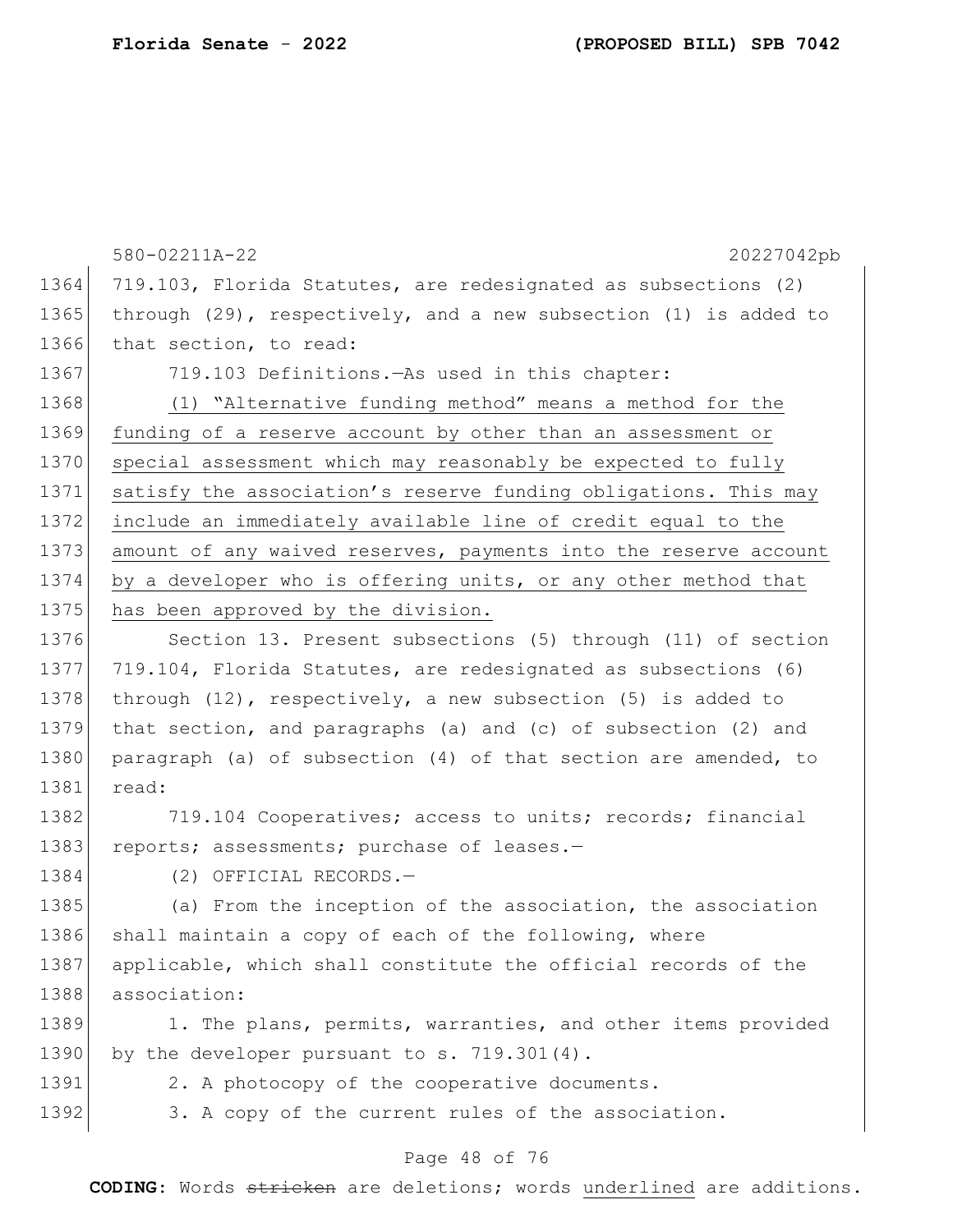580-02211A-22 20227042pb 1393 4. A book or books containing the minutes of all meetings 1394 of the association, of the board of directors, and of the unit 1395 owners. 1396 5. A current roster of all unit owners and their mailing 1397 addresses, unit identifications, voting certifications, and, if 1398 known, telephone numbers. The association shall also maintain 1399 the e-mail addresses and the numbers designated by unit owners 1400 for receiving notice sent by electronic transmission of those 1401 unit owners consenting to receive notice by electronic 1402 transmission. The e-mail addresses and numbers provided by unit 1403 owners to receive notice by electronic transmission shall be 1404 removed from association records when consent to receive notice 1405 by electronic transmission is revoked. However, the association 1406 is not liable for an erroneous disclosure of the e-mail address 1407 or the number for receiving electronic transmission of notices. 1408 6. All current insurance policies of the association. 1409 7. A current copy of any management agreement, lease, or 1410 other contract to which the association is a party or under 1411 which the association or the unit owners have an obligation or 1412 responsibility. 1413 8. Bills of sale or transfer for all property owned by the 1414 association. 1415 9. Accounting records for the association and separate 1416 accounting records for each unit it operates, according to good 1417 accounting practices. The accounting records shall include, but 1418 not be limited to:

1419 **a.** Accurate, itemized, and detailed records of all receipts 1420 and expenditures.

1421 b. A current account and a monthly, bimonthly, or quarterly

### Page 49 of 76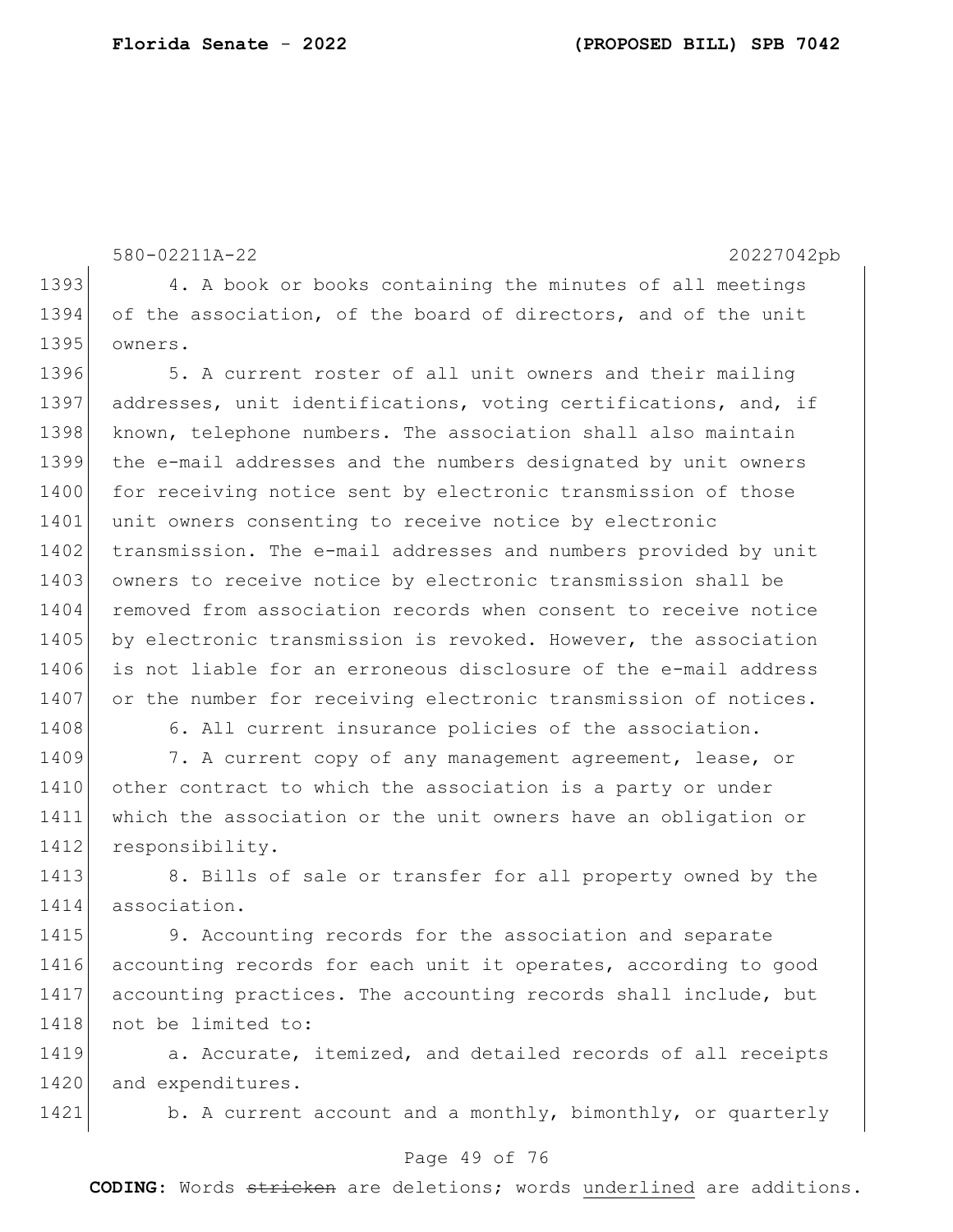|      | 580-02211A-22<br>20227042pb                                      |
|------|------------------------------------------------------------------|
| 1422 | statement of the account for each unit designating the name of   |
| 1423 | the unit owner, the due date and amount of each assessment, the  |
| 1424 | amount paid upon the account, and the balance due.               |
| 1425 | c. All audits, reviews, accounting statements, and               |
| 1426 | financial reports of the association.                            |
| 1427 | d. All contracts for work to be performed. Bids for work to      |
| 1428 | be performed shall also be considered official records and shall |
| 1429 | be maintained for a period of 1 year.                            |
| 1430 | 10. Ballots, sign-in sheets, voting proxies, and all other       |
| 1431 | papers and electronic records relating to voting by unit owners, |
| 1432 | which shall be maintained for a period of 1 year after the date  |
| 1433 | of the election, vote, or meeting to which the document relates. |
| 1434 | 11. All rental records where the association is acting as        |
| 1435 | agent for the rental of units.                                   |
| 1436 | 12. A copy of the current question and answer sheet as           |
| 1437 | described in s. 719.504.                                         |
| 1438 | 13. All affirmative acknowledgments made pursuant to s.          |
| 1439 | 719.108(3)(b)3.                                                  |
| 1440 | 14. A copy of the inspection reports as described in ss.         |
| 1441 | $719.1062$ and $719.301(4)$ (p) and any other inspection report  |
| 1442 | relating to a structural or life safety inspection of the        |
| 1443 | cooperative property.                                            |
| 1444 | 15. All other written records of the association not             |
| 1445 | specifically included in the foregoing which are related to the  |
| 1446 | operation of the association.                                    |
| 1447 | (c) The official records of the association are open to          |
| 1448 | inspection by any association member or the authorized           |
| 1449 | representative of such member at all reasonable times. The right |
| 1450 | to inspect the records includes the right to make or obtain      |

# Page 50 of 76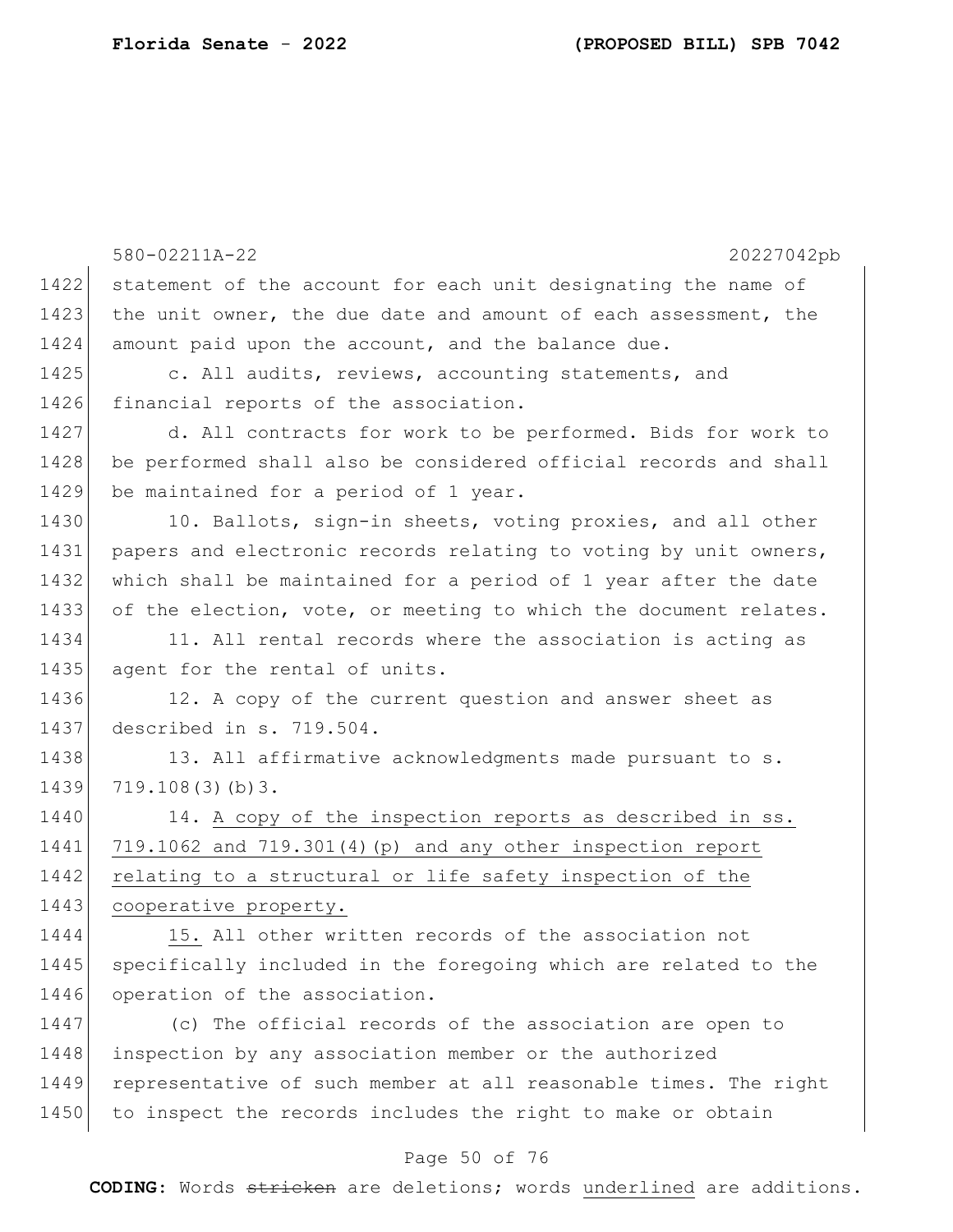|      | 580-02211A-22<br>20227042pb                                           |
|------|-----------------------------------------------------------------------|
| 1451 | copies, at the reasonable expense, if any, of the association         |
| 1452 | member. A renter of a unit has a right to inspect and copy only       |
| 1453 | the association's bylaws and rules and the inspection reports         |
| 1454 | described in ss. $719.1062$ and $719.301(4)(p)$ . The association may |
| 1455 | adopt reasonable rules regarding the frequency, time, location,       |
| 1456 | notice, and manner of record inspections and copying, but may         |
| 1457 | not require a member to demonstrate any purpose or state any          |
| 1458 | reason for the inspection. The failure of an association to           |
| 1459 | provide the records within 10 working days after receipt of a         |
| 1460 | written request creates a rebuttable presumption that the             |
| 1461 | association willfully failed to comply with this paragraph. A         |
| 1462 | member who is denied access to official records is entitled to        |
| 1463 | the actual damages or minimum damages for the association's           |
| 1464 | willful failure to comply. The minimum damages are \$50 per           |
| 1465 | calendar day for up to 10 days, beginning on the 11th working         |
| 1466 | day after receipt of the written request. The failure to permit       |
| 1467 | inspection entitles any person prevailing in an enforcement           |
| 1468 | action to recover reasonable attorney fees from the person in         |
| 1469 | control of the records who, directly or indirectly, knowingly         |
| 1470 | denied access to the records. Any person who knowingly or             |
| 1471 | intentionally defaces or destroys accounting records that are         |
| 1472 | required by this chapter to be maintained during the period for       |
| 1473 | which such records are required to be maintained, or who              |
| 1474 | knowingly or intentionally fails to create or maintain                |
| 1475 | accounting records that are required to be created or                 |
| 1476 | maintained, with the intent of causing harm to the association        |
| 1477 | or one or more of its members, is personally subject to a civil       |
| 1478 | penalty under s. 719.501(1)(d). The association shall maintain        |
| 1479 | an adequate number of copies of the declaration, articles of          |

# Page 51 of 76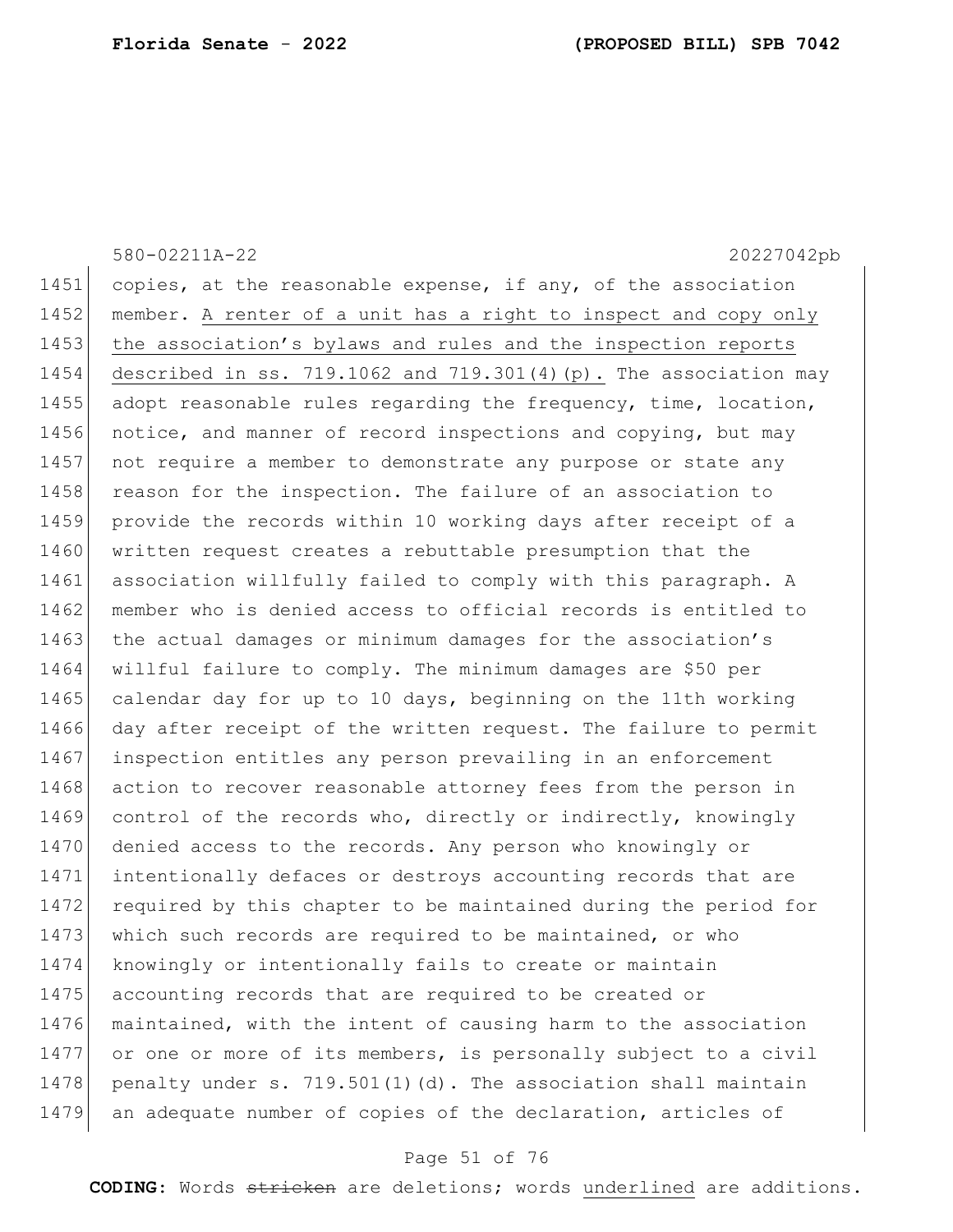580-02211A-22 20227042pb

1480 incorporation, bylaws, and rules, and all amendments to each of 1481 the foregoing, as well as the question and answer sheet as 1482 described in s. 719.504 and year-end financial information 1483 required by the department, on the cooperative property to 1484 ensure their availability to members and prospective purchasers, 1485 and may charge its actual costs for preparing and furnishing 1486 these documents to those requesting the same. An association 1487 | shall allow a member or his or her authorized representative to 1488 use a portable device, including a smartphone, tablet, portable 1489 scanner, or any other technology capable of scanning or taking 1490 photographs, to make an electronic copy of the official records 1491 in lieu of the association providing the member or his or her 1492 authorized representative with a copy of such records. The 1493 association may not charge a member or his or her authorized 1494 representative for the use of a portable device. Notwithstanding 1495 this paragraph, the following records shall not be accessible to 1496 members:

1497 1. Any record protected by the lawyer-client privilege as 1498 described in s. 90.502 and any record protected by the work-1499 product privilege, including any record prepared by an 1500 association attorney or prepared at the attorney's express 1501 direction which reflects a mental impression, conclusion, 1502 litigation strategy, or legal theory of the attorney or the 1503 association, and which was prepared exclusively for civil or 1504 criminal litigation or for adversarial administrative 1505 proceedings, or which was prepared in anticipation of such 1506 litigation or proceedings until the conclusion of the litigation 1507 or proceedings.

1508 2. Information obtained by an association in connection

### Page 52 of 76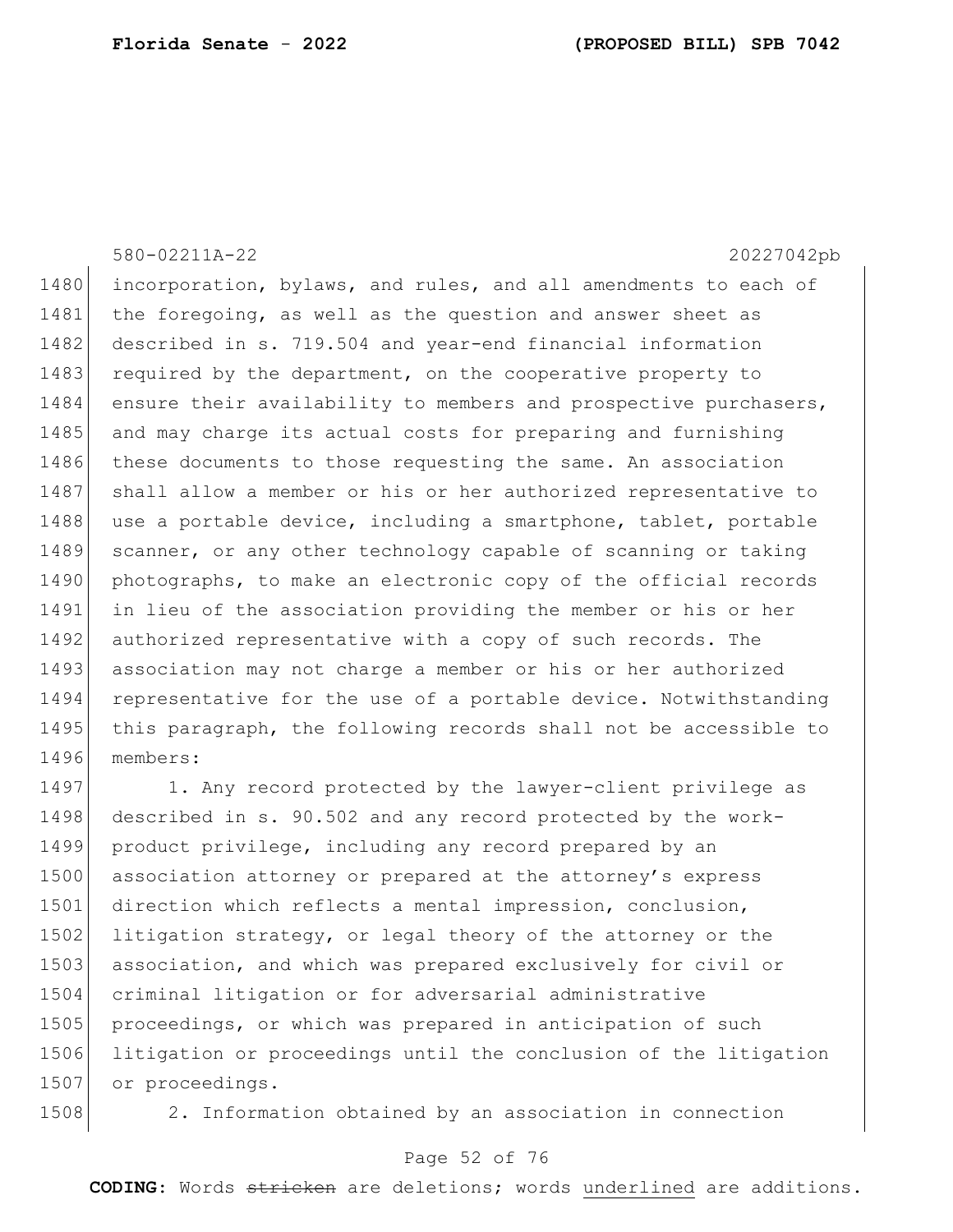580-02211A-22 20227042pb with the approval of the lease, sale, or other transfer of a unit. 3. Personnel records of association or management company employees, including, but not limited to, disciplinary, payroll, 1513 health, and insurance records. For purposes of this subparagraph, the term "personnel records" does not include

 written employment agreements with an association employee or management company, or budgetary or financial records that indicate the compensation paid to an association employee.

1518 4. Medical records of unit owners.

1519 5. Social security numbers, driver license numbers, credit 1520 card numbers, e-mail addresses, telephone numbers, facsimile numbers, emergency contact information, addresses of a unit owner other than as provided to fulfill the association's notice 1523 requirements, and other personal identifying information of any person, excluding the person's name, unit designation, mailing 1525 address, property address, and any address, e-mail address, or facsimile number provided to the association to fulfill the association's notice requirements. Notwithstanding the 1528 restrictions in this subparagraph, an association may print and 1529 distribute to unit owners a directory containing the name, unit 1530 address, and all telephone numbers of each unit owner. However, an owner may exclude his or her telephone numbers from the directory by so requesting in writing to the association. An owner may consent in writing to the disclosure of other contact information described in this subparagraph. The association is not liable for the inadvertent disclosure of information that is protected under this subparagraph if the information is included in an official record of the association and is voluntarily

### Page 53 of 76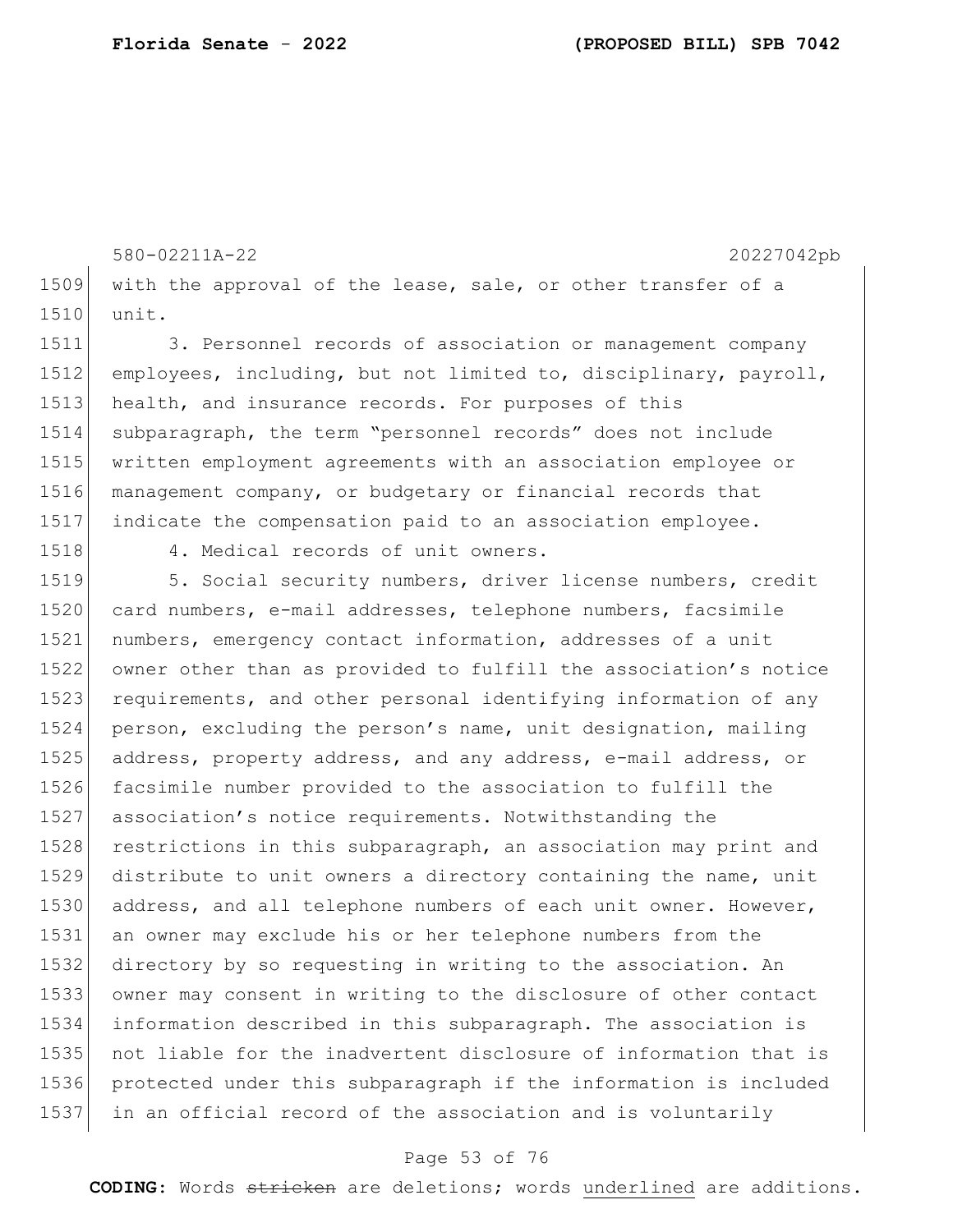580-02211A-22 20227042pb 1538 provided by an owner and not requested by the association. 1539 6. Electronic security measures that are used by the 1540 association to safequard data, including passwords. 1541 7. The software and operating system used by the 1542 association which allow the manipulation of data, even if the 1543 owner owns a copy of the same software used by the association. 1544 The data is part of the official records of the association. 1545 8. All affirmative acknowledgments made pursuant to s. 1546 719.108(3)(b)3. 1547 (4) FINANCIAL REPORT.— 1548 (a) Within 90 days following the end of the fiscal or 1549 calendar year or annually on such date as provided in the bylaws 1550 of the association, the board of administration shall prepare 1551 and complete, or contract with a third party to prepare and 1552 complete, a financial report covering the preceding fiscal or 1553 calendar year. Within 21 days after the financial report is 1554 completed by the association or received from the third party, 1555 but no later than 120 days after the end of the fiscal year, 1556 calendar year, or other date provided in the bylaws, the 1557 association shall provide each member with a copy of the annual 1558 financial report or a written notice that a copy of the 1559 financial report is available upon request at no charge to the 1560 member. The division shall adopt rules setting forth uniform 1561 accounting principles, standards, and reporting requirements. 1562 The rules must include, but not be limited to, standards for 1563 presenting a summary of association reserves, including a good 1564 faith estimate disclosing the annual amount of reserve funds 1565 that would be necessary for the association to fully fund 1566 reserves for each reserve item based on the straight-line

#### Page 54 of 76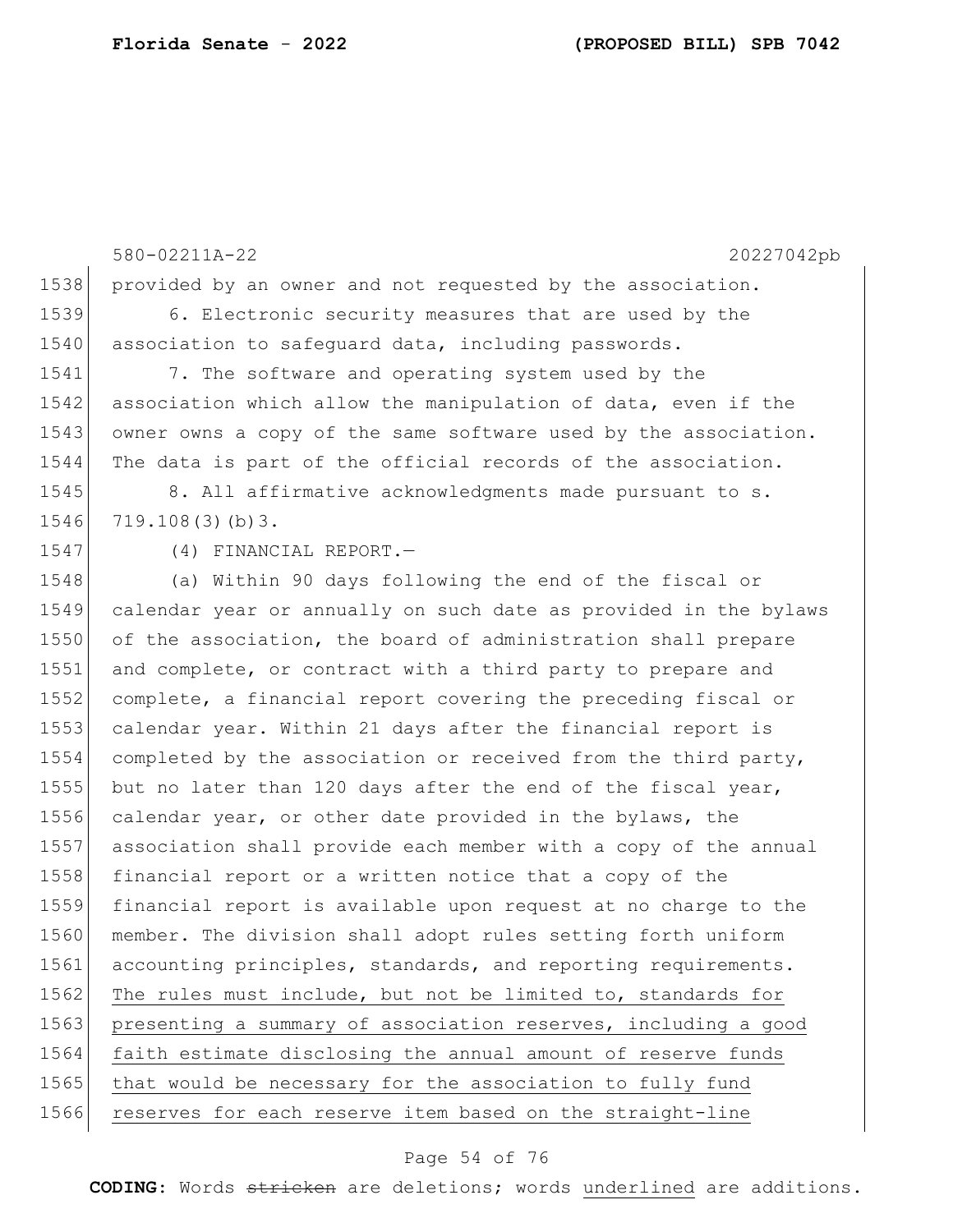|      | 580-02211A-22<br>20227042pb                                      |
|------|------------------------------------------------------------------|
| 1567 | accounting method or on the pooling method. In adopting such     |
| 1568 | rules, the division shall consider the number of members and     |
| 1569 | annual revenues of an association.                               |
| 1570 | (5) MAINTENANCE.-                                                |
| 1571 | (a) Maintenance of the common elements is the                    |
| 1572 | responsibility of the association. The association shall provide |
| 1573 | for the maintenance, repair, and replacement of the cooperative  |
| 1574 | property identified in s. 719.301(4)(p). After turnover of       |
| 1575 | control of the association to the unit owners, the association   |
| 1576 | must perform any required maintenance identified by the          |
| 1577 | developer pursuant to s. $719.301(4)$ (p) until the association  |
| 1578 | obtains new maintenance protocols from a licensed professional   |
| 1579 | engineer or architect.                                           |
| 1580 | (b) The necessary maintenance, repair, or replacement of         |
| 1581 | cooperative property is not a material alteration or substantial |
| 1582 | addition requiring unit owner approval.                          |
| 1583 | (c) The association is not liable for alternative housing        |
| 1584 | costs, lost rent, or other expenses if a resident must vacate a  |
| 1585 | unit or is denied access to a common element for necessary       |
| 1586 | maintenance, repair, or replacement of cooperative property.     |
| 1587 | Section 14. Paragraph (j) of subsection (1) of section           |
| 1588 | 719.106, Florida Statutes, is amended to read:                   |
| 1589 | 719.106 Bylaws; cooperative ownership.-                          |
| 1590 | (1) MANDATORY PROVISIONS. The bylaws or other cooperative        |
| 1591 | documents shall provide for the following, and if they do not,   |
| 1592 | they shall be deemed to include the following:                   |
| 1593 | (j) Annual budget.-                                              |
| 1594 | 1. The proposed annual budget of common expenses shall be        |
| 1595 | detailed and shall show the amounts budgeted by accounts and     |
|      |                                                                  |

# Page 55 of 76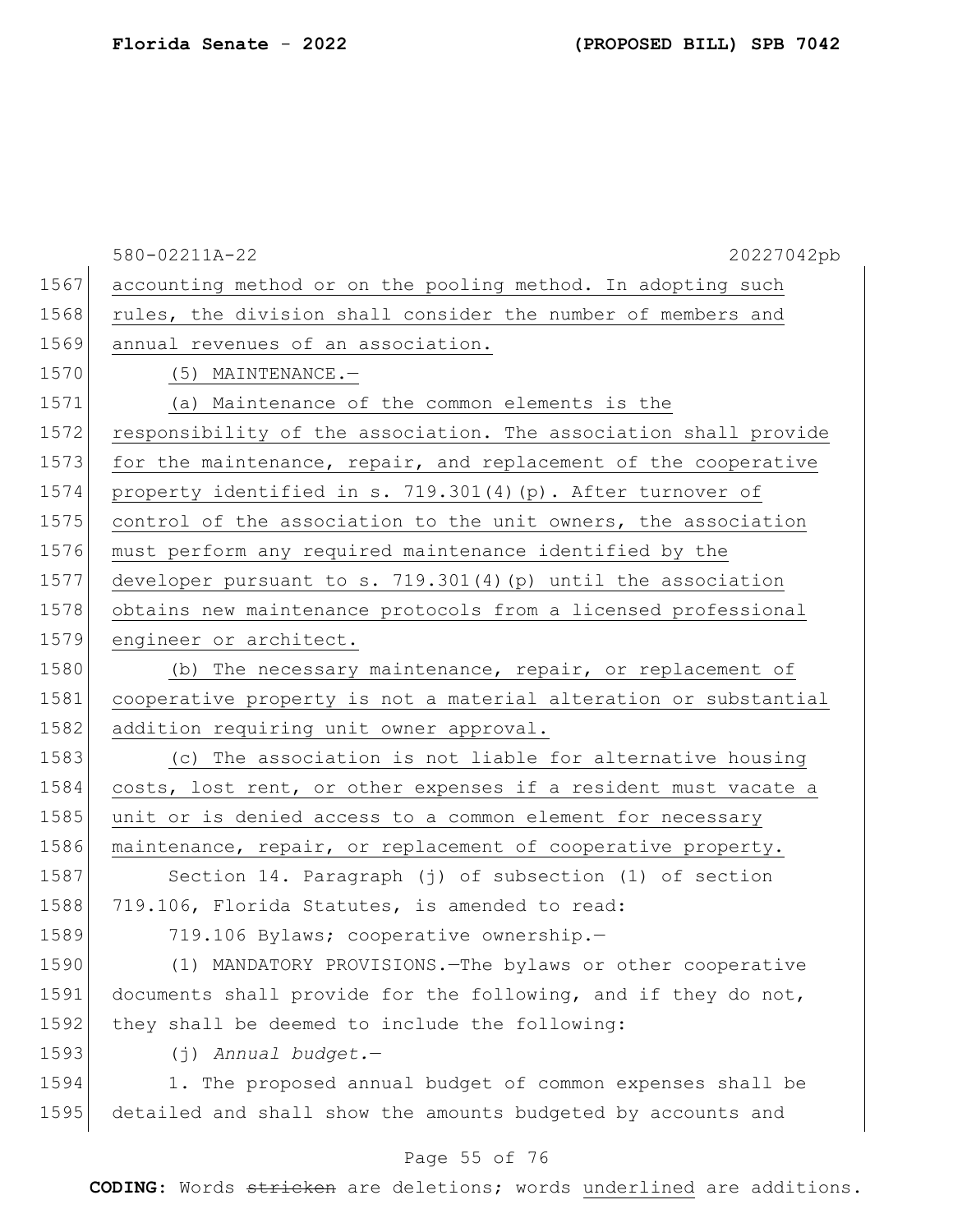|      | 580-02211A-22<br>20227042pb                                      |
|------|------------------------------------------------------------------|
| 1596 | expense classifications, including, if applicable, but not       |
| 1597 | limited to, those expenses listed in s. 719.504(20). The board   |
| 1598 | of administration shall adopt the annual budget at least 14 days |
| 1599 | prior to the start of the association's fiscal year. In the      |
| 1600 | event that the board fails to timely adopt the annual budget a   |
| 1601 | second time, it shall be deemed a minor violation and the prior  |
| 1602 | year's budget shall continue in effect until a new budget is     |
| 1603 | adopted.                                                         |
| 1604 | 2. In addition to annual operating expenses, the budget          |
| 1605 | shall include reserve accounts for capital expenditures and      |
| 1606 | deferred maintenance. These accounts shall include, but not be   |
| 1607 | limited to, the maintenance and replacement of the cooperative   |
| 1608 | property identified in s. 719.301(4)(p) roof replacement,        |
| 1609 | building painting, and pavement resurfacing, regardless of the   |
| 1610 | amount of deferred maintenance expense or replacement cost, and  |
| 1611 | for any other items for which the deferred maintenance expense   |
| 1612 | or replacement cost exceeds \$10,000. The amount to be reserved  |
| 1613 | shall be computed by means of a formula which is based upon      |
| 1614 | estimated remaining useful life and estimated replacement cost   |
| 1615 | or deferred maintenance expense of each reserve item. The        |
| 1616 | association may adjust replacement reserve assessments annually  |
| 1617 | to take into account any changes in estimates or extension of    |
| 1618 | the useful life of a reserve item caused by deferred             |
| 1619 | maintenance. This paragraph shall not apply to any budget in     |
| 1620 | which the members of an association have, at a duly called       |
| 1621 | meeting of the association, determined for a fiscal year to      |
| 1622 | provide no reserves or reserves less adequate than required by   |
| 1623 | this subsection. If an association is required to perform a      |
| 1624 | reserve study under this paragraph, the members of the           |

# Page 56 of 76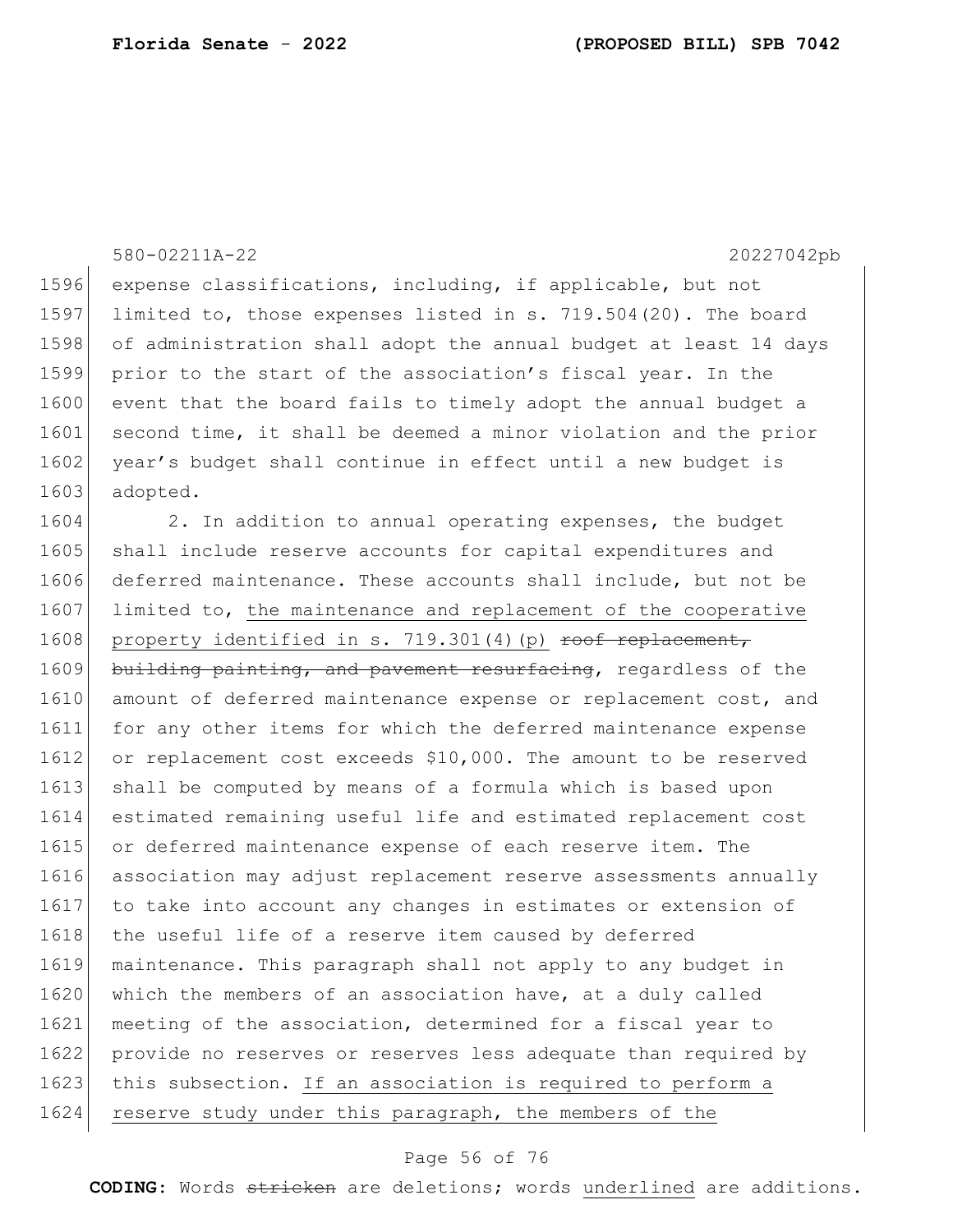|      | 580-02211A-22<br>20227042pb                                      |
|------|------------------------------------------------------------------|
| 1625 | association may vote to waive reserve contributions or reduce    |
| 1626 | reserve funding if the association's reserve obligations are     |
| 1627 | funded consistent with the reserve study currently in effect or  |
| 1628 | if the association provides an alternative funding method for    |
| 1629 | the association's reserve obligations. Reserves may be funded    |
| 1630 | using the pooling method; however, funding for the maintenance,  |
| 1631 | repair, or replacement of the cooperative property identified in |
| 1632 | s. 719.301(4) (p) may not be pooled with reserves for other      |
| 1633 | expenses of the association.                                     |

1634 3. However, Prior to turnover of control of an association 1635 by a developer to unit owners other than a developer pursuant to 1636 s. 719.301, the developer may vote to waive the reserves or 1637 reduce the funding of reserves for the first 2 years of the 1638 operation of the association after which time reserves may only 1639 be waived or reduced upon the vote of a majority of all 1640 nondeveloper voting interests voting in person or by limited 1641 proxy at a duly called meeting of the association. If a meeting 1642 of the unit owners has been called to determine to provide no 1643 reserves, or reserves less adequate than required, and such 1644 result is not attained or a quorum is not attained, the reserves 1645 as included in the budget shall go into effect. For an 1646 association that is required to perform a reserve study under 1647 this paragraph, the developer may only vote to waive reserve 1648 contributions or reduce reserve funding if the association's 1649 reserve obligations are funded consistent with the reserve study 1650 currently in effect or if the association provides an 1651 alternative funding method for the association's reserve 1652 obligations.

1653 4.3. Reserve funds and any interest accruing thereon shall

### Page 57 of 76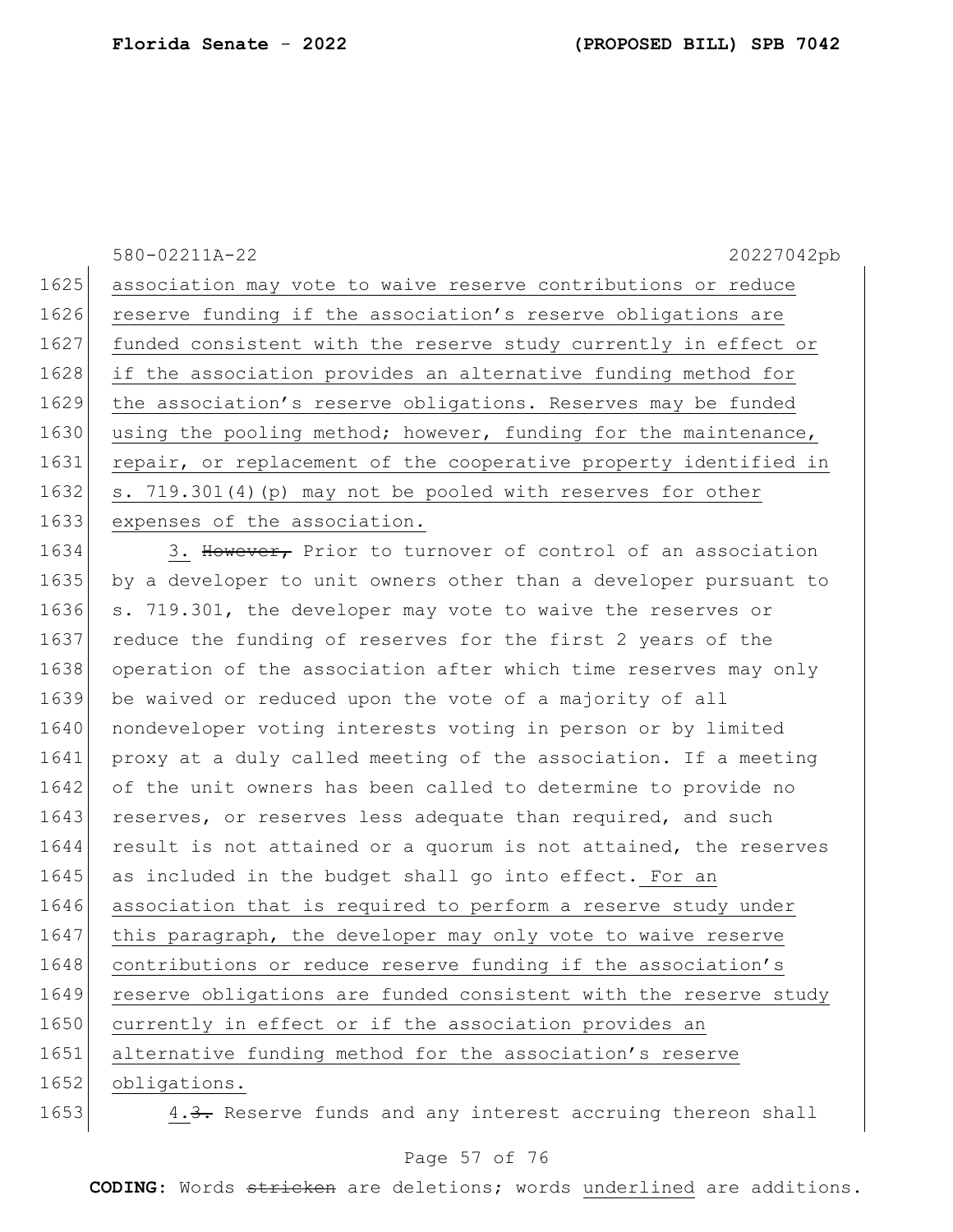|      | 20227042pb<br>580-02211A-22                                       |
|------|-------------------------------------------------------------------|
| 1654 | remain in the reserve account or accounts, and shall be used      |
| 1655 | only for authorized reserve expenditures unless their use for     |
| 1656 | other purposes is approved in advance by a vote of the majority   |
| 1657 | of the voting interests, voting in person or by limited proxy at  |
| 1658 | a duly called meeting of the association. Prior to turnover of    |
| 1659 | control of an association by a developer to unit owners other     |
| 1660 | than the developer under s. 719.301, the developer may not vote   |
| 1661 | to use reserves for purposes other than that for which they were  |
| 1662 | intended without the approval of a majority of all nondeveloper   |
| 1663 | voting interests, voting in person or by limited proxy at a duly  |
| 1664 | called meeting of the association. Reserve funds that are used    |
| 1665 | for purposes other than authorized reserve expenditures must be   |
| 1666 | reinstated in the reserve account or accounts within 12 months    |
| 1667 | after the expenditure.                                            |
| 1668 | 5. Unless the governing documents provide for a more              |
| 1669 | frequent reserve study, an association with a residential         |
| 1670 | cooperative building that is three stories or more in height      |
| 1671 | must have a study conducted of the reserves required to repair,   |
| 1672 | replace, and restore the cooperative property identified in s.    |
| 1673 | 719.301(4) (p) at least every 3 years. The board shall review the |
| 1674 | results of such study at least annually to determine if reserves  |
| 1675 | are sufficient to meet the association's reserve obligations and  |
| 1676 | to make any adjustments the board deems necessary to maintain     |
| 1677 | reserves, as appropriate. The division shall adopt rules setting  |
| 1678 | forth uniform standards and forms for reserve studies. The        |
| 1679 | reserve study must include, without limitation:                   |
| 1680 | a. A summary of any inspection of the major components of         |
| 1681 | the cooperative property identified in s. 719.301(4) (p) and any  |
| 1682 | other portion of the cooperative property that the association    |

# Page 58 of 76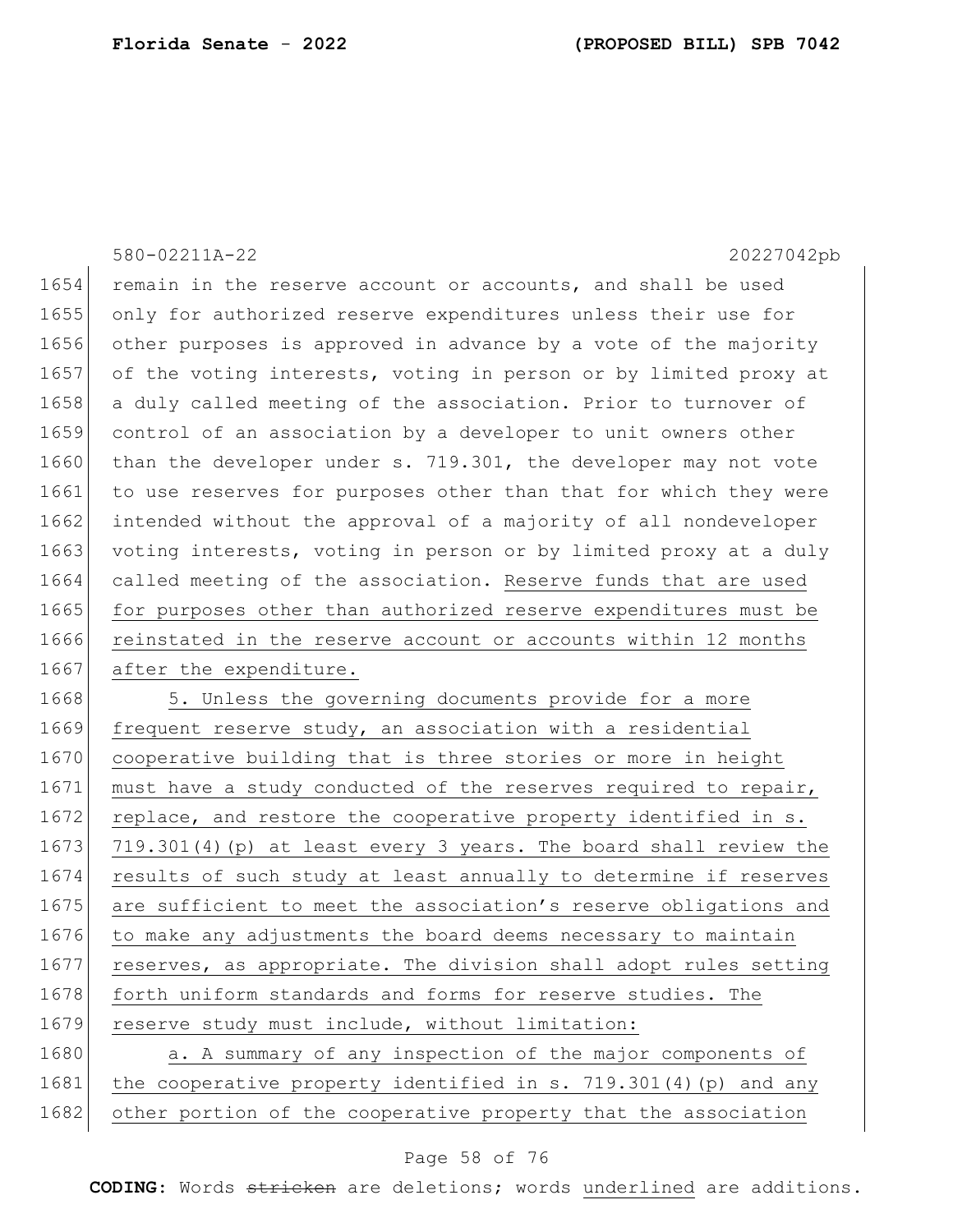|      | 580-02211A-22<br>20227042pb                                      |
|------|------------------------------------------------------------------|
| 1683 | is obligated to maintain, repair, replace, or restore;           |
| 1684 | b. If applicable, a summary of the findings and                  |
| 1685 | recommendations of the milestone inspection report required      |
| 1686 | under s. 719.1062;                                               |
| 1687 | c. An estimate of the remaining useful life of each major        |
| 1688 | component of the cooperative property identified in s.           |
| 1689 | 719.301(4) (p) and any other portion of the cooperative property |
| 1690 | that the association is obligated to maintain, repair, replace,  |
| 1691 | or restore identified pursuant to a milestone inspection and any |
| 1692 | other structural or life safety inspection of the cooperative    |
| 1693 | property;                                                        |
| 1694 | d. An estimate of the cost of maintenance, repair,               |
| 1695 | replacement, or restoration of each major component of the       |
| 1696 | cooperative property identified in s. 719.301(4) (p) and any     |
| 1697 | other portion of the cooperative property that the association   |
| 1698 | is obligated to maintain, repair, replace, or restore identified |
| 1699 | pursuant to sub-subparagraph c. during and at the end of its     |
| 1700 | useful life; and                                                 |
| 1701 | e. An estimate of the total annual assessment that may be        |
| 1702 | necessary to cover the cost of maintaining, repairing,           |
| 1703 | replacing, or restoring the major components of the cooperative  |
| 1704 | property identified in s. 719.301(4)(p) and any other portion of |
| 1705 | the cooperative property identified pursuant to sub-subparagraph |
| 1706 | c., after subtracting the reserves of the association as of the  |
| 1707 | date of the study, and an estimate of the funding plan,          |
| 1708 | including any alternative funding method, that may be necessary  |
| 1709 | to provide adequate funding for the required reserves.           |
| 1710 | 6. To the extent that the reserve study conducted in             |
| 1711 | accordance with this paragraph indicates a need to budget for    |

# Page 59 of 76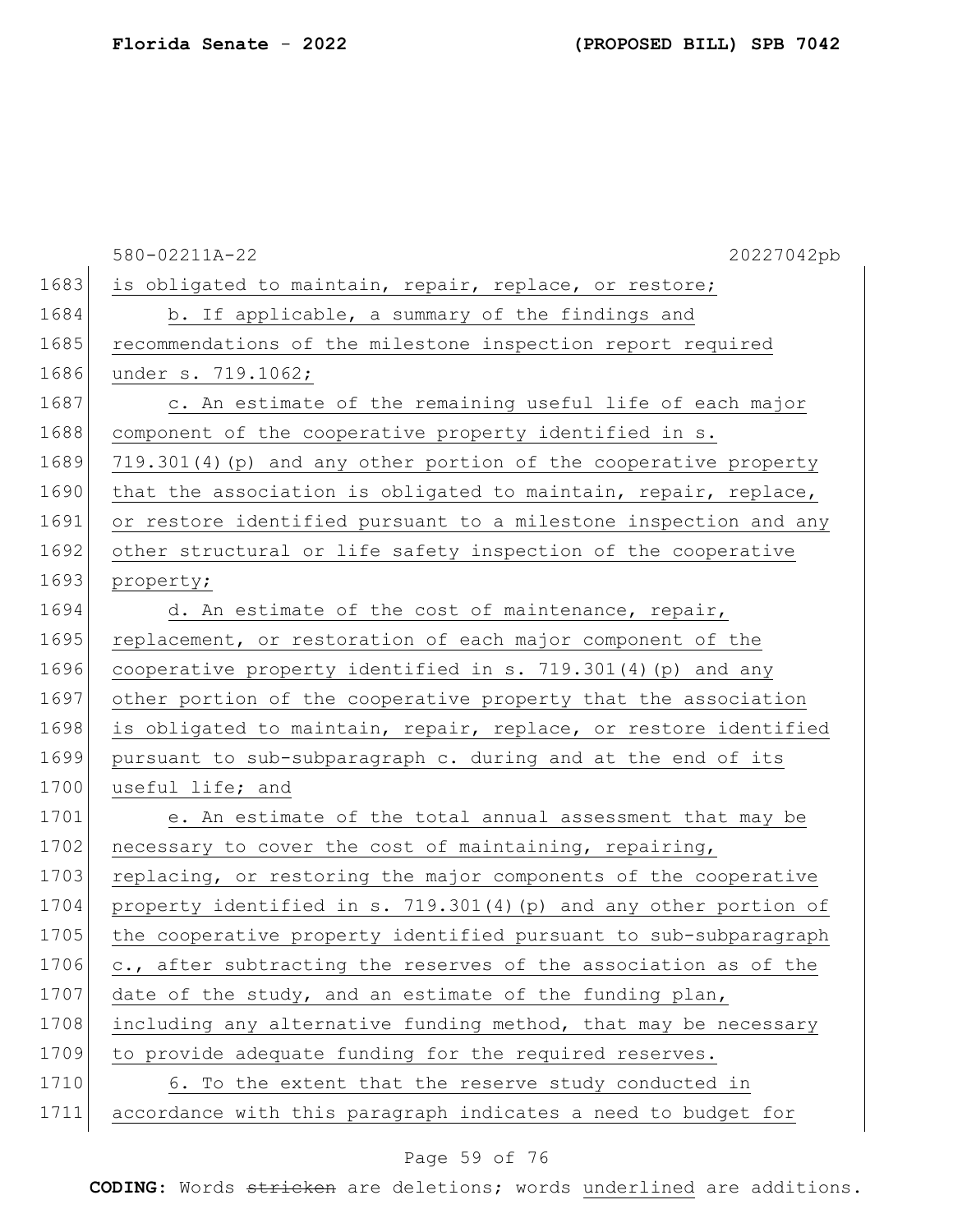|      | 20227042pb<br>580-02211A-22                                      |
|------|------------------------------------------------------------------|
| 1712 | reserves, the annual budget must include:                        |
| 1713 | a. The identification of all items for which reserves are        |
| 1714 | or will be established;                                          |
| 1715 | b. The current estimated replacement cost, estimated             |
| 1716 | remaining life, and estimated useful life of the cooperative     |
| 1717 | property identified in s. 719.301(4)(p);                         |
| 1718 | c. As of the beginning of the fiscal year for which the          |
| 1719 | budget is prepared, the current amount of accumulated cash       |
| 1720 | reserves set aside to repair, replace, or restore the reserve    |
| 1721 | components and the amount of the expected contribution to the    |
| 1722 | reserve fund for that fiscal year;                               |
| 1723 | d. A description of the funding plan for the reserve             |
| 1724 | funding obligations of the association, including the use of     |
| 1725 | regular assessments, special assessments, and any other          |
| 1726 | alternative funding method; and                                  |
| 1727 | e. A description of the procedures used for the estimation       |
| 1728 | and accumulation of reserves pursuant to this paragraph, the     |
| 1729 | identity of any independent third party who conducted the        |
| 1730 | reserve study on behalf of the association, and the extent to    |
| 1731 | which the association is funding its reserve obligations         |
| 1732 | consistent with the reserve study currently in effect.           |
| 1733 | 7. If the budget of the association provides for funding         |
| 1734 | accounts for deferred expenditures, including, but not limited   |
| 1735 | to, funds for capital expenditures and deferred maintenance, but |
| 1736 | the association has voted to waive reserves or to use existing   |
| 1737 | reserve funds for purposes other than purposes for which the     |
| 1738 | reserves were intended, a financial report must contain the      |
| 1739 | following statement in conspicuous type: THE OWNERS HAVE ELECTED |
| 1740 | TO WAIVE RESERVES, IN WHOLE OR IN PART, OR ALLOWED ALTERNATIVE   |
|      |                                                                  |

# Page 60 of 76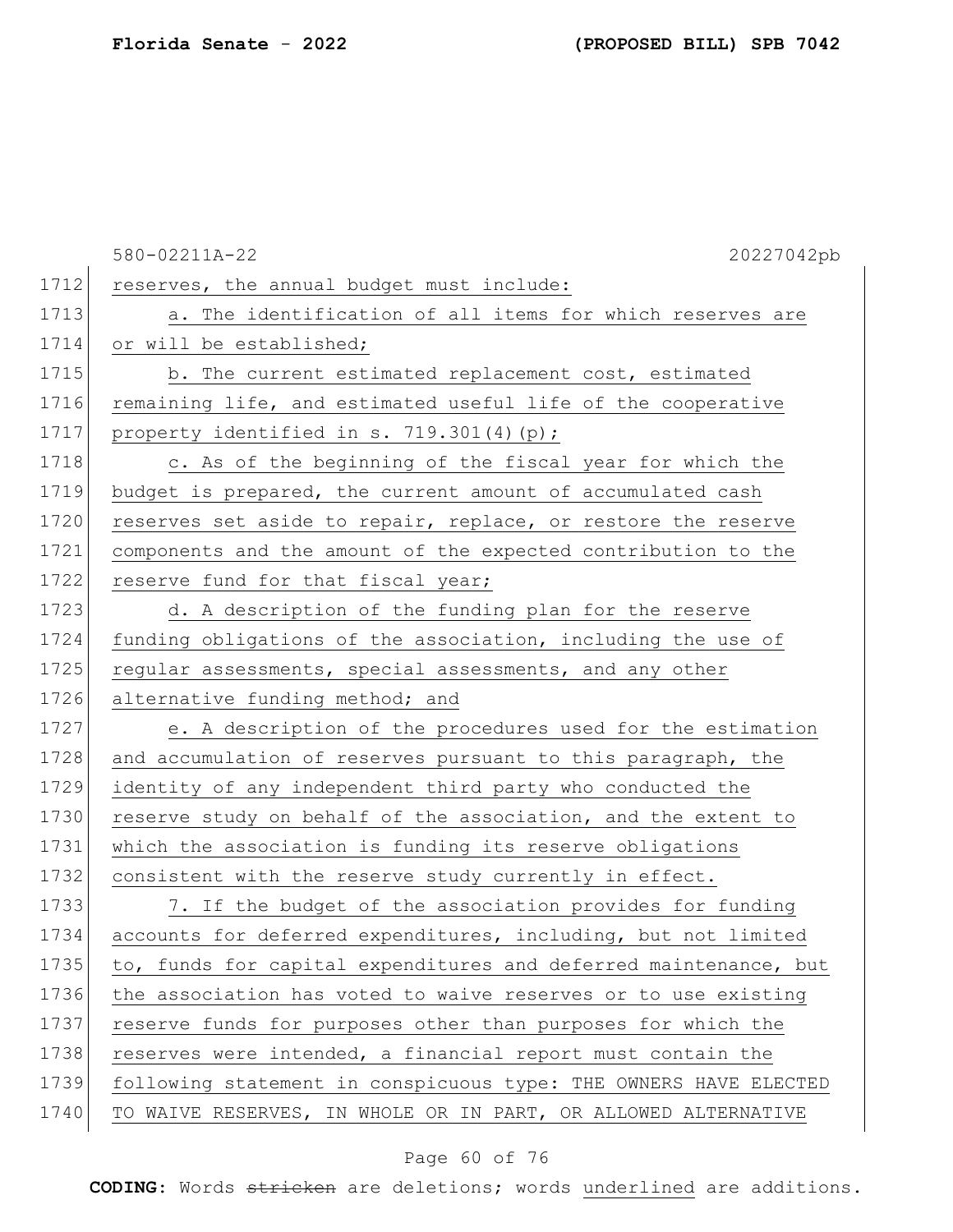|      | 580-02211A-22<br>20227042pb                                      |
|------|------------------------------------------------------------------|
| 1741 | USES OF EXISTING RESERVES UNDER SECTION 719.106(1)(j), FLORIDA   |
| 1742 | STATUTES. THE WAIVING OR ALTERNATIVE USE OF RESERVE FUNDS MAY    |
| 1743 | RESULT IN UNIT OWNER LIABILITY FOR PAYMENT OF UNANTICIPATED      |
| 1744 | SPECIAL ASSESSMENTS REGARDING THOSE ITEMS.                       |
| 1745 | 8. If the association is required to perform a reserve           |
| 1746 | study under this paragraph and the budget of the association     |
| 1747 | does not fund the association's reserve obligations consistent   |
| 1748 | with the reserve study currently in effect or the association    |
| 1749 | has not provided an alternative funding method for the           |
| 1750 | association's reserve obligations, the financial report must     |
| 1751 | also contain the following statement in conspicuous type: THE    |
| 1752 | BOARD OF ADMINISTRATION FOR THIS ASSOCIATION HAS FAILED TO       |
| 1753 | SATISFY THE ASSOCIATION'S RESERVE FUNDING OBLIGATIONS UNDER      |
| 1754 | SECTION 719.106(1)(j), FLORIDA STATUTES. THE BUDGET OF THE       |
| 1755 | ASSOCIATION DOES NOT PROVIDE FOR FULLY FUNDED RESERVE ACCOUNTS   |
| 1756 | FOR CAPITAL EXPENDITURES AND DEFERRED MAINTENANCE CONSISTENT     |
| 1757 | WITH THE ASSOCIATION'S RESERVE STUDY. FAILURE TO FUND RESERVES   |
| 1758 | CONSISTENT WITH THE ASSOCIATION'S RESERVE STUDY MAY RESULT IN    |
| 1759 | UNANTICIPATED SPECIAL ASSESSMENTS REGARDING THOSE ITEMS.         |
| 1760 | Section 15. Section 719.1062, Florida Statutes, is created       |
| 1761 | to read:                                                         |
| 1762 | 719.1062 Mandatory structural inspections.-                      |
| 1763 | (1) The Legislature finds that maintaining the structural        |
| 1764 | integrity of a cooperative building throughout its service life  |
| 1765 | is of paramount importance in order to ensure that buildings are |
| 1766 | structurally sound so as not to pose a threat to the public      |
| 1767 | health, safety, or welfare. As such, the Legislature finds that  |
| 1768 | the imposition of a statewide structural inspection program for  |
| 1769 | aging residential cooperative buildings in this state is         |

# Page 61 of 76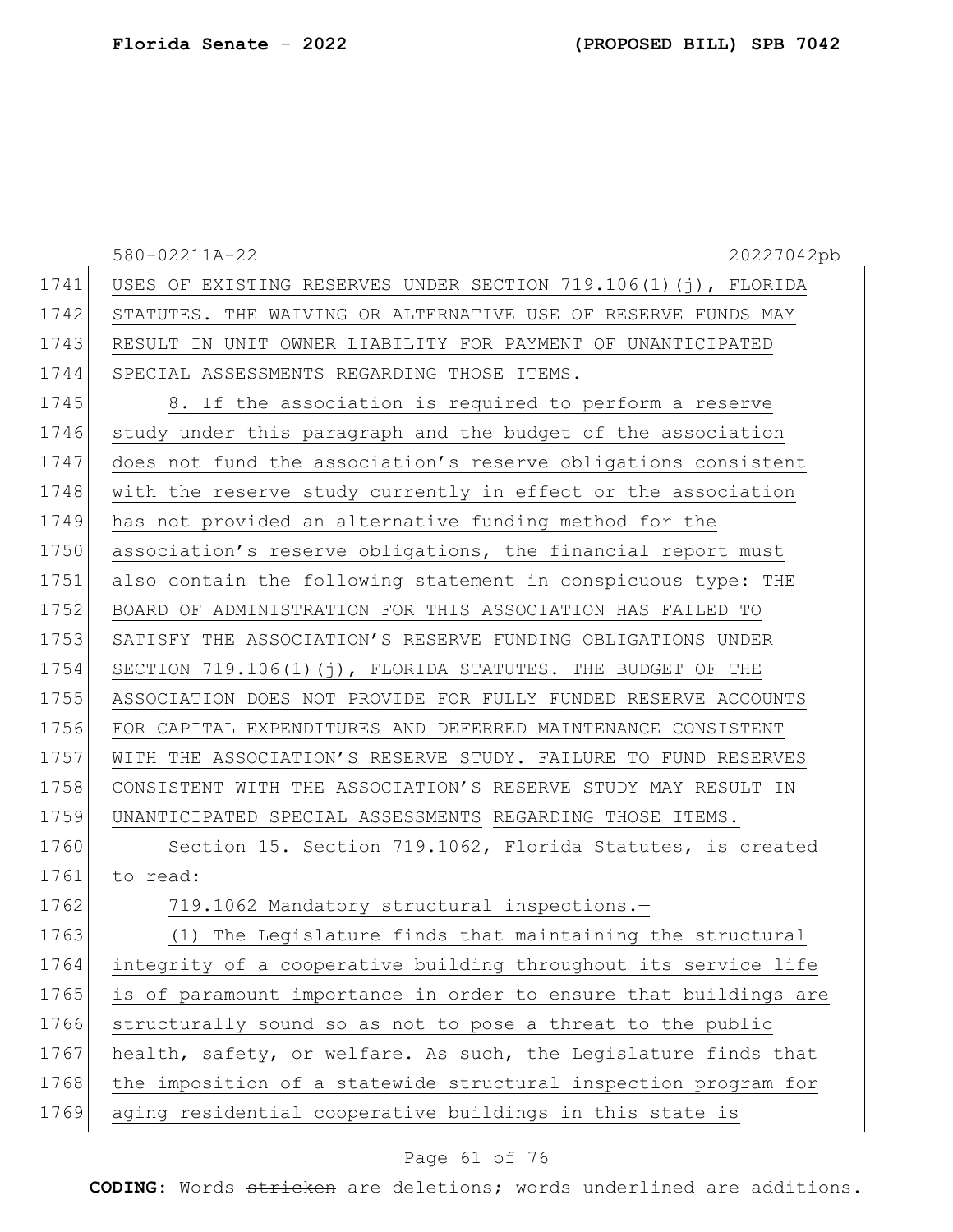|      | 580-02211A-22<br>20227042pb                                      |
|------|------------------------------------------------------------------|
| 1770 | necessary to ensure that such buildings are safe for continued   |
| 1771 | use.                                                             |
| 1772 | (2) As used in this section, the term "milestone                 |
| 1773 | inspection" means a structural inspection of a building by a     |
| 1774 | licensed architect or engineer authorized to practice in this    |
| 1775 | state for the purposes of attesting to the life safety and       |
| 1776 | adequacy of the structural components of the building and, to    |
| 1777 | the extent reasonably possible, determining the general          |
| 1778 | structural condition of the building as it affects the safety of |
| 1779 | such building. The purpose of such inspection is not to          |
| 1780 | determine if the condition of an existing building is in         |
| 1781 | compliance with the Florida Building Code.                       |
| 1782 | (3) A residential cooperative building that is three             |
| 1783 | stories or more in height must have a milestone inspection       |
| 1784 | performed by December 31 of the year in which the building       |
| 1785 | reaches 30 years of age, based on the date the certificate of    |
| 1786 | occupancy was issued, and every 10 years thereafter. A           |
| 1787 | residential cooperative building that is three stories or more   |
| 1788 | in height and is located within 3 miles of a coastline as        |
| 1789 | defined in s. 376.031 must have a milestone inspection by        |
| 1790 | December 31 of the year in which the building reaches 20 years   |
| 1791 | of age, based on the date the certificate of occupancy was       |
| 1792 | issued, and every 7 years thereafter. If a cooperative building  |
| 1793 | is required to have a milestone inspection performed pursuant to |
| 1794 | this section, the board of administration of the association     |
| 1795 | must arrange for the milestone inspection to be performed and is |
| 1796 | responsible for ensuring compliance with the requirements of     |
| 1797 | this section. The association responsible for inspection under   |
| 1798 | this section is responsible for all costs associated with the    |

# Page 62 of 76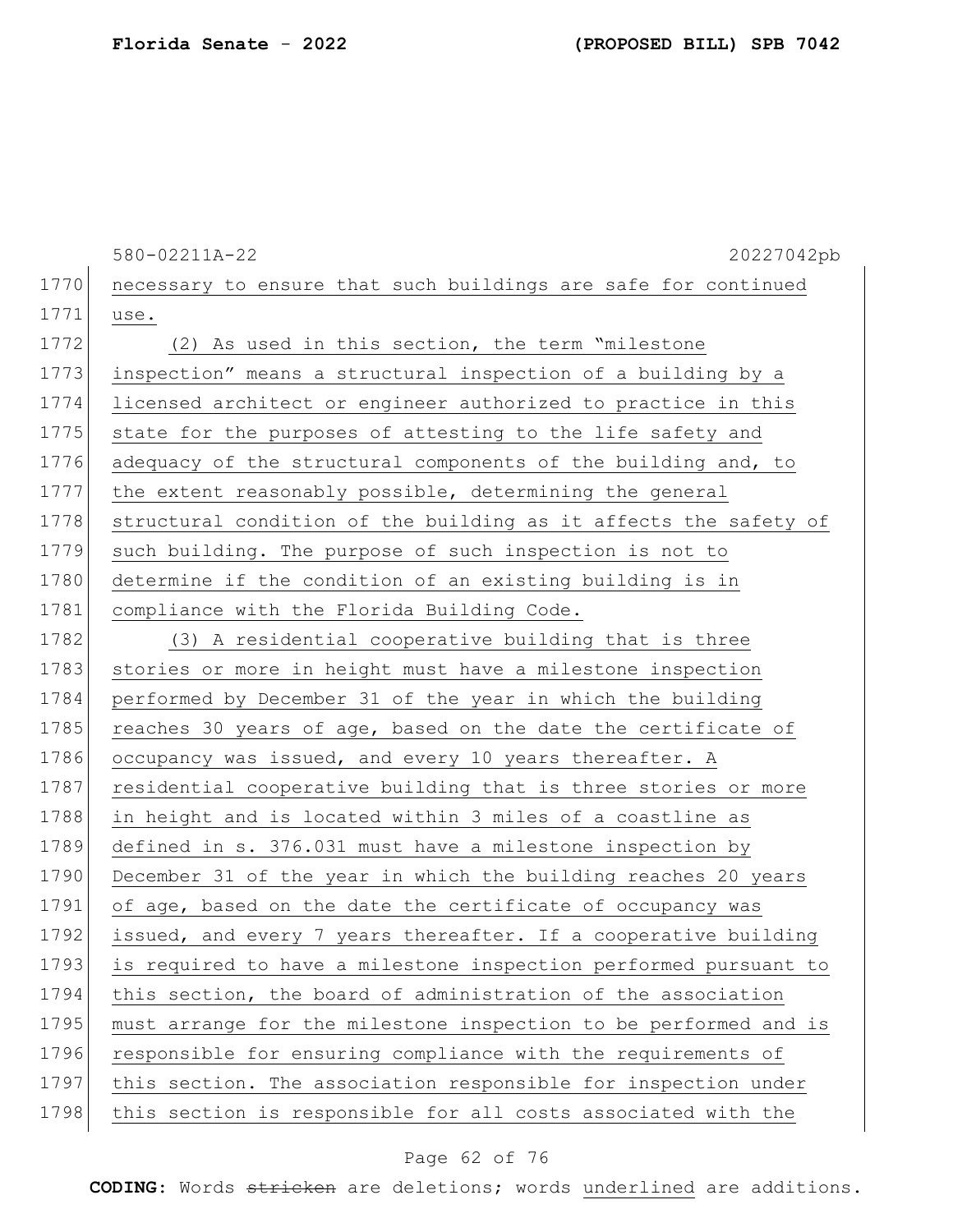**Florida Senate** - **2022 (PROPOSED BILL) SPB 7042**

|      | 580-02211A-22<br>20227042pb                                      |
|------|------------------------------------------------------------------|
| 1799 | inspection.                                                      |
| 1800 | (4) If a milestone inspection is required under this             |
| 1801 | section, and the building's certificate of occupancy was issued  |
| 1802 | on or before July 1, 1992, the building's initial milestone      |
| 1803 | inspection must be performed before December 31, 2024.           |
| 1804 | (5) A milestone inspection consists of two phases:               |
| 1805 | (a) For phase one of the milestone inspection, a licensed        |
| 1806 | architect or engineer authorized to practice in this state shall |
| 1807 | perform a visual examination of all habitable and nonhabitable   |
| 1808 | areas of a building and provide a qualitative assessment of the  |
| 1809 | structural conditions of the building. Surface imperfections,    |
| 1810 | such as cracks, distortion, sagging, excessive deflections,      |
| 1811 | significant misalignment, signs of leakage, or peeling of        |
| 1812 | finishes, must be critically viewed as possible signs of         |
| 1813 | structural distress. If the architect or engineer finds no signs |
| 1814 | of structural distress to any building components under visual   |
| 1815 | examination, phase two of the inspection, as provided in         |
| 1816 | paragraph (b), is not required. An architect or engineer who     |
| 1817 | completes the first phase of a milestone inspection shall        |
| 1818 | prepare and submit an inspection report pursuant to subsection   |
| 1819 | $(6)$ .                                                          |
| 1820 | (b) Phase two of the milestone inspection must be performed      |
| 1821 | if any structural distress is identified during phase one. Only  |
| 1822 | a special inspector as defined in s. 553.71 may perform a phase  |
| 1823 | two inspection. A phase two inspection may involve destructive   |
| 1824 | or nondestructive testing at the special inspector's direction.  |
| 1825 | The inspection may be as extensive or as limited as necessary to |
| 1826 | fully assess damaged areas of the building in order to confirm   |
| 1827 | that the building is safe for its intended use or to recommend a |

# Page 63 of 76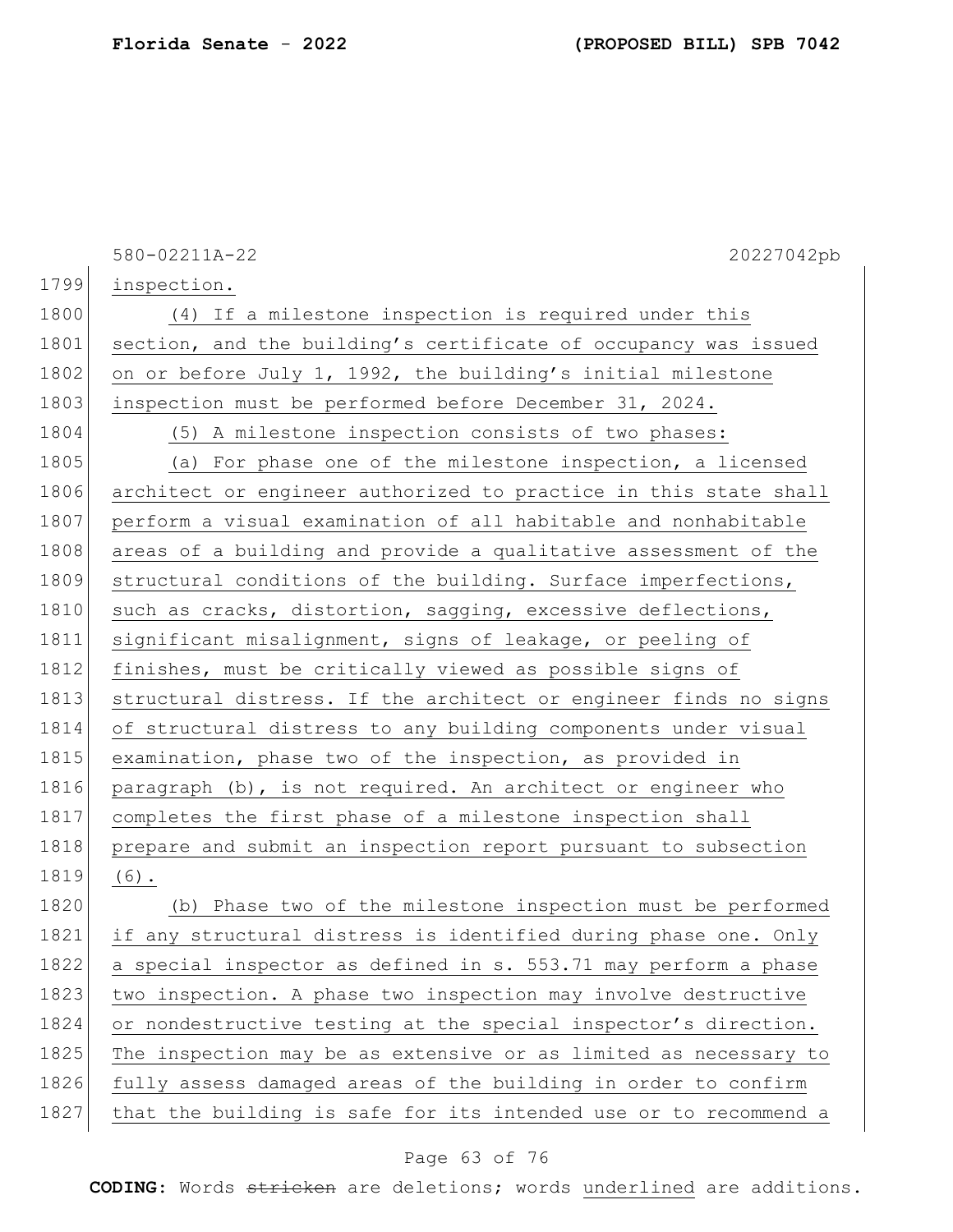|      | 580-02211A-22<br>20227042pb                                      |
|------|------------------------------------------------------------------|
| 1828 | program for fully assessing and repairing damaged portions of    |
| 1829 | the building. When determining testing locations, the special    |
| 1830 | inspector must give preference to locations that are the least   |
| 1831 | disruptive and most easily repairable while still being          |
| 1832 | representative of the structure. A special inspector who         |
| 1833 | completes the second phase of a milestone inspection shall       |
| 1834 | prepare and submit an inspection report pursuant to subsection   |
| 1835 | $(6)$ .                                                          |
| 1836 | (6) Upon completion of a phase one or phase two milestone        |
| 1837 | inspection, the architect or engineer who performed the          |
| 1838 | inspection must submit a sealed copy of the inspection report to |
| 1839 | the board of administration of the association and to the        |
| 1840 | building official of the local government that has jurisdiction. |
| 1841 | The board of administration must distribute a copy of each       |
| 1842 | inspection report to each unit owner regardless of whether there |
| 1843 | are deficiencies reported, and if the association is required by |
| 1844 | law to have a website, must publish the report on the            |
| 1845 | association's website.                                           |
| 1846 | (7) A local enforcing agency may prescribe timelines and         |
| 1847 | penalties with respect to compliance with this section.          |
| 1848 | (8) An association shall comply with structural and life         |
| 1849 | safety standards for maintenance and inspections adopted by the  |
| 1850 | Florida Building Commission.                                     |
| 1851 | Section 16. Paragraph (f) is added to subsection (1) of          |
| 1852 | section 719.107, Florida Statutes, to read:                      |
| 1853 | 719.107 Common expenses; assessment.-                            |
| 1854 | (1)                                                              |
| 1855 | Notwithstanding any provision in a declaration<br>(f)            |
| 1856 | requiring, prohibiting, or limiting a board of administration's  |
|      |                                                                  |

### Page 64 of 76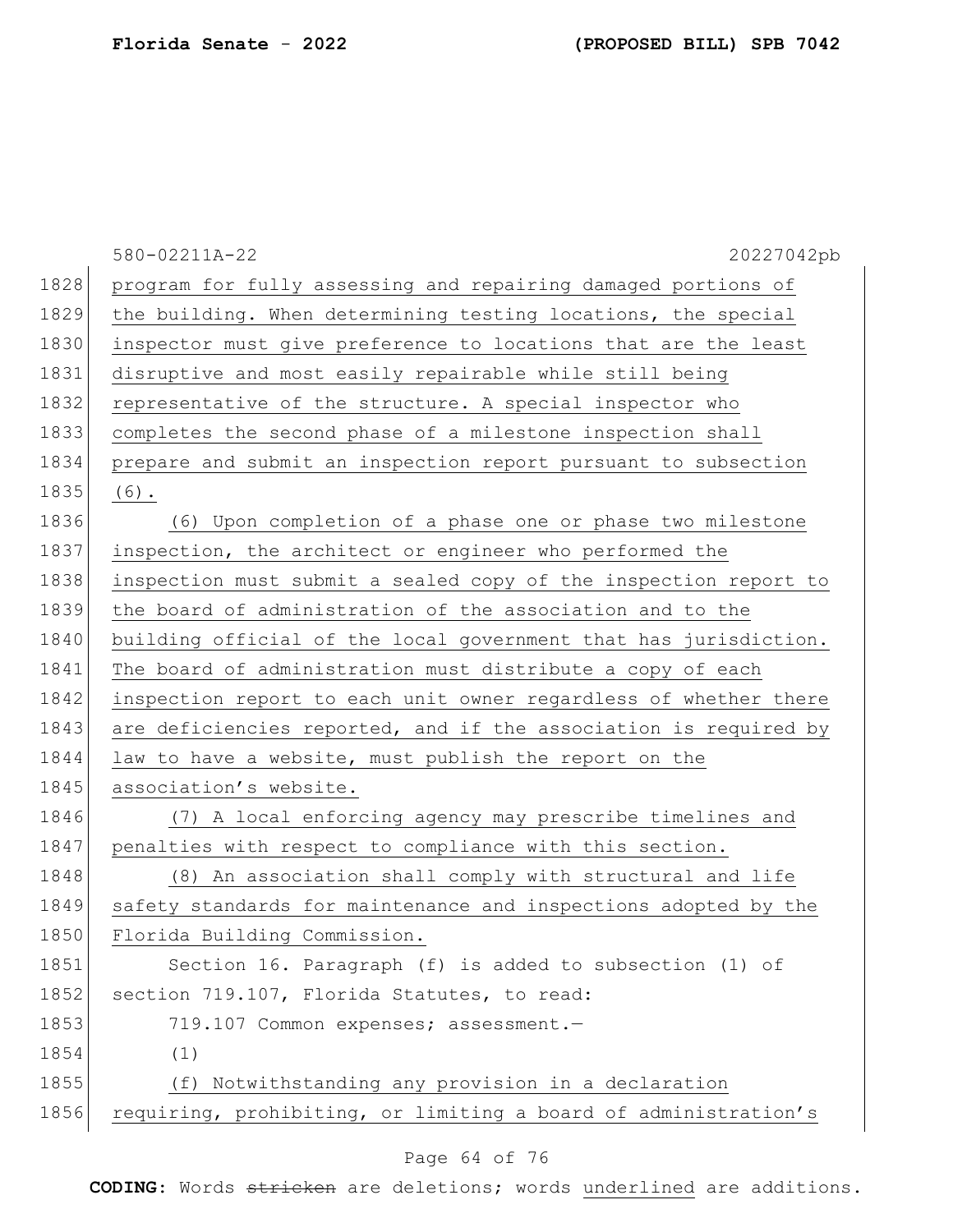580-02211A-22 20227042pb 1857 authority to adopt a special assessment or to borrow money on 1858 behalf of the association, including any provision in the 1859 governing documents requiring unit owner voting or approval, the 1860 board may adopt a special assessment or borrow money for the 1861 necessary maintenance, repair, or replacement of the cooperative 1862 property identified in s. 719.301(4)(p). 1863 Section 17. Paragraphs (j) and (k) are added to subsection 1864 (6) of section 719.108, Florida Statutes, to read: 1865 719.108 Rents and assessments; liability; lien and 1866 priority; interest; collection; cooperative ownership. 1867 (6) Within 10 business days after receiving a written or 1868 electronic request for an estoppel certificate from a unit owner 1869 or the unit owner's designee, or a unit mortgagee or the unit 1870 mortgagee's designee, the association shall issue the estoppel 1871 certificate. Each association shall designate on its website a 1872 person or entity with a street or e-mail address for receipt of 1873 a request for an estoppel certificate issued pursuant to this 1874 section. The estoppel certificate must be provided by hand 1875 delivery, regular mail, or e-mail to the requestor on the date 1876 of issuance of the estoppel certificate. 1877 (j) If the budget of the association provides for funding 1878 accounts for deferred expenditures, including, but not limited 1879 to, funds for capital expenditures and deferred maintenance, but 1880 the association has voted to waive reserves or to use existing 1881 reserve funds for purposes other than purposes for which the 1882 reserves were intended, the estoppel certificate must also 1883 contain the following statement in conspicuous type: THE OWNERS 1884 HAVE ELECTED TO WAIVE RESERVES, IN WHOLE OR IN PART, OR ALLOWED 1885 ALTERNATIVE USES OF EXISTING RESERVES UNDER SECTION

#### Page 65 of 76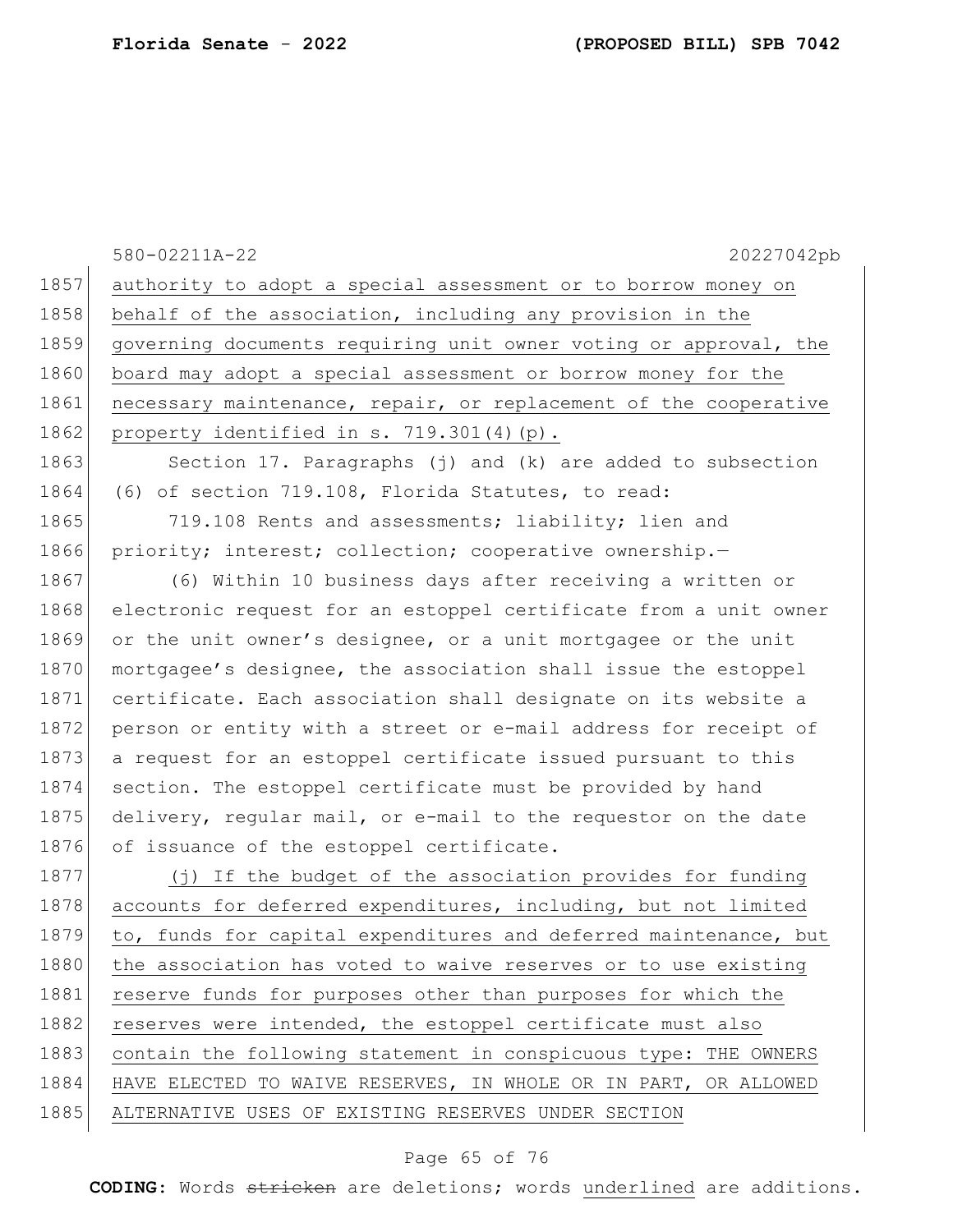|                     | 580-02211A-22<br>20227042pb                                     |
|---------------------|-----------------------------------------------------------------|
| 1886                | 719.106(1)(j), FLORIDA STATUTES. THE WAIVING OR ALTERNATIVE USE |
| 1887                | OF RESERVE FUNDS MAY RESULT IN UNIT OWNER LIABILITY FOR PAYMENT |
| 1888                | OF UNANTICIPATED SPECIAL ASSESSMENTS REGARDING THOSE ITEMS.     |
| 1889                | (k) If the association is required to perform a reserve         |
| 1890                | study under section $719.106(1)$ (j) and the budget of the      |
| 1891                | association does not fund the association's reserve obligations |
| 1892                | consistent with the reserve study currently in effect or the    |
| 1893                | association has not provided an alternative funding method for  |
| 1894                | the association's reserve obligations, the estoppel certificate |
| 1895                | must also contain the following statement in conspicuous type:  |
| 1896                | THE BOARD OF ADMINISTRATION FOR THIS ASSOCIATION HAS FAILED TO  |
| 1897                | SATISFY THE ASSOCIATION'S RESERVE FUNDING OBLIGATIONS UNDER     |
| 1898                | SECTION 719.106(1)(j), FLORIDA STATUTES. THE BUDGET OF THE      |
| 1899                | ASSOCIATION DOES NOT PROVIDE FOR FULLY FUNDED RESERVE ACCOUNTS  |
| 1900                | FOR CAPITAL EXPENDITURES AND DEFERRED MAINTENANCE CONSISTENT    |
| 1901                | WITH THE ASSOCIATION'S RESERVE STUDY. FAILURE TO FUND RESERVES  |
| 1902                | CONSISTENT WITH THE ASSOCIATION'S RESERVE STUDY MAY RESULT IN   |
| 1903                | UNANTICIPATED SPECIAL ASSESSMENTS REGARDING THOSE ITEMS.        |
| $1$ Q $0$ $\Lambda$ | Section $18$ Paragraph $(n)$ is added to subsection $(1)$ of    |

1904| Section 18. Paragraph (p) is added to subsection (4) of 1905 section 719.301, Florida Statutes, to read:

1906 719.301 Transfer of association control.-

1907 (4) When unit owners other than the developer elect a 1908 majority of the members of the board of administration of an association, the developer shall relinquish control of the 1910 association, and the unit owners shall accept control. Simultaneously, or for the purpose of paragraph (c) not more 1912 than 90 days thereafter, the developer shall deliver to the association, at the developer's expense, all property of the unit owners and of the association held or controlled by the

### Page 66 of 76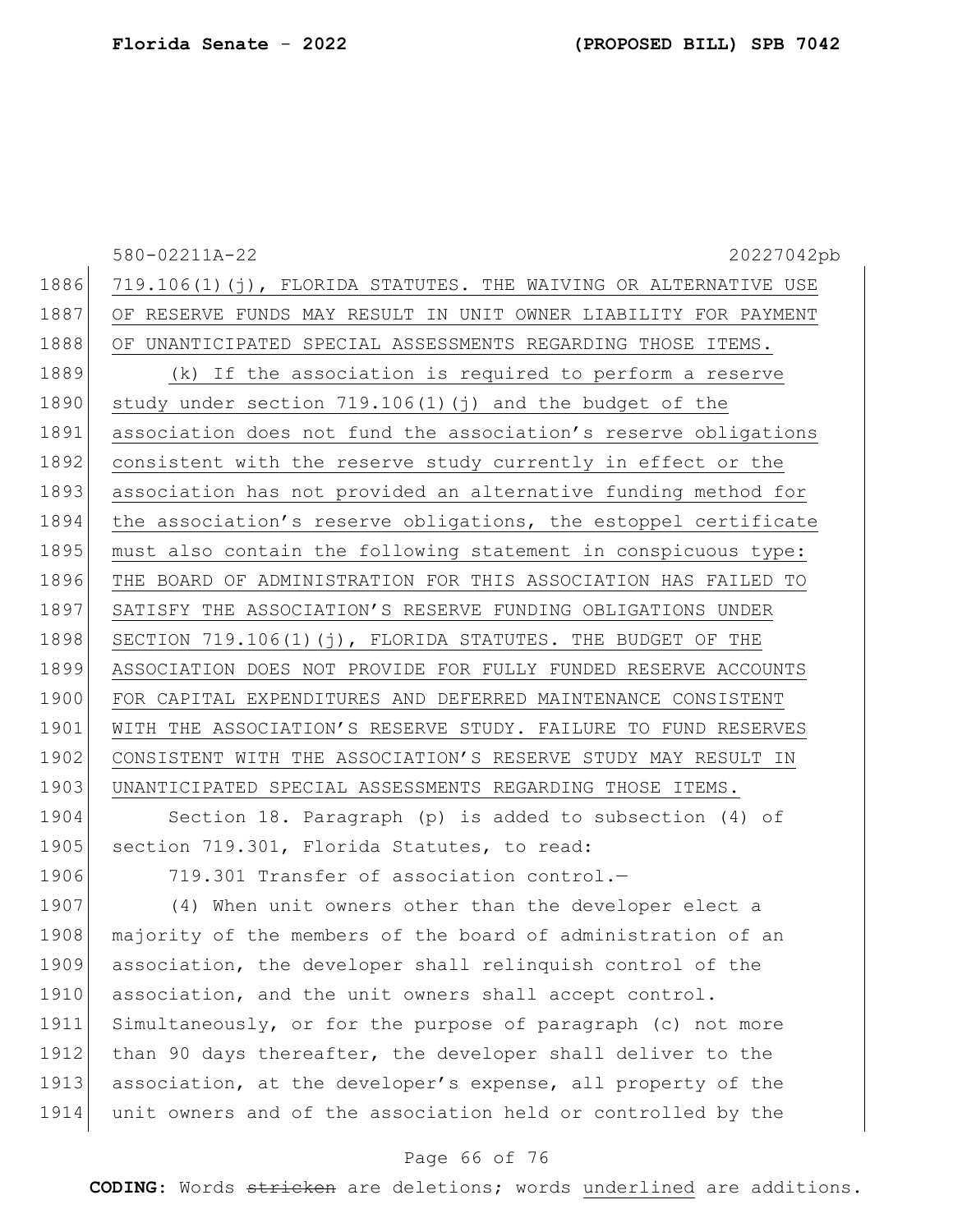|      | 580-02211A-22<br>20227042pb                                     |
|------|-----------------------------------------------------------------|
| 1915 | developer, including, but not limited to, the following items,  |
| 1916 | if applicable, as to each cooperative operated by the           |
| 1917 | association:                                                    |
| 1918 | (p) A report included in the official records, under seal       |
| 1919 | of an architect or engineer authorized to practice in this      |
| 1920 | state, attesting to required maintenance, condition, useful     |
| 1921 | life, and replacement costs of the following applicable         |
| 1922 | cooperative property comprising a turnover inspection report:   |
| 1923 | 1. Roof.                                                        |
| 1924 | 2. Structure.                                                   |
| 1925 | 3. Fireproofing and fire protection systems.                    |
| 1926 | 4. Elevators.                                                   |
| 1927 | 5. Heating and cooling systems.                                 |
| 1928 | 6. Plumbing.                                                    |
| 1929 | 7. Electrical systems.                                          |
| 1930 | 8. Swimming pool or spa and equipment.                          |
| 1931 | 9. Seawalls.                                                    |
| 1932 | 10. Pavement and parking areas.                                 |
| 1933 | 11. Drainage systems.                                           |
| 1934 | 12. Painting.                                                   |
| 1935 | 13. Irrigation systems.                                         |
| 1936 | 14. Waterproofing.                                              |
| 1937 | Section 19. Paragraph (b) of subsection (1) of section          |
| 1938 | 719.503, Florida Statutes, is amended, and paragraph (d) is     |
| 1939 | added to subsection (2) of that section, to read:               |
| 1940 | 719.503 Disclosure prior to sale.-                              |
| 1941 | DEVELOPER DISCLOSURE.-<br>(1)                                   |
| 1942 | (b) Copies of documents to be furnished to prospective          |
| 1943 | buyer or lessee.-Until such time as the developer has furnished |
|      |                                                                 |

# Page 67 of 76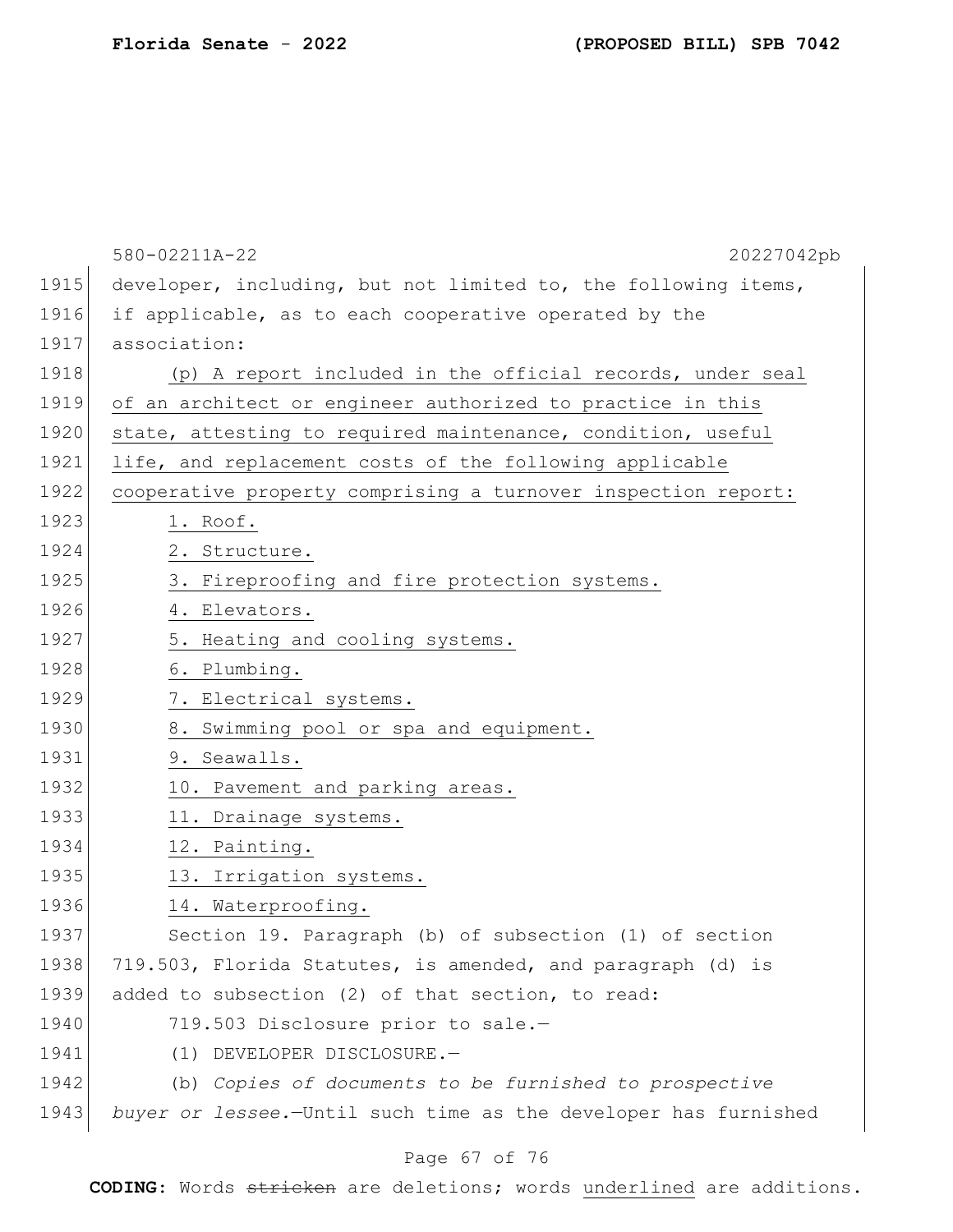580-02211A-22 20227042pb 1944 the documents listed below to a person who has entered into a 1945 contract to purchase a unit or lease it for more than 5 years, 1946 the contract may be voided by that person, entitling the person 1947 to a refund of any deposit together with interest thereon as 1948 provided in s. 719.202. The contract may be terminated by 1949 written notice from the proposed buyer or lessee delivered to 1950 the developer within 15 days after the buyer or lessee receives 1951 all of the documents required by this section. The developer may 1952 shall not close for 15 days after following the execution of the 1953 agreement and delivery of the documents to the buyer as 1954 evidenced by a receipt for documents signed by the buyer unless 1955 the buyer is informed in the 15-day voidability period and 1956 agrees to close before  $\frac{p}{p+1}$  be the expiration of the 15 days. 1957 The developer shall retain in his or her records a separate 1958 signed agreement as proof of the buyer's agreement to close 1959 before prior to the expiration of the said voidability period. 1960 The developer must retain such Said proof shall be retained for 1961 a period of 5 years after the date of the closing transaction. 1962 The documents to be delivered to the prospective buyer are the 1963 prospectus or disclosure statement with all exhibits, if the 1964 development is subject to the provisions of s. 719.504, or, if 1965 not, then copies of the following which are applicable: 1966 1. The question and answer sheet described in s. 719.504,

1967 and cooperative documents, or the proposed cooperative documents 1968 if the documents have not been recorded, which shall include the 1969 certificate of a surveyor approximately representing the 1970 locations required by s. 719.104.

1971 2. The documents creating the association.

1972 3. The bylaws.

#### Page 68 of 76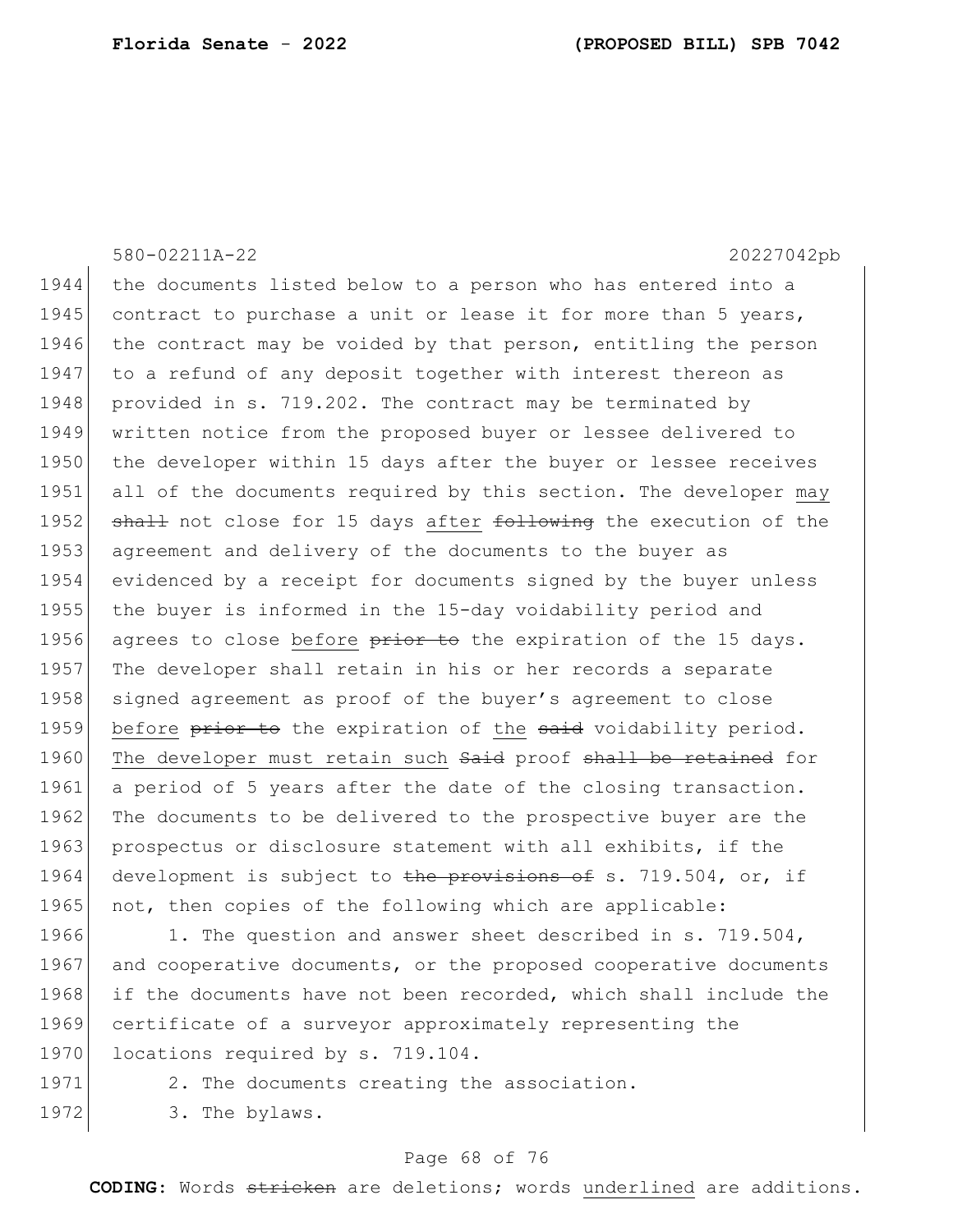580-02211A-22 20227042pb 1973 4. The ground lease or other underlying lease of the 1974 cooperative. 1975 5. The management contract, maintenance contract, and other 1976 contracts for management of the association and operation of the 1977 cooperative and facilities used by the unit owners having a 1978 service term in excess of 1 year, and any management contracts 1979 that are renewable. 1980 6. The estimated operating budget for the cooperative and a 1981 schedule of expenses for each type of unit, including fees 1982 assessed to a shareholder who has exclusive use of limited 1983 common areas, where such costs are shared only by those entitled 1984 to use such limited common areas. 1985 7. The lease of recreational and other facilities that will 1986 be used only by unit owners of the subject cooperative. 1987 8. The lease of recreational and other common areas that 1988 will be used by unit owners in common with unit owners of other 1989 cooperatives. 1990 9. The form of unit lease if the offer is of a leasehold. 1991 10. Any declaration of servitude of properties serving the 1992 cooperative but not owned by unit owners or leased to them or 1993 the association. 1994 11. If the development is to be built in phases or if the 1995 association is to manage more than one cooperative, a 1996 description of the plan of phase development or the arrangements 1997 for the association to manage two or more cooperatives. 1998 12. If the cooperative is a conversion of existing 1999 improvements, the statements and disclosure required by s. 2000 719.616.

2001 13. The form of agreement for sale or lease of units.

### Page 69 of 76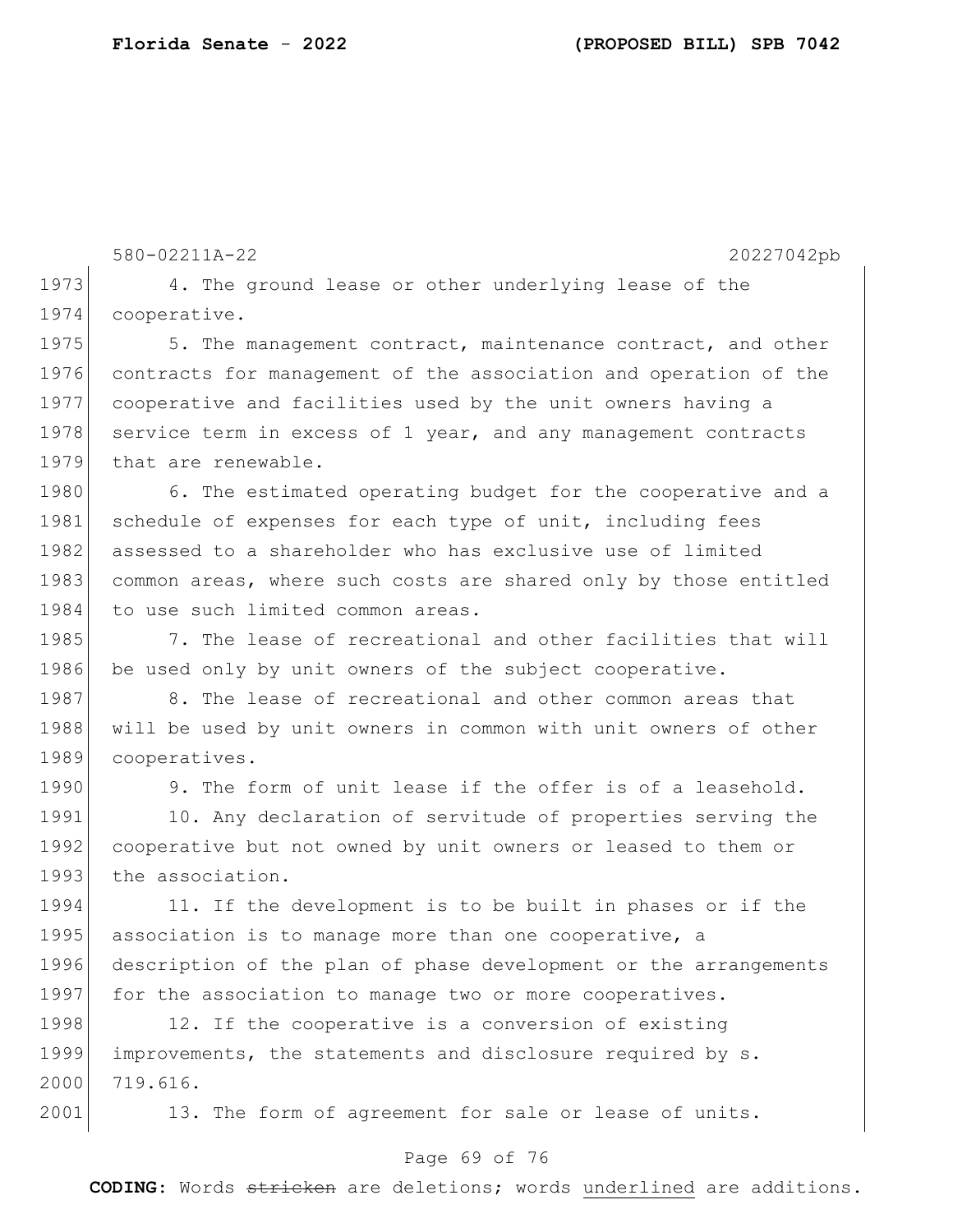|      | 580-02211A-22<br>20227042pb                                       |
|------|-------------------------------------------------------------------|
| 2002 | 14. A copy of the floor plan of the unit and the plot plan        |
| 2003 | showing the location of the residential buildings and the         |
| 2004 | recreation and other common areas.                                |
| 2005 | 15. A copy of all covenants and restrictions that which           |
| 2006 | will affect the use of the property and which are not contained   |
| 2007 | in the foregoing.                                                 |
| 2008 | 16. If the developer is required by state or local                |
| 2009 | authorities to obtain acceptance or approval of any dock or       |
| 2010 | marina facilities intended to serve the cooperative, a copy of    |
| 2011 | any such acceptance or approval acquired by the time of filing    |
| 2012 | with the division pursuant to s. $719.502(1)$ or a statement that |
| 2013 | such acceptance or approval has not been acquired or received.    |
| 2014 | 17. Evidence demonstrating that the developer has an              |
| 2015 | ownership, leasehold, or contractual interest in the land upon    |
| 2016 | which the cooperative is to be developed.                         |
| 2017 | 18. A copy of the reserve study required under s.                 |
| 2018 | $719.106(1)$ (j), along with a report or financial statement      |
| 2019 | indicating the status of the reserves.                            |
| 2020 | (2) NONDEVELOPER DISCLOSURE.-                                     |
| 2021 | (d) If the building in which the cooperative unit is              |
| 2022 | located is subject to the reserve study requirements in s.        |
| 2023 | $719.106(1)$ (j) and the milestone inspection requirements in s.  |
| 2024 | 719.1062, each contract for the resale of a residential unit      |
| 2025 | must also contain in conspicuous type either:                     |
| 2026 | 1. A clause which states: THE BUYER HEREBY ACKNOWLEDGES           |
| 2027 | THAT BUYER HAS BEEN PROVIDED A CURRENT COPY OF THE MOST RECENT    |
| 2028 | RESERVE STUDY REQUIRED BY SECTION 719.106, FLORIDA STATUTES, AND  |
| 2029 | ALL MILESTONE INSPECTION REPORTS REQUIRED BY SECTION 719.1062,    |
| 2030 | FLORIDA STATUTES, MORE THAN 3 DAYS, EXCLUDING SATURDAYS,          |
|      |                                                                   |

# Page 70 of 76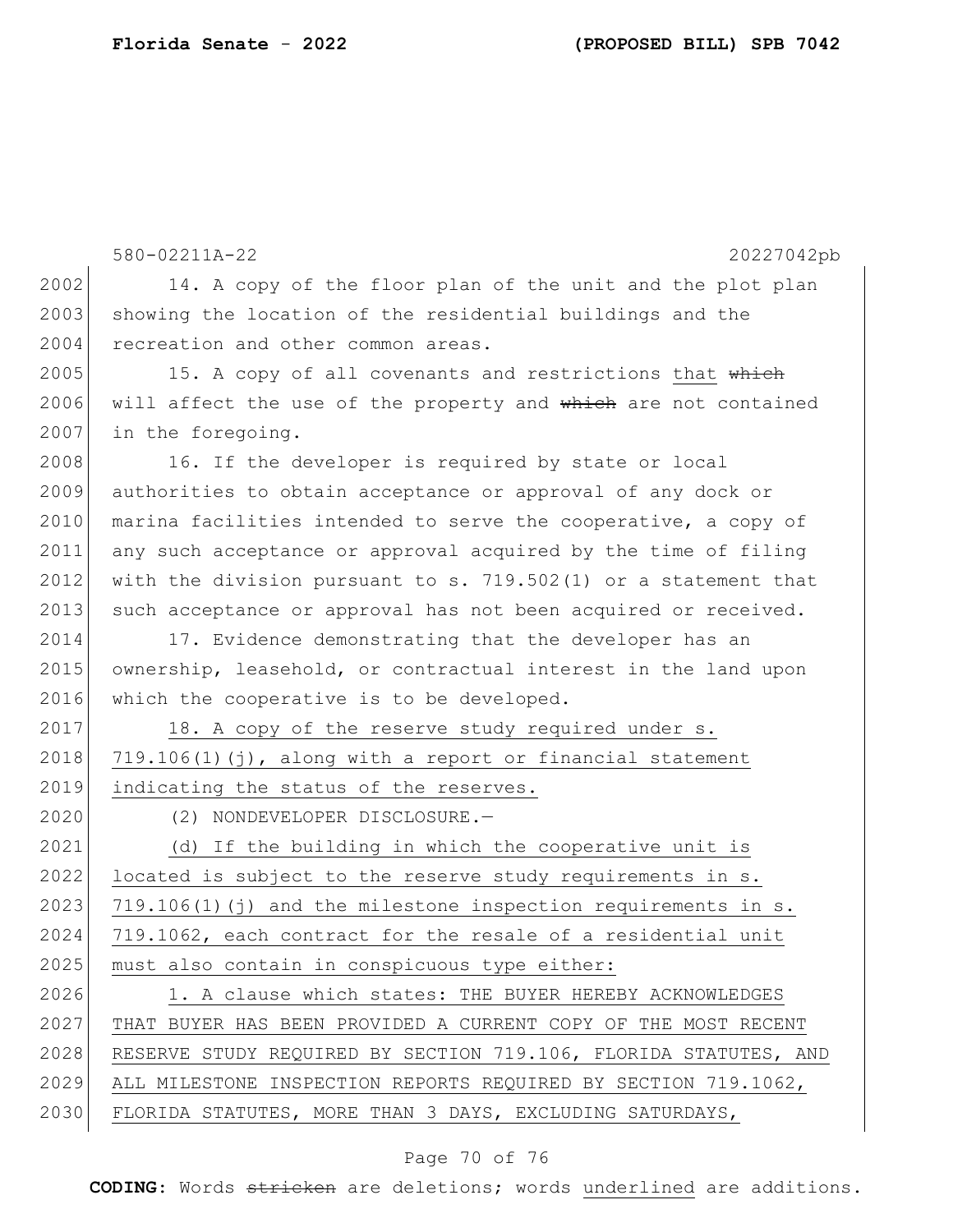580-02211A-22 20227042pb 2031 SUNDAYS, AND LEGAL HOLIDAYS, PRIOR TO EXECUTION OF THIS 2032 CONTRACT; or 2033 2. A clause which states: THIS AGREEMENT IS VOIDABLE BY 2034 BUYER BY DELIVERING WRITTEN NOTICE OF THE BUYER'S INTENTION TO 2035 CANCEL WITHIN 3 DAYS, EXCLUDING SATURDAYS, SUNDAYS, AND LEGAL 2036 HOLIDAYS, AFTER THE DATE OF EXECUTION OF THIS AGREEMENT BY THE 2037 BUYER AND RECEIPT BY BUYER OF A CURRENT COPY OF THE MOST RECENT 2038 RESERVE STUDY REQUIRED BY SECTION 719.106, FLORIDA STATUTES, AND 2039 ALL MILESTONE INSPECTION REPORTS REQUIRED BY SECTION 719.1062, 2040 FLORIDA STATUTES. ANY PURPORTED WAIVER OF THESE VOIDABILITY 2041 RIGHTS SHALL BE OF NO EFFECT. BUYER MAY EXTEND THE TIME FOR 2042 CLOSING FOR A PERIOD OF NOT MORE THAN 3 DAYS, EXCLUDING 2043 SATURDAYS, SUNDAYS, AND LEGAL HOLIDAYS, AFTER THE BUYER RECEIVES 2044 THE MOST RECENT RESERVE STUDY REQUIRED BY SECTION 719.106, 2045 FLORIDA STATUTES, AND ALL MILESTONE INSPECTION REPORTS REQUIRED 2046 BY SECTION 719.1062, FLORIDA STATUTES. BUYER'S RIGHT TO VOID 2047 | THIS AGREEMENT SHALL TERMINATE AT CLOSING. 2048 2049 A contract that does not conform to the requirements of this 2050 paragraph is voidable at the option of the purchaser prior to 2051 closing. 2052 Section 20. Subsection (28) is added to section 719.504, 2053 Florida Statutes, to read: 2054 719.504 Prospectus or offering circular.—Every developer of 2055 a residential cooperative which contains more than 20 2056 residential units, or which is part of a group of residential 2057 cooperatives which will be served by property to be used in 2058 common by unit owners of more than 20 residential units, shall 2059 prepare a prospectus or offering circular and file it with the

### Page 71 of 76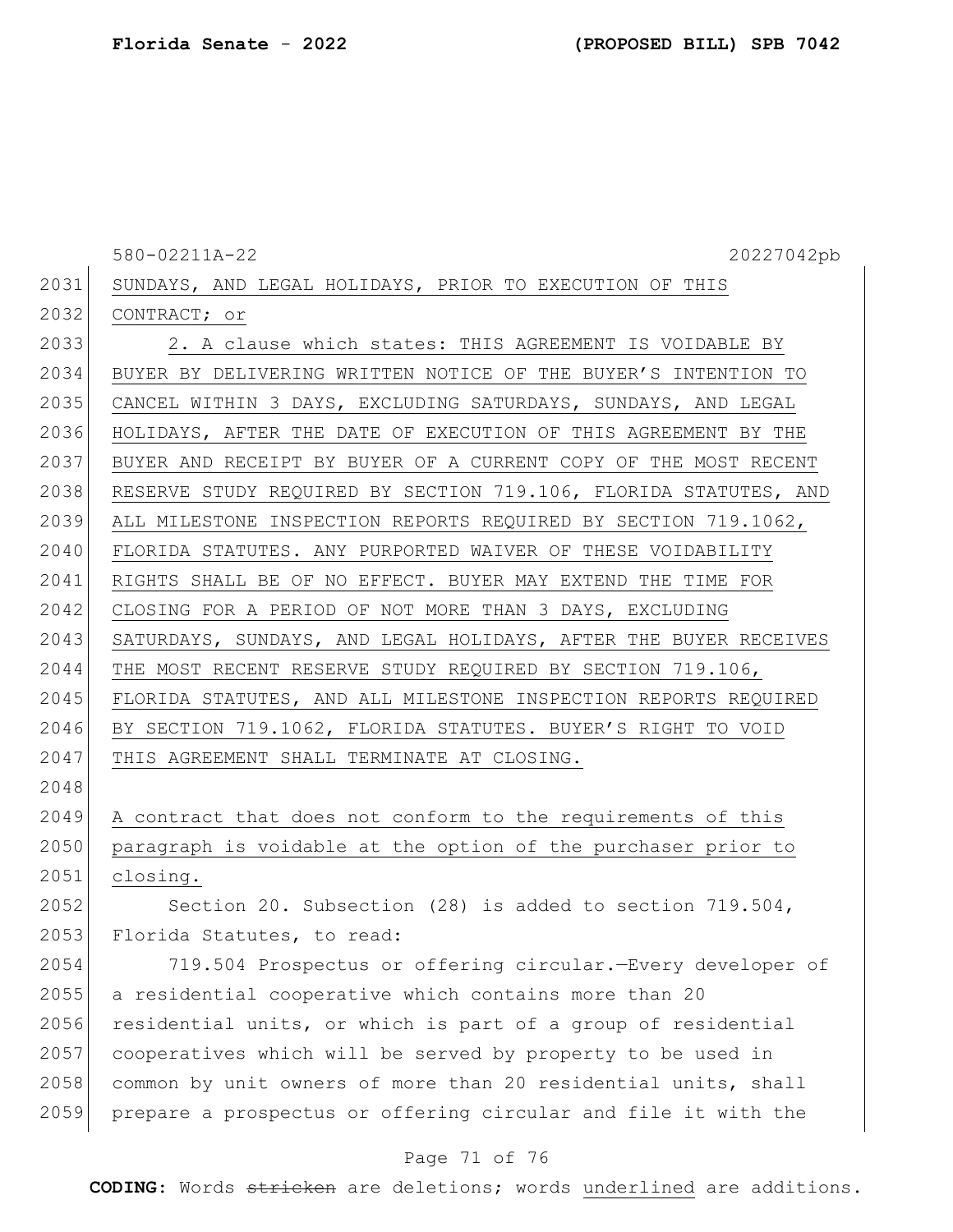|      | 580-02211A-22<br>20227042pb                                      |
|------|------------------------------------------------------------------|
| 2060 | Division of Florida Condominiums, Timeshares, and Mobile Homes   |
| 2061 | prior to entering into an enforceable contract of purchase and   |
| 2062 | sale of any unit or lease of a unit for more than 5 years and    |
| 2063 | shall furnish a copy of the prospectus or offering circular to   |
| 2064 | each buyer. In addition to the prospectus or offering circular,  |
| 2065 | each buyer shall be furnished a separate page entitled           |
| 2066 | "Frequently Asked Questions and Answers," which must be in       |
| 2067 | accordance with a format approved by the division. This page     |
| 2068 | must, in readable language: inform prospective purchasers        |
| 2069 | regarding their voting rights and unit use restrictions,         |
| 2070 | including restrictions on the leasing of a unit; indicate        |
| 2071 | whether and in what amount the unit owners or the association is |
| 2072 | obligated to pay rent or land use fees for recreational or other |
| 2073 | commonly used facilities; contain a statement identifying that   |
| 2074 | amount of assessment which, pursuant to the budget, would be     |
| 2075 | levied upon each unit type, exclusive of any special             |
| 2076 | assessments, and which identifies the basis upon which           |
| 2077 | assessments are levied, whether monthly, quarterly, or           |
| 2078 | otherwise; state and identify any court cases in which the       |
| 2079 | association is currently a party of record in which the          |
| 2080 | association may face liability in excess of \$100,000; and state |
| 2081 | whether membership in a recreational facilities association is   |
| 2082 | mandatory and, if so, identify the fees currently charged per    |
| 2083 | unit type. The division shall by rule require such other         |
| 2084 | disclosure as in its judgment will assist prospective            |
| 2085 | purchasers. The prospectus or offering circular may include more |
| 2086 | than one cooperative, although not all such units are being      |
| 2087 | offered for sale as of the date of the prospectus or offering    |
| 2088 | circular. The prospectus or offering circular must contain the   |

# Page 72 of 76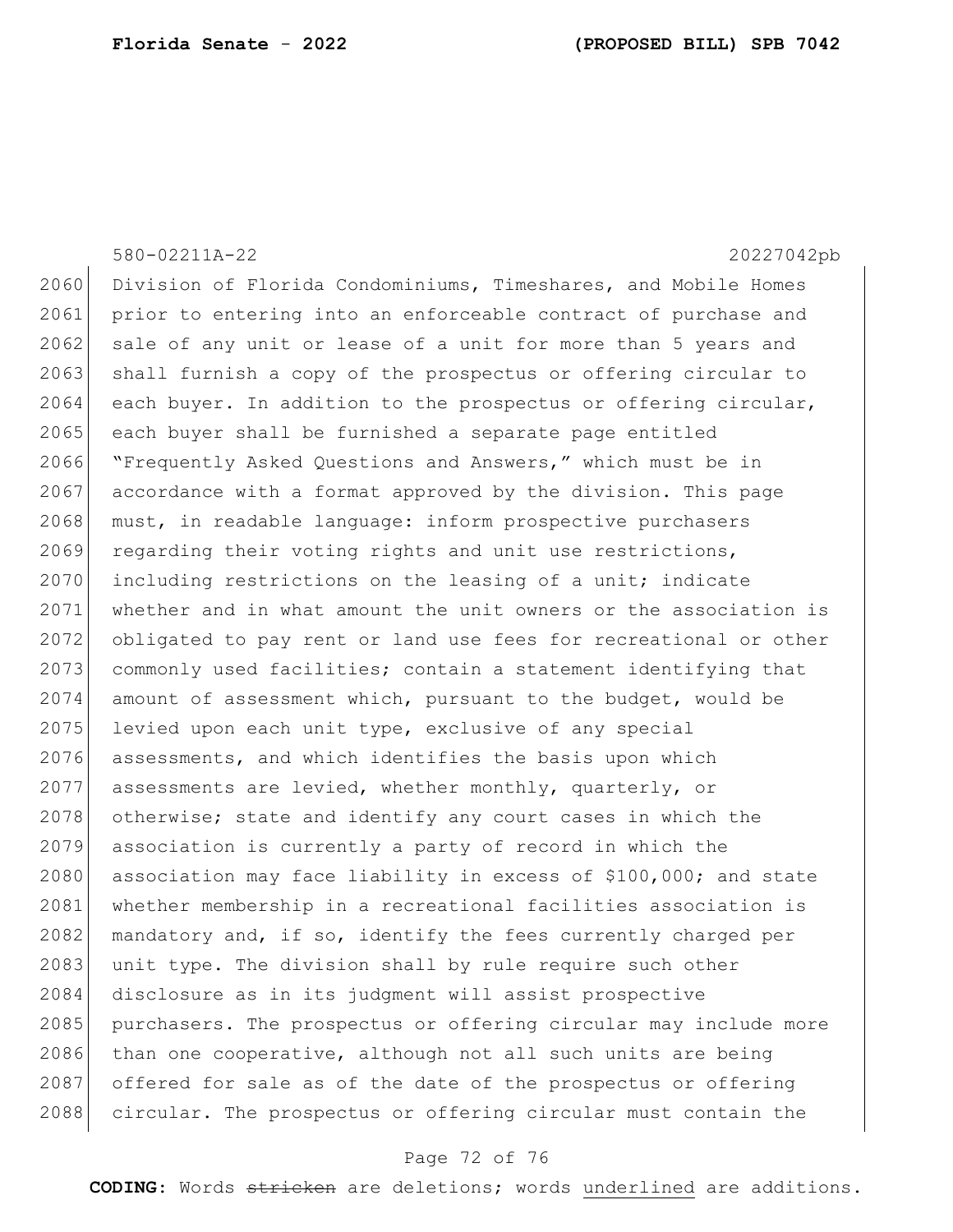580-02211A-22 20227042pb 2089 following information: 2090 (28)(a) If the budget of the association provides for 2091 funding accounts for deferred expenditures, including, but not 2092 limited to, funds for capital expenditures and deferred 2093 maintenance, but the association has voted to waive reserves or 2094 to use existing reserve funds for purposes other than purposes 2095 for which the reserves were intended, the prospectus or offering 2096 circular must also contain the following statement in 2097 conspicuous type: THE OWNERS HAVE ELECTED TO WAIVE RESERVES, IN 2098 WHOLE OR IN PART, OR ALLOWED ALTERNATIVE USES OF EXISTING 2099 RESERVES UNDER SECTION 719.106, FLORIDA STATUTES. THE WAIVING OR 2100 ALTERNATIVE USE OF RESERVE FUNDS MAY RESULT IN UNIT OWNER 2101 LIABILITY FOR PAYMENT OF UNANTICIPATED SPECIAL ASSESSMENTS 2102 REGARDING THOSE ITEMS. 2103 (b) If the association is required to perform a reserve 2104 study under section  $719.106(1)(j)$  and the budget of the 2105 association does not fund the association's reserve obligations 2106 consistent with the reserve study currently in effect or the 2107 association has not provided an alternative funding method for 2108 the association's reserve obligations, the prospectus or 2109 offering circular must also contain the following statement in 2110 conspicuous type: THE BOARD OF ADMINISTRATION FOR THIS 2111 ASSOCIATION HAS FAILED TO SATISFY THE ASSOCIATION'S RESERVE 2112 FUNDING OBLIGATIONS UNDER SECTION 719.106(1)(j), FLORIDA 2113 STATUTES. THE BUDGET OF THE ASSOCIATION DOES NOT PROVIDE FOR 2114 FULLY FUNDED RESERVE ACCOUNTS FOR CAPITAL EXPENDITURES AND 2115 DEFERRED MAINTENANCE CONSISTENT WITH THE ASSOCIATION'S RESERVE 2116 STUDY. FAILURE TO FUND RESERVES CONSISTENT WITH THE 2117 ASSOCIATION'S RESERVE STUDY MAY RESULT IN UNANTICIPATED SPECIAL

## Page 73 of 76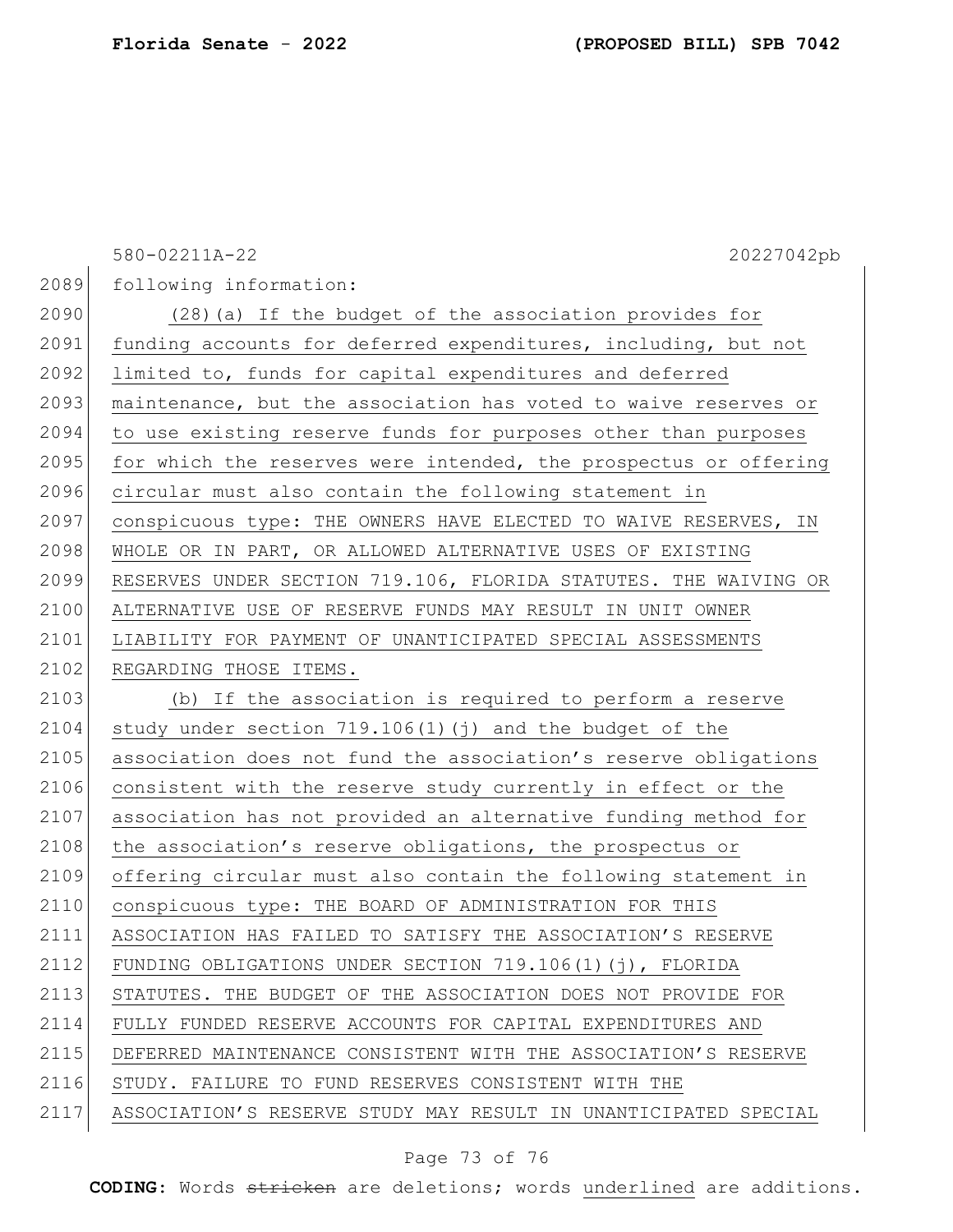580-02211A-22 20227042pb 2118 ASSESSMENTS REGARDING THOSE ITEMS. 2119 Section 21. Subsection (2) of section 558.002, Florida 2120 Statutes, is amended to read: 2121 558.002 Definitions.—As used in this chapter, the term: 2122 (2) "Association" has the same meaning as in s. 718.103(3) 2123  $\frac{1}{3}$ ,  $\frac{718.103(2)}{21}$ , s. 719.103(3)  $\frac{1}{3}$ ,  $\frac{719.103(2)}{21}$ , s. 720.301(9), or s. 2124 723.075. 2125 Section 22. Subsection (2) of section 718.121, Florida 2126 Statutes, is amended to read: 2127 718.121 Liens.— 2128 (2) Labor performed on or materials furnished to a unit may 2129 not be the basis for the filing of a lien under part I of 2130 chapter 713, the Construction Lien Law, against the unit or 2131 condominium parcel of any unit owner not expressly consenting to 2132 or requesting the labor or materials. Labor performed on or 2133 materials furnished for the installation of a natural gas fuel 2134 station or an electric vehicle charging station under s. 2135 718.113(9)  $\frac{1}{18.113(8)}$  may not be the basis for filing a lien 2136 under part I of chapter 713 against the association, but such a 2137 lien may be filed against the unit owner. Labor performed on or 2138 materials furnished to the common elements are not the basis for 2139 a lien on the common elements, but if authorized by the 2140 association, the labor or materials are deemed to be performed 2141 or furnished with the express consent of each unit owner and may 2142 be the basis for the filing of a lien against all condominium 2143 parcels in the proportions for which the owners are liable for 2144 common expenses. 2145 Section 23. Subsection (3) of section 718.706, Florida

2146 Statutes, is amended to read:

## Page 74 of 76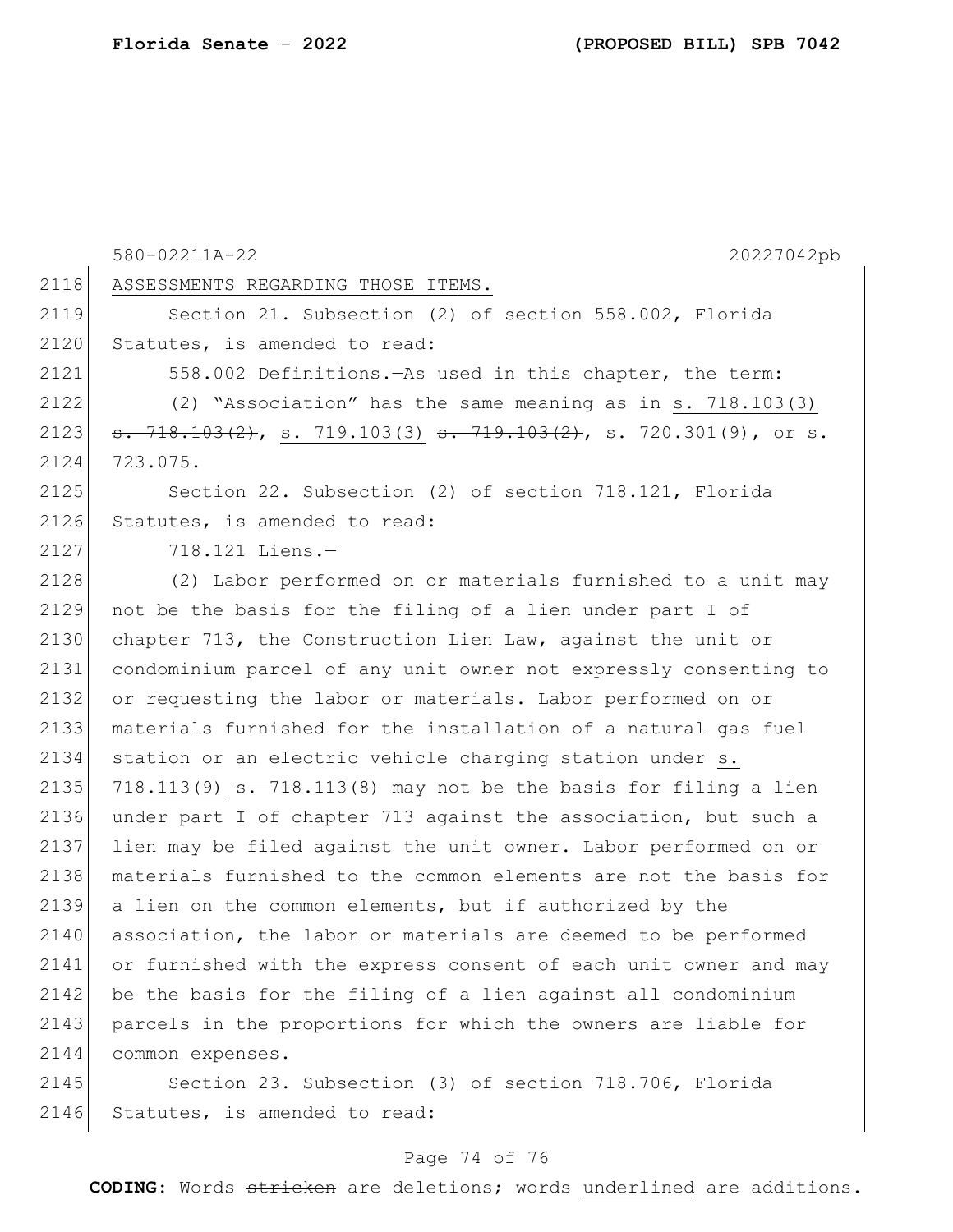|      | 580-02211A-22<br>20227042pb                                           |
|------|-----------------------------------------------------------------------|
| 2147 | 718.706 Specific provisions pertaining to offering of units           |
| 2148 | by a bulk assignee or bulk buyer.-                                    |
| 2149 | (3) A bulk assignee, while in control of the board of                 |
| 2150 | administration of the association, may not authorize, on behalf       |
| 2151 | of the association:                                                   |
| 2152 | (a) The waiver of reserves or the reduction of funding of             |
| 2153 | the reserves pursuant to s. 718.112(2)(f)2., unless approved by       |
| 2154 | a majority of the voting interests not controlled by the              |
| 2155 | developer, bulk assignee, and bulk buyer; or                          |
| 2156 | (b) The use of reserve expenditures for other purposes                |
| 2157 | pursuant to s. 718.112(2)(f)5. <del>s. 718.112(2)(f)3.</del> , unless |
| 2158 | approved by a majority of the voting interests not controlled by      |
| 2159 | the developer, bulk assignee, and bulk buyer.                         |
| 2160 | Section 24. Paragraph (d) of subsection (2) of section                |
| 2161 | 720.3085, Florida Statutes, is amended to read:                       |
| 2162 | 720.3085 Payment for assessments; lien claims.-                       |
| 2163 | (2)                                                                   |
| 2164 | (d) An association, or its successor or assignee, that                |
| 2165 | acquires title to a parcel through the foreclosure of its lien        |
| 2166 | for assessments is not liable for any unpaid assessments, late        |
| 2167 | fees, interest, or reasonable attorney's fees and costs that          |
| 2168 | came due before the association's acquisition of title in favor       |
| 2169 | of any other association, as defined in s. 718.103(3) <del>s.</del>   |
| 2170 | $718.103(2)$ or s. 720.301(9), which holds a superior lien            |
| 2171 | interest on the parcel. This paragraph is intended to clarify         |
| 2172 | existing law.                                                         |
| 2173 | Section 25. For the purpose of incorporating the amendment            |
| 2174 | made by this act to section 718.1255, Florida Statutes, in a          |

2175 reference thereto, section 719.1255, Florida Statutes, is

## Page 75 of 76